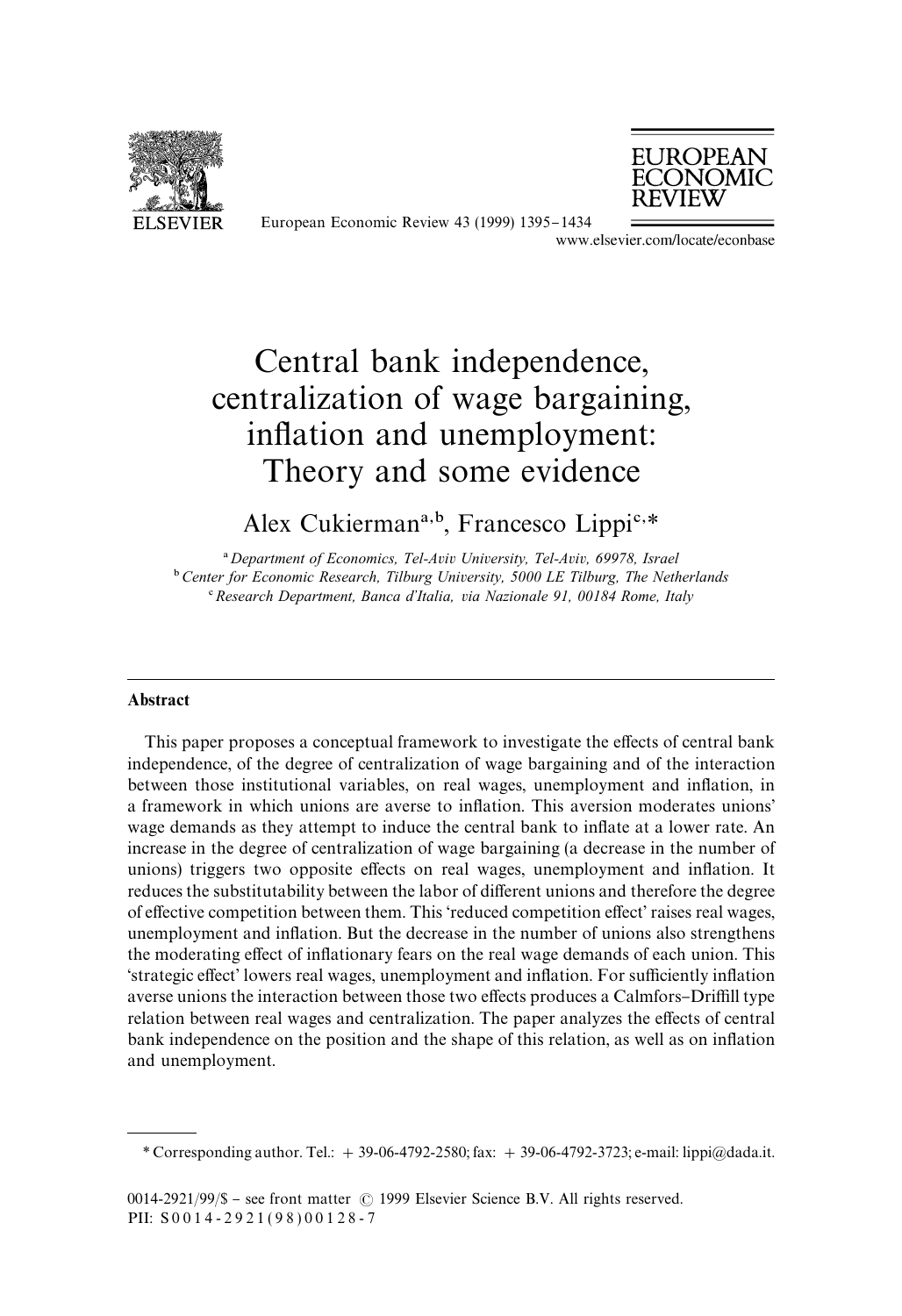The paper features two mechanisms, one of which is novel, through which monetary institutions have real effects. The model implies that if there is a single union social welfare is maximized when the central bank attaches a zero weight to inflation. But when the number of unions is larger than one this result is no longer true in general. Empirical evaluation of some of the theoretical implications, using data from 19 developed economies, is for the most part supportive of those implications.  $\odot$  1999 Elsevier Science B.V. All rights reserved.

#### *JEL classification:* E50; E58; J50; J51

*Keywords:* Monetary institutions; Credibility; Industrial organization of labor markets; Centralization of wage bargaining; Inflation; Unemployment

# 1. Introduction

This paper takes a step towards the integration of the literature on strategic monetary policy with the literature on the degree of centralization of wage bargaining in the economy. Integration of those traditionally separate strands of thought makes it possible to investigate the effects of monetary policy and of labor market institutions on macroeconomic performance. More specifically, the paper develops a framework that delivers theoretical predictions regarding the effects of central bank independence (CBI), of the centralization of wage bargaining (CWB), and of their interaction, on inflation, unemployment and real wages. Some of those implications are then subjected to a preliminary empirical investigation using data on CBI, CWB, inflation and unemployment.

In the presence of perfect information the strategic interaction between nominal wage setters and a monetary authority that cares about *both* employment and price stability creates excessive inflation without having any effect on the level of employment. This is the well known Kydland and Prescott (1977) - Barro and Gordon (1983) inflationary bias result. The bias can be reduced by delegating authority to a central banker whose relative concern for price stability is larger than that of society (Rogoff, 1985). Delegation of authority to such a 'conservative' central bank reduces the inefficient inflationary bias without having any effect on average employment and is therefore welfare improving.1 This point of view is at the root of the theoretical argument in favor of delegating authority to a central bank (CB) that, by nature or by law, possesses a stronger preference for price stability than the general public.

 $1$ <sup>1</sup> This statement abstracts from the welfare cost due to the fact that a more ('weight') conservative central bank stabilizes employment shocks to a lesser extent. This abstraction is deliberate since one of the points of the paper is that, even when there is no need to use monetary policy for stabilization purposes, the degree of conservativeness of the central bank may *also* affect the average level of employment.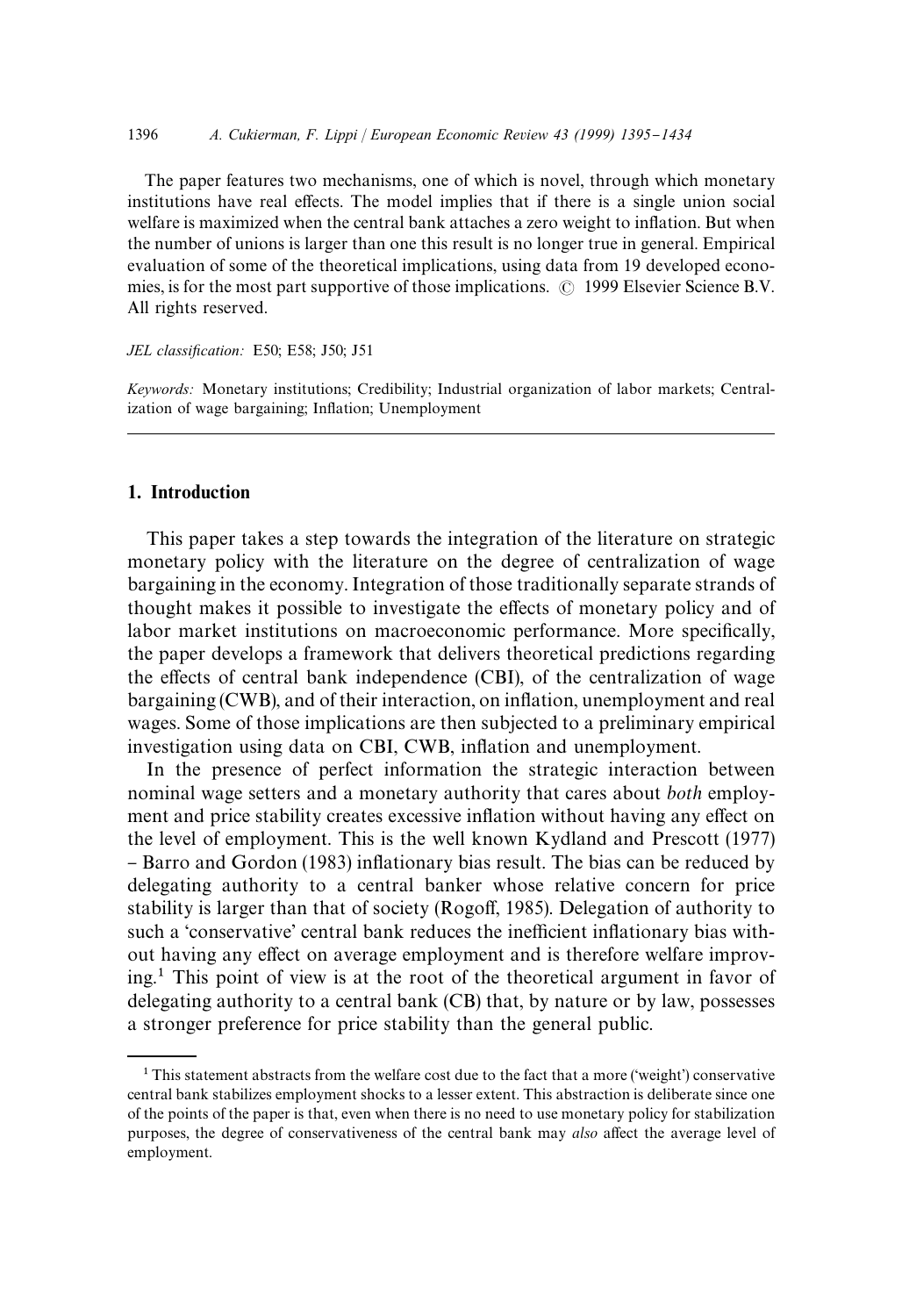Those results abstract from the institutional structure of labor markets and from the possibility that, particularly when they are large, unions take into consideration the strategic impact of their wage decisions on monetary policymakers and on inflation. Building on the work of Bruno and Sachs (1985), Calmfors and Driffill (1988) and others have emphasized the effects of the degree of CWB on real wages and through them on economic performance.2 They argue that there is more wage restraint in economies characterized by either high or low levels of CWB than in economies with intermediate levels of centralization of wage bargaining. As a consequence unemployment should be lower at extreme than at intermediate levels of CWB producing a hump shaped relation between unemployment and CWB.

Decentralized systems are expected to deliver a favorable macroeconomic performance through the effects of competition among labor suppliers. At the other extreme, the more centralized is wage bargaining, the more likely it is that unions internalize the effects of their bargaining posture on macroeconomic performance. Hence, unions are likely to be less militant the higher the degree of centralization of wage bargaining. In particular, it is likely that under centralized wage setting, the (single) union will take into consideration the effect of its actions not only on the real wage and the employment of its members, but also on the general rate of inflation. Union members dislike inflation for the same reasons that the public at large does. One important reason is that their pensions and other savings are not fully indexed. As a matter of fact, in many countries they are not indexed at all.<sup>3</sup>

The nature of equilibrium in a modified Barro-Gordon framework where unions dislike in#ation is investigated by Cubitt (1992, 1995) and Agell and Ysander (1993), who consider the strategic interaction between a *single* union and a policymaker concerned with employment and price stability. As in Chapter  $3$  of Cukierman (1992), there is a basic conflict between the monetary policymaker and the union with regard to the real wage. A remarkable feature of the resulting discretionary equilibrium is that, unlike in conventional monetary policy games, employment is higher than the level desired by the union when it takes price stability as being unconditionally assured. The reason is that, since the union dislikes inflation, it is willing to compromise somewhat on its real wage objective in order to induce the monetary authority to produce a lower inflation.<sup>4</sup> But most existing research has limited the analysis to the case of

 $2$  One of the first to notice the potential link between macroeconomic performance and the industrial organization of labor markets (or 'corporatism') was Tarantelli (1982), who tragically lost his life due to his professional position on those matters.

<sup>&</sup>lt;sup>3</sup> Gruner and Hefeker (1999) report that the representatives of German labor unions recently demanded that inflation continue to be low under the European Monetary Union.

<sup>4</sup> A similar insight appears in Gruner and Hefeker (1999), Gylfason and Lindbeck (1994), Jensen (1997), Skott (1997), and Yashiv (1989).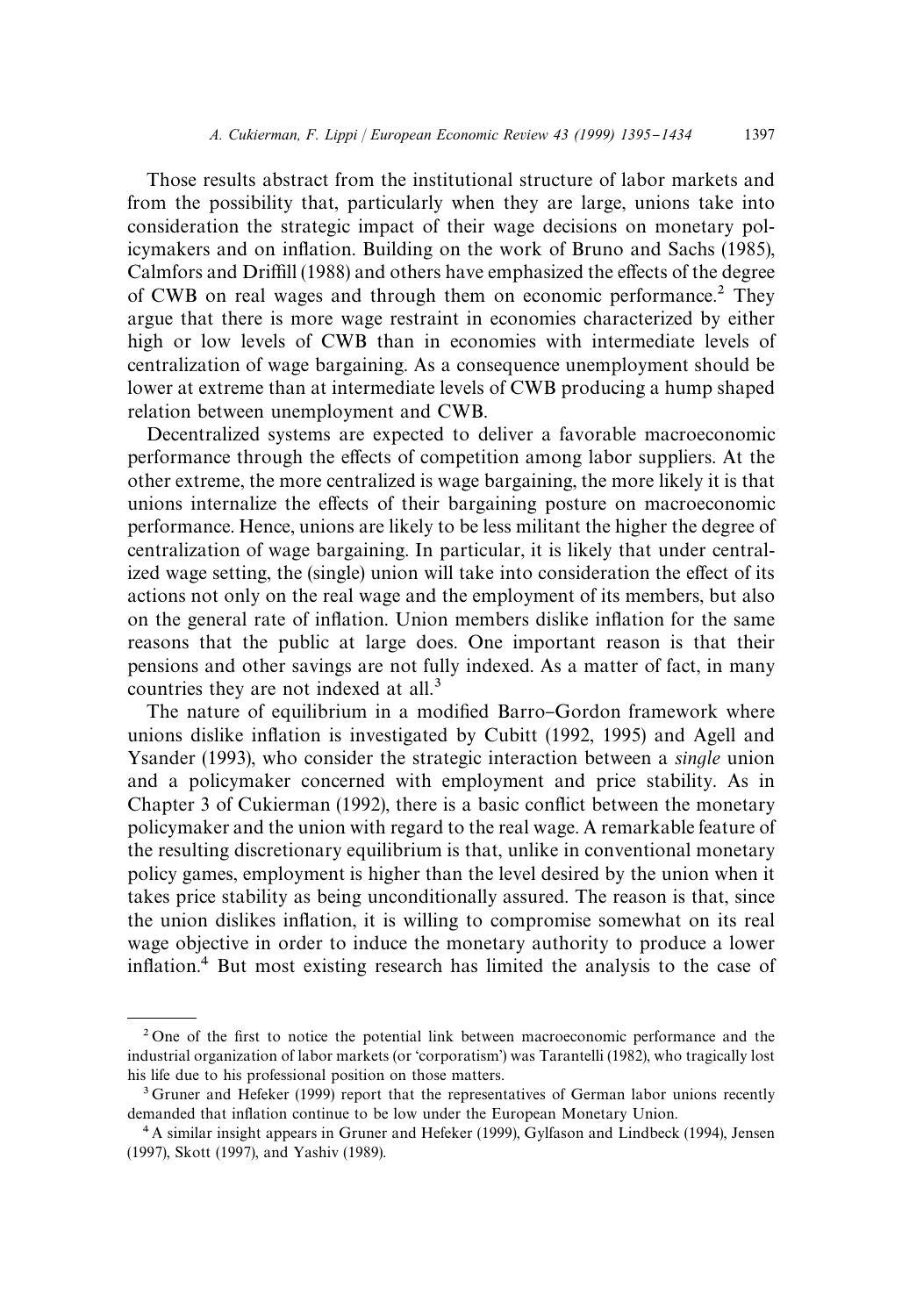a single all encompassing union. Two notable exceptions are the paper by Skott (1997) and the companion paper by Velasco and Guzzo (1999) that appears in this issue of the Review. The similarities and differences between the two papers are discussed in Section 6.

This paper develops a theoretical framework for the analysis of economic performance that incorporates institutional features of both labor markets and of monetary policy institutions. This is done by introducing the degree of CWB in the economy, as well as unions' inflation aversion, explicitly into a monetary policy framework of the Barro-Gordon type. This framework makes it possible to examine how in#ation and unemployment relate to the degree of CWB, to the degree of CBI and to their interaction. The analytical framework nests existing models of the strategic interaction between the central bank and unions as particular cases. Those models include Barro and Gordon (1983), Chapter 3 of Cukierman (1992), and Cubitt (1992, 1995).<sup>5</sup> The framework also explicitly recognizes that the labor of different unions is differentiated and that the number of different bargaining units in the economy affects the elasticity of demand for the labor of each individual union and, through it, competitiveness in the labor market.

Existing evidence on the effects of CWB and of CBI on macroeconomic performance is mixed but provocative. Hall and Franzese (1996) produce evidence from 17 OECD countries which supports the view that macroeconomic performance as measured by in#ation and unemployment depends on *both* CBI and the degree of coordination of wage bargaining.<sup>6</sup> In particular they find, contrary to conventional wisdom, that when the coordination of wage bargaining is sufficiently low, a higher level of CBI is associated with higher unemployment.<sup>7</sup> Bleaney (1996), on the other hand, working with a similar sample finds no effect of CBI on employment.

In spite of those mixed results, and perhaps because of them, it is important to identify conditions under which we should expect to observe a link between CBI and unemployment. Accordingly, the main purpose of this paper is to investigate conceptually the consequences, for unemployment and inflation, of the strategic interaction between central banks possessing various degrees of CBI (or of 'effective' conservativeness) and of labor markets characterized by various

 $<sup>7</sup>$  They also find significant interactions in the effects of labor market and monetary institutions on</sup> the economy. For instance, they find that higher CBI is more effective in reducing inflation the lower the coordination of wage bargaining and that there is no significant relation between CBI and unemployment at high levels of coordination of wage bargaining.

<sup>5</sup>Bleaney (1996) and Forteza (1998) also present a game between a *number* of unions and a CB as is done here. However in their framework inflation does not enter the unions' objective function and firms have sufficient market power to set prices as a markup over wages. By contrast in our framework firms have no market power.

<sup>6</sup> The *coordination* of wage bargaining is an indicator which accounts both for the structure of *unions* and for that of *firms* in the wage negotiating process. Although it is related to the concept of CWB, the main difference is that the latter concept focuses only on the industrial organization of unions.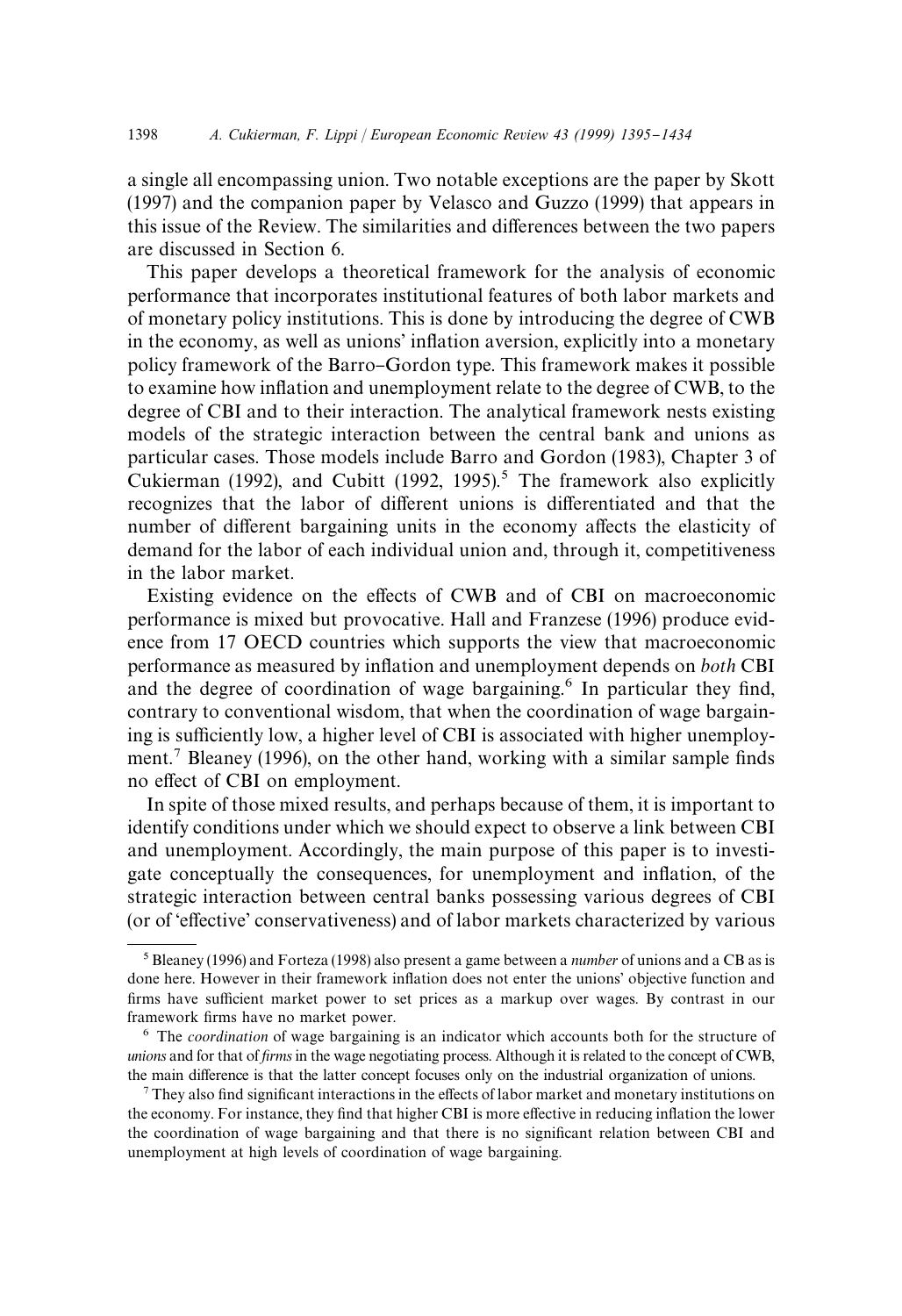degrees of  $CWB$ <sup>8</sup>. One important implication of the analysis is that the shape and position of a Calmfors-Driffill type relation between real wages and centralization depends on CBI. A subsidiary objective of the paper is to take a preliminary broad look at the degree of conformity between some of the implications of the theory and available evidence.

Our paper, in conjunction with a recent paper by Alesina and Perotti (1997), can be viewed as generally investigating the interactions between the industrial organization of labor markets and macroeconomic policies. Alesina and Perotti focus on the interactions between the effects of labor taxation and the number of unions, whereas this paper focuses on the interactions between the latter and the structure of monetary policy institutions as characterized by CBI.

The paper is organized as follows. Section 2 presents the structure of labor markets and of the strategic interaction between a number of unions and the CB. Section 3 characterizes equilibrium real wages, unemployment and inflation. Section 4 discusses the consequences of CBI and of CWB for unemployment and inflation. The results amplify and qualify previous literature by identifying conditions for the existence of: (1) a Calmfors–Driffill type relation between real wages and the CWB; (2) interactions between monetary institutions and unemployment; (3) a negative impact of CBI on inflation. Implications for the optimal degree of CB 'conservativeness' are also derived. The paper's framework implies that in a fully centralized labor market social welfare is maximized when the CB is 'ultra-liberal' in the sense that it does not care at all about price stability. But, as bargaining becomes more decentralized this result is no longer true in general, and an intermediate central banker who has some concern for price stability is optimal.<sup>9</sup>

In Section 5 we use institutional and macroeconomic data on 19 developed economies to conduct a preliminary empirical examination of some of the implications of our theoretical framework. The institutional data includes indices of CWB based on OECD (1997) and indices of CBI from Cukierman et al. (1992). This is followed by a brief comparison to recent literature in Section 6 and by concluding remarks.

# 2. A simple game between *n* independent unions and the central bank

The economy consists of *n* independent unions and of a CB whose degree of inflation aversion is characterized by a parameter  $I<sup>10</sup>$ . The typical union likes

<sup>&</sup>lt;sup>8</sup>The effective degree of conservativeness already takes into consideration both the relative objectives of the central bank as well as its ability to conduct policy so as to attain these objectives. A distinction between conservativeness and independence was first drawn by Lohmann (1992) and elaborated further by Cukierman (1994) and Lippi (1999, forthcoming).

<sup>&</sup>lt;sup>9</sup> A similar insight appears in Skott (1997).

 $10$  An independent union is a union that has the authority to decide its wage policy in an independent manner.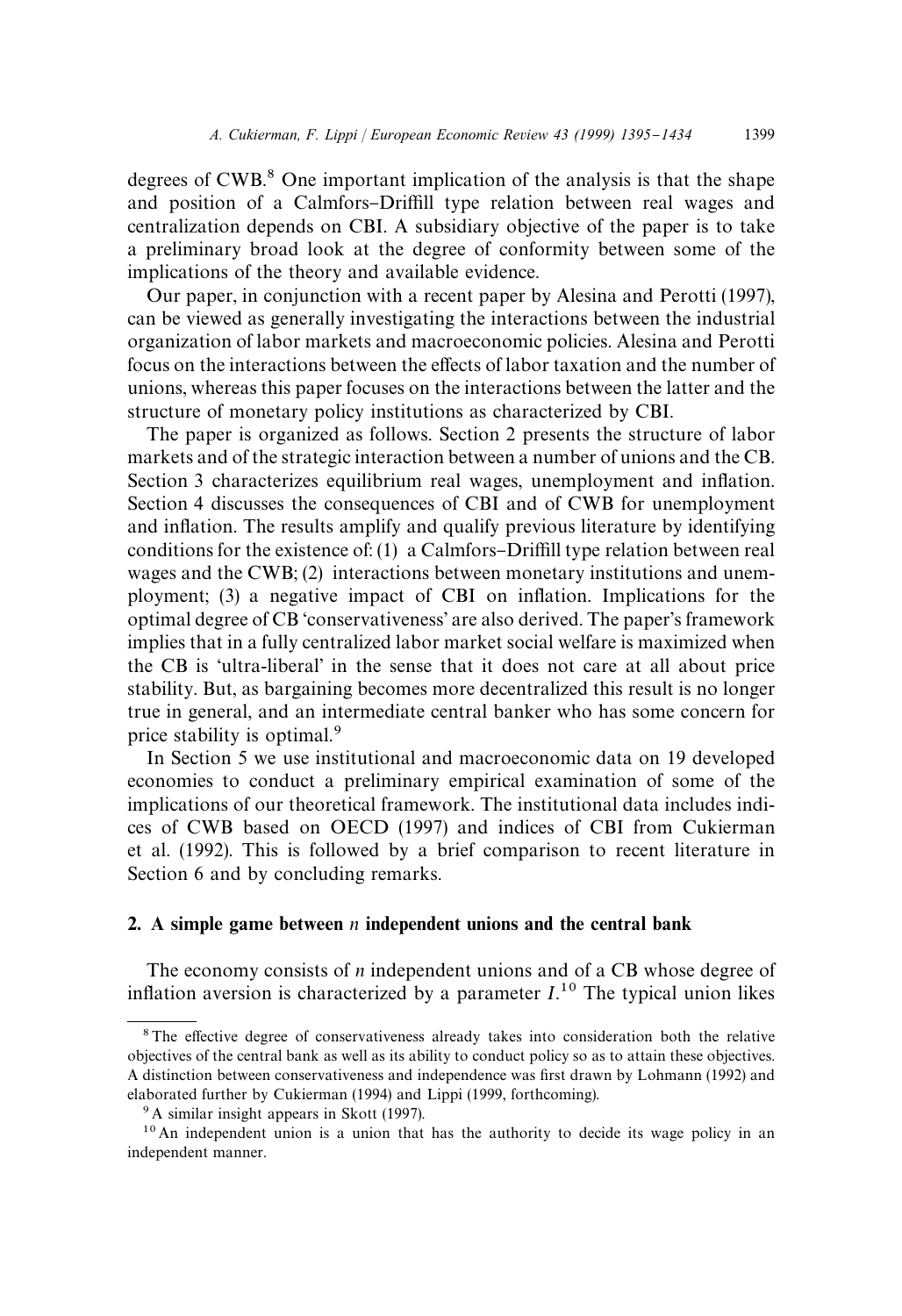high wages and low unemployment for its members and also dislikes inflation to some extent. This is captured by the loss function

$$
\Omega_j \equiv -2w_{rj} + Au_j^2 + B\pi^2 \tag{1}
$$

where  $u_j$  is the rate of unemployment among members of union *j*,  $\pi \equiv p - p_{-1}$  is the rate of inflation (defined by the difference in the log of the price level) and *A* and *B* are positive parameters. The first two arguments reflect the union's sectorial interest and are conventional in the theory of trade unions' behavior.  $11$ The third one reflects the union's aversion to inflation.

The CB is concerned with aggregate unemployment (*u*) and price stability. More precisely, the objective of the CB is to minimize the following loss function:

$$
\Gamma \equiv u^2 + I\pi^2 \tag{2}
$$

where  $I$  is a measure of the relative inflation aversion of the CB. This parameter is also known as the degree of (multiplicative) CB conservativeness.<sup>12</sup> We consider a two-stage game and solve it by backward induction. In the second stage, the CB chooses inflation, taking the nominal wages previously set by all the unions as given, so as to minimize its loss function. In the first stage each union chooses its nominal wage rate so as to maximize its objectives, taking the nominal wage rates chosen by all other unions and the subsequent central bank reaction as given. (The sequence of events is illustrated in Fig. 1.) In this framework, CBI is proxied by the central bank (effective) degree of conservativeness, *I*, and the CWB by 1/*n* which increases when the number of unions bargaining independently decreases.

#### *2.1. The labor market*

Total labor supply in the economy is  $L$ . All labor is (effectively) unionized and is evenly distributed over the *n* unions. Although the labor of any given union can be usefully employed in all industries it is not perfectly substitutable for the labor of other unions.<sup>13</sup> Labor of a given union is supplied completely inelastically and is mobile across industries. The demand for the labor of workers in union *j* is given by

$$
L_j^d = \left[\frac{\alpha}{n}(d - w_{rj}) - \gamma(w_{rj} - \bar{w}_r)\right]L
$$
\n(3)

<sup>&</sup>lt;sup>11</sup> See for example Oswald (1982).

 $^{12}I$  should be interpreted as the *effective* degree of conservativeness that takes into consideration both the relative objectives of the CB as well as its ability to realize those objectives (see also footnote 8). Since existing measures of CBI aim at measuring the combined effect of those two elements we use the terms conservativeness and CBI interchangeably in the remainder of the paper.

 $13$  The notion underlying this specification is that labor is generally differentiated.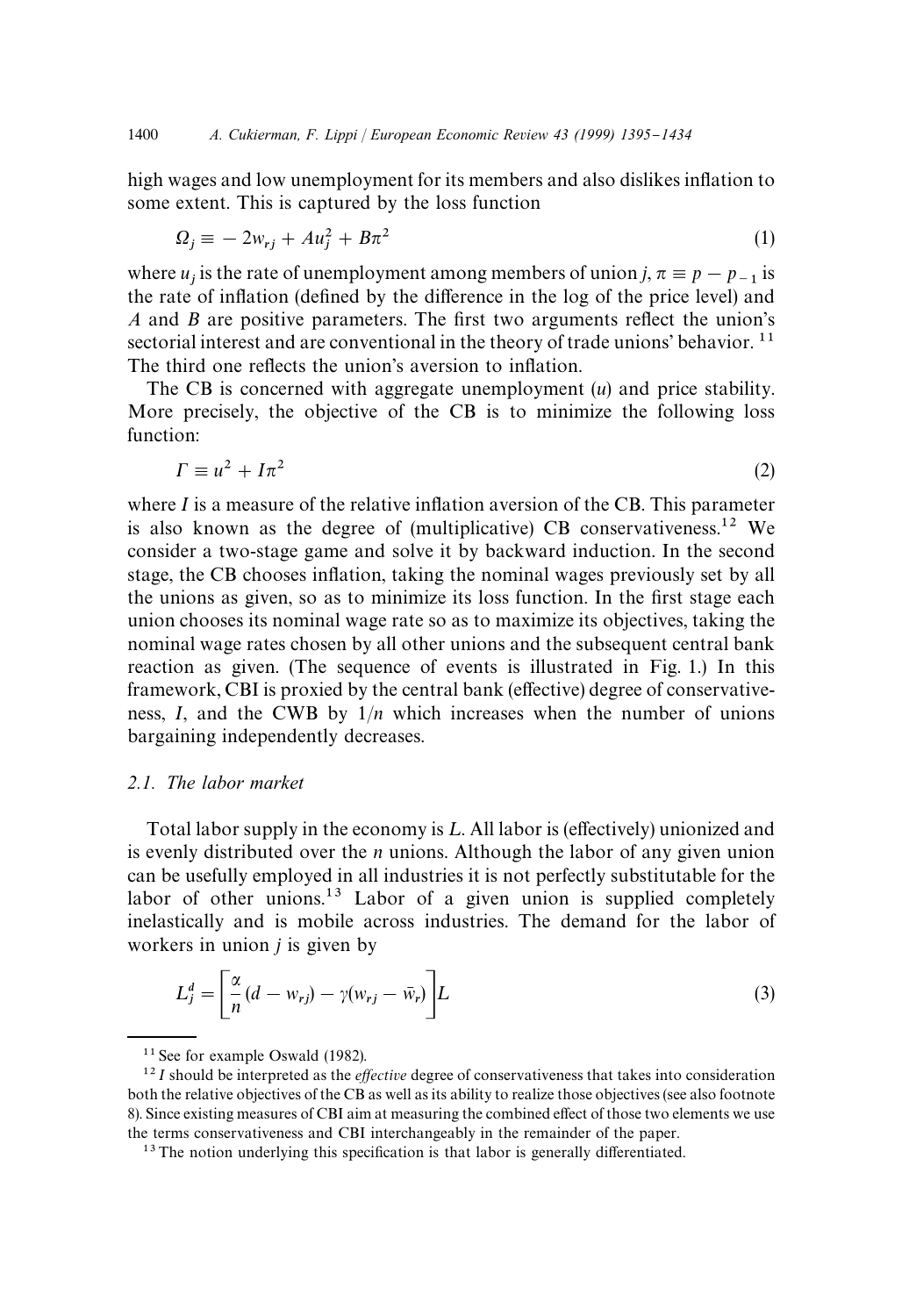

Fig. 1. Timing of moves.

where  $L_j^d$  is demand for the labor of that union,  $w_{rj}$  is the (logarithm) of the real wage obtained by its members,  $\bar{w}_r \equiv \sum_{j=1}^n w_{rj}/n$  is the (arithmetic) mean of  $w_{rj}$  over all unions in the economy and *d*,  $\alpha$  and  $\gamma$  are positive parameters. This demand function states that the share (in total labor force) of labor demand facing union *j* is decreasing in its own real wage and increasing in the average real wage in the economy. This demand emanates, in general, from all industries although the demand for the labor of a particular union may be dominated by the demands of a smaller number of industries. The specification of demand presumes that each worker is affiliated with only one union. Summing over unions, aggregate demand for labor in the economy is given by

$$
L^d \equiv \sum_{j=1}^n L_j^d = \alpha(d - \bar{w}_r)L \ . \tag{4}
$$

Eq. (4) states that aggregate demand for labor depends (negatively) *only* on the *average* real wage  $\bar{w}_r$ . In particular aggregate demand for labor *does not* depend on the number of unions in the economy. Eq. (3) implies that any union that sets its real wage equal to the average real wage in the economy obtains 1/*n* of aggregate labor demand. When it sets the real wage above (below) the mean wage its total share of aggregate demand is lower (higher) than 1/*n*. But since labor is differentiated deviations of the real wage of a particular union from the economy wide average do not induce a total loss of demand or an infinite demand. For a given number of unions the parameter  $\gamma$  measures the degree of substitutability between the labor of different unions.

Eq. (3) implies that the absolute value of the elasticity of labor demand facing union  $j$ ,  $\eta_j$ , with respect to the (level of the) real wage set by the union is

$$
\eta_j = \frac{\alpha + \gamma(n-1)}{\alpha(d - w_{rj}) - n\gamma(w_{rj} - \bar{w}_r)}.
$$
\n(5)

This elasticity is increasing with the degree of decentralization of wage bargaining as measured by *n* provided *w*rj does not deviate too much, in an upwardly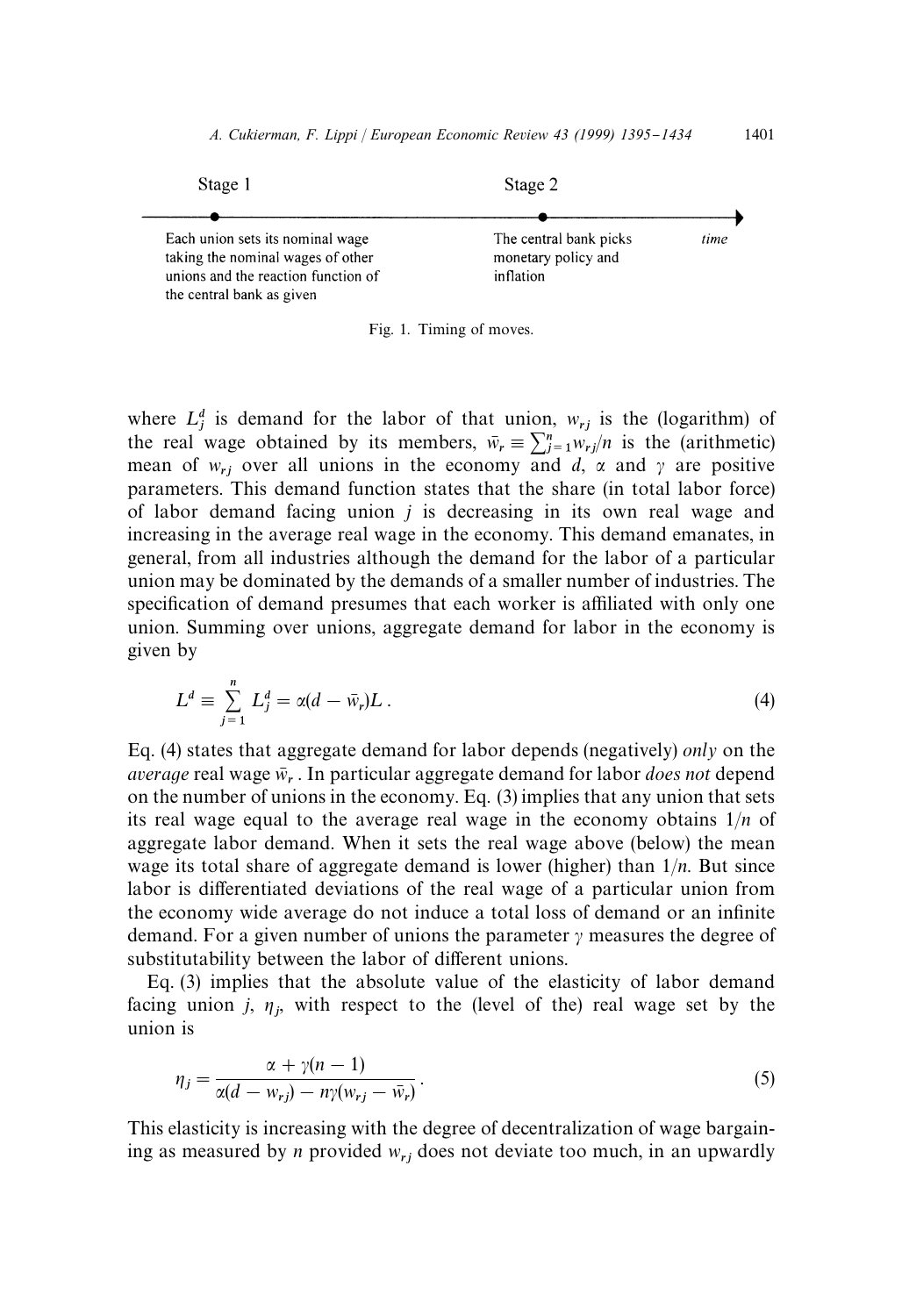direction, from the mean real wage.14 Thus, Eq. (3) implies that, although *total* labor demand does not depend on the degree of centralization of wage bargaining, the extent of wage competition among unions is larger when the labor force is spread over a larger number of bargaining units. This is the competition effect of more decentralization discussed by Calmfors and Driffill (1988) and Calmfors (1993).

# 3. Characterization of equilibrium

In the second and last stage of the game the CB takes the nominal wages set by unions as given and chooses the rate of in#ation so as to minimize the losses in Eq.  $(2)$ . We thus focus on discretionary monetary policy. In the first stage each union chooses its nominal wage taking as given the nominal wages of all other unions and the reaction function of the CB. We assume for simplicity that all unions are identical in size, so each of them possesses a total labor supply of  $L_j = L/n$ .

#### *3.1. Choice of inflation by the central bank*

Reformulating the labor demand equation in terms of nominal wages and inflation leads to the following aggregate unemployment equation:

$$
u = \frac{L - L^d}{L} = \alpha(\bar{w} - \pi - p_{-1} - w_r^c)
$$
 (6)

where  $\bar{w} = \sum_{j=1}^{n} w_j/n$  is the average nominal wage,  $p_{-1}$  is the (log of the) previous period price-level and  $w_r^c \equiv d - 1/\alpha$  is the market clearing real wage, at which  $u = 0.15$  The central bank's problem is to choose the inflation rate to minimize the loss function in Eq. (2), subject to Eq. (6), taking  $\bar{w}$  as given. This yields the following monetary policy reaction function:

$$
\pi = \frac{\alpha^2}{\alpha^2 + I} (\bar{w} - w_r^{\circ} - p_{-1}).
$$
\n(7)

<sup>14</sup> The sign of the partial derivative of  $\eta_j$  with respect to *n* is determined by the sign of

 $\alpha(d - \bar{w}_r) - \gamma(w_{rj} - \bar{w}_r)$ 

which is positive if and only if

$$
w_{rj} < \bar{w}_r + \frac{\alpha}{\gamma} (d - \bar{w}_r).
$$

Provided aggregate labor demand is positive,  $d - \bar{w}_r$  is positive as well implying that as long as the real wage chosen by an individual union is not 'too much' above the economy wide real wage  $\eta_j$  is increasing in *n*. As will become apparent later this condition is always satisfied in equilibrium.

<sup>15</sup> Given the assumption of identical labor supplies across unions the competitive real wage is the same for all unions.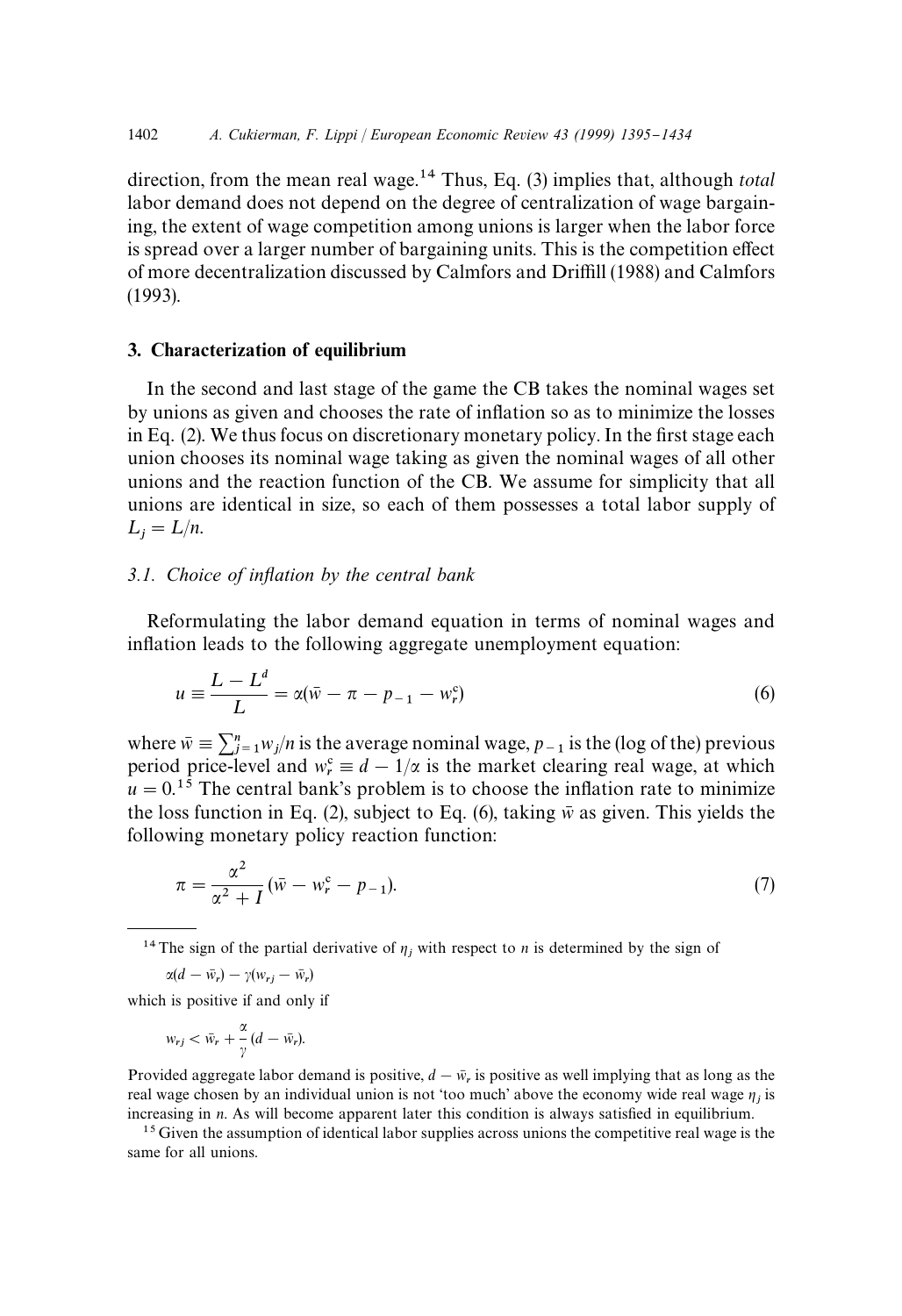Eq. (7) can be rewritten, splitting the nominal wage into its real and expected price-level components ( $\bar{w} = \bar{w}_r + Ep$ ) as

$$
\pi = \frac{\alpha^2}{\alpha^2 + I} (\bar{\phi} + E\pi), \quad \bar{\phi} \equiv \bar{w}_r - w_r^c. \tag{8}
$$

Since it represents the excess of the average equilibrium real wage over the competitive real wage we refer to  $\bar{\phi}$  as the (real) wage premium. The CB reaction function in Eq. (8) implies that the CB partially accommodates the average wage premium as well as expected in#ation. In particular, the more militant are unions on average (the higher  $\bar{\phi}$ ), the higher is the rate of inflation produced by the CB. For given values of expected inflation and of unions' militancy the extent of accommodation is larger the higher is the response of aggregate labor demand to the average real wage,  $\alpha$ , and the lower the conservativeness of the CB, *I*. Since there is no uncertainty and expectations are rational the rate of inflation is forecasted perfectly by unions at contracting time. Imposing the rational expectations condition that  $\pi = E\pi$  in Eq. (8) the equilibrium expression for inflation is:

$$
\pi = \frac{\alpha^2}{I} \bar{\phi} \tag{9}
$$

which shows the well known Kydland and Prescott (1977) and Barro-Gordon  $(1983)$  result that inflation is positive when the 'natural' unemployment rate is above the desired rate (zero in our case).<sup>16</sup> It also appears that, for a given wage premium, in#ation is lower the higher is *I*.

#### *3.2. Choice of wage rates by unions*

In the first stage each union chooses the nominal wage  $w_j$  so as to minimize the loss function in Eq. (1), taking nominal wages of other unions and the reaction function of monetary policy to nominal wages (Eq. (7)) as given. The unemployment rate among union's  $j$  workers is given by<sup>17</sup>

$$
u_j \equiv \frac{L_j - L_j^d}{L_j} = \alpha(w_j - \pi - p_{-1} - w_r^c) + \gamma n(w_j - \bar{w}).
$$
 (10)

<sup>&</sup>lt;sup>16</sup> Unemployment is positive when the real wage exceeds the competitive level (i.e. for all  $\bar{\phi} > 0$ ).  $17$ This formulation assumes that labor contracts are such that each union picks the wage rate, leaving the expost determination of employment to management. This is sometime known as the 'right to manage' contract. As illustrated by the work of McDonald and Solow (1981, 1985), this is not the only theoretically plausible contract. But, as argued by Clark (1990), many actual labor contracts are of the 'right to manage' type.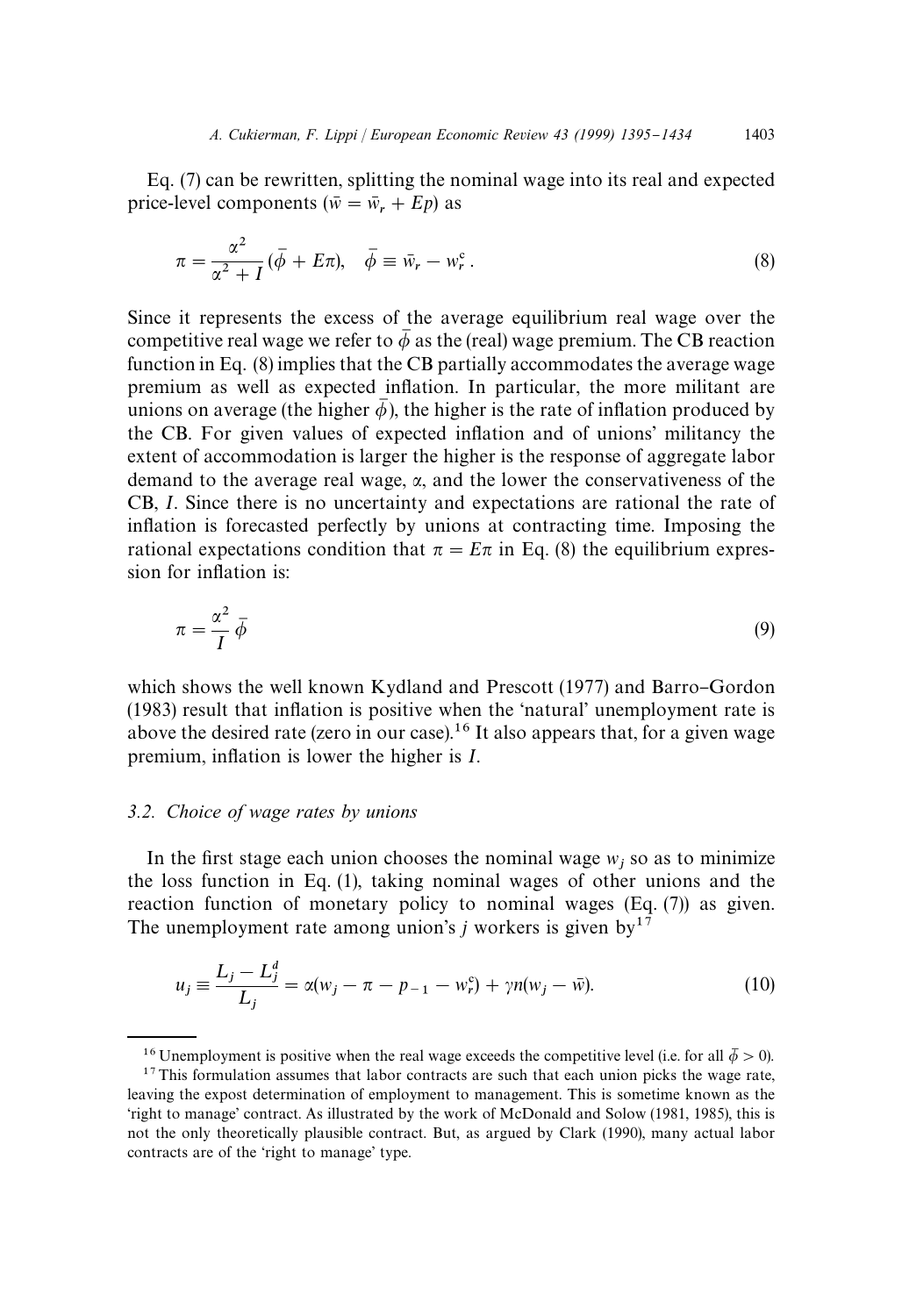Using Eq.  $(10)$  in Eq.  $(1)$  the optimization problem of a typical union can be formulated as

$$
\min_{w_j} E\{-2(w_j - \pi - p_{-1}) + A[\alpha(w_j - \pi - p_{-1} - w_r^c) + \gamma n(w_j - \bar{w})]^2 + B\pi^2\}
$$
\n(11)

where *E* is the expectations operator. It is shown in the appendix that the solution to this typical union problem leads to the following equilibrium average real wage premium:

$$
\bar{\phi} = \frac{Z}{\alpha \left\{ (1 - Z)B\alpha / I + A[\alpha Z + \gamma (n-1)] \right\}} = \phi_j, \quad \forall j \text{'s}, \tag{12}
$$

where

$$
Z \equiv 1 - \frac{d\pi}{dw_j} = 1 - \frac{\alpha^2}{(\alpha^2 + I)n}
$$
,  $j = 1, ..., n$ .

This is also the wage premium of each individual union since the problem is symmetric. Note that the wage premium is lower, and employment higher, the higher the parameters *A* and *B*. *Z* is the impact of a one unit increase in the nominal wage rate on the typical union's real wage rate taking into consideration the reaction function of the CB. Thus  $Z$  is a measure of the effectiveness of changes in the nominal wage in bringing about changes in the real wage. For finite values of CB conservativeness and of the number of unions this effectiveness is smaller than one. This implies that in order to raise its real wage by one unit the union has to raise its nominal wage rate by more than one unit. The expression for  $Z$  suggests that this effectiveness is lower the smaller the number of unions and the more liberal is the CB (the lower *I*). It can be shown that, other things the same, the wage premium is an increasing function of *Z*. Substituting the expression for *Z* into Eq. (12) and rearranging, the wage premium can be expressed as

$$
\bar{\phi} = \frac{I[(n-1)\alpha^2 + nI]}{\alpha \{B\alpha^3 + AI[\alpha((n-1)\alpha^2 + nI) + \gamma(n-1)n(\alpha^2 + I)]\}} = \phi_j,
$$
  
\n
$$
\forall j's.
$$
\n(13)

The equilibrium rate of unemployment is, from Eq. (6),

$$
u = \alpha \bar{\phi}.\tag{14}
$$

It appears from Eq. (13) that the equilibrium average wage premium is positive, and therefore so are unemployment and inflation (from Eqs. (9) and  $(14)$ ). The first two results are a consequence of the fact that each union is willing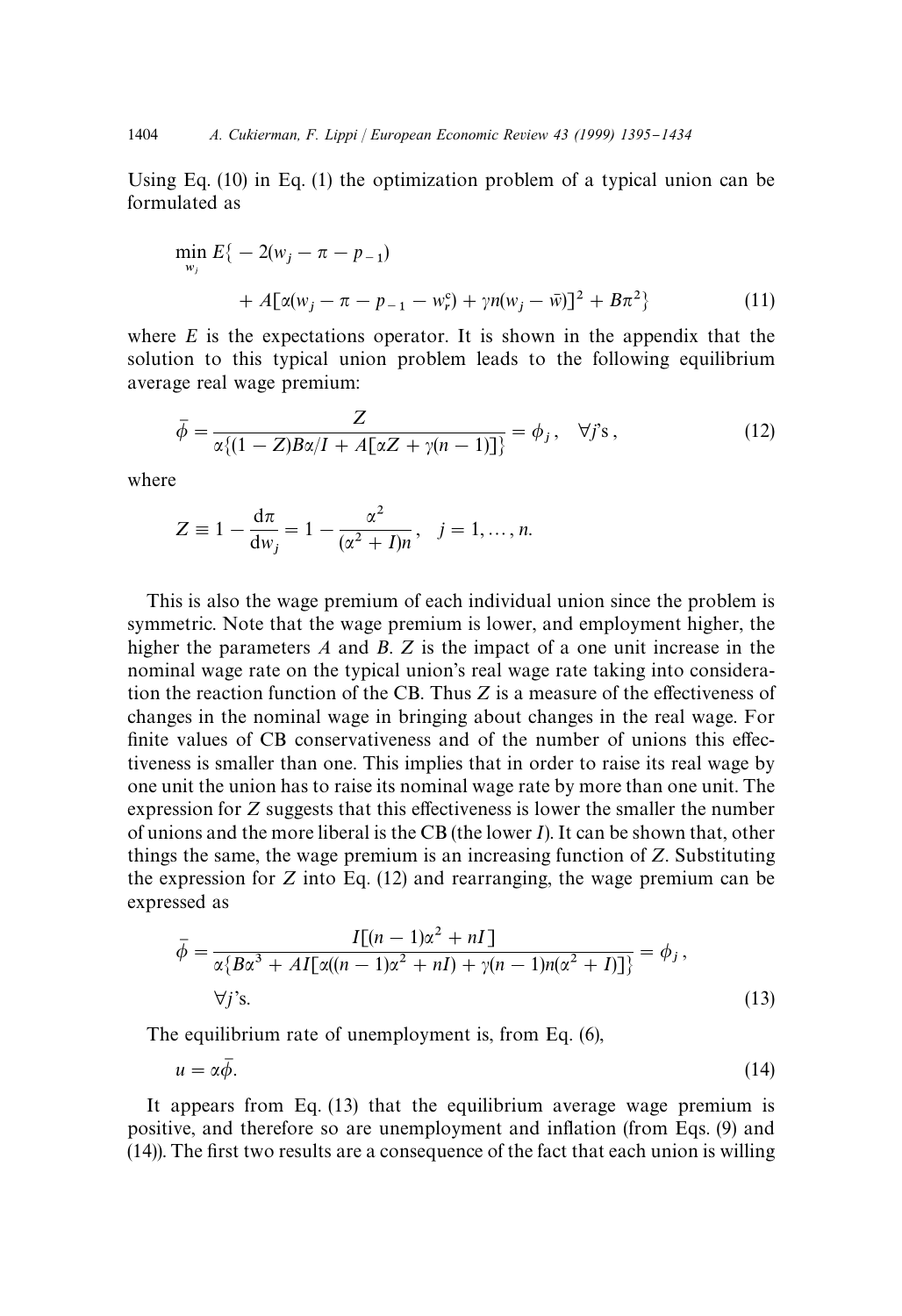to inflict some unemployment on its members in order to raise the real wage of the employed members above the competitive level. The last result is due to the policymaker's incentives under discretionary policy.

#### 4. Features of equilibrium outcomes

Eq. (13) shows that the equilibrium wage premium depends on a number of structural parameters, such as the degree of CBI (*I*) and of CWB (1/*n*), unions' preferences  $(A, B)$  and on the degree of labor substitutability across unions as characterized by  $\gamma$ . This section presents several comparative statics experiments that study how equilibrium outcomes vary when some of those parameters change. Examination of Eq. (13) yields the following:

*Proposition 1. For a finite number of unions, the more unions care about price stability* (*the higher is B*) *and/or the higher is substitutability between different*  $t$ *ypes of labor* (*the higher is*  $\gamma$ *), the lower is the equilibrium real wage premium and, correspondingly, the lower are unemployment and inflation. Both effects become negligible as*  $n \rightarrow \infty$ .

Unions' concern with price stability *moderates* their wage demands. The reason is that each union realizes that by raising its wage it increases the CB incentive to inflate in order to reduce unemployment. When unions dislike inflation, the recognition of the CB incentives moderates wage demands. A similar result is produced by a higher degree of labor substitutability. This increases the elasticity of the labor demand faced by unions, and therefore induces a less aggressive wage behavior.

The moderating effect of unions' inflation aversion is strongest when there is only one union since a single union  $\frac{f \cdot l}{l}$  internalizes the effect of its wage decisions on the subsequent rate of inflation. As the number of unions increases each union internalizes only a fraction of the effect of its own wage decisions on subsequent inflation. As a consequence the moderating effect of unions' inflation aversion on their wage demands is weaker and tends to vanish as unions become atomistic (i.e. as  $n$  tends towards infinity). Similarly, the impact effect of different degrees of labor substitutability becomes negligible as *n* becomes large, due to the fact that labor market competition reduces the wage premium towards zero for any (strictly positive) degree of substitutability.<sup>18</sup>

<sup>&</sup>lt;sup>18</sup> Formally this can be seen by noting that as *n* becomes large the partial derivatives of the premium with respect to both  $B$  and  $\gamma$  converge to zero.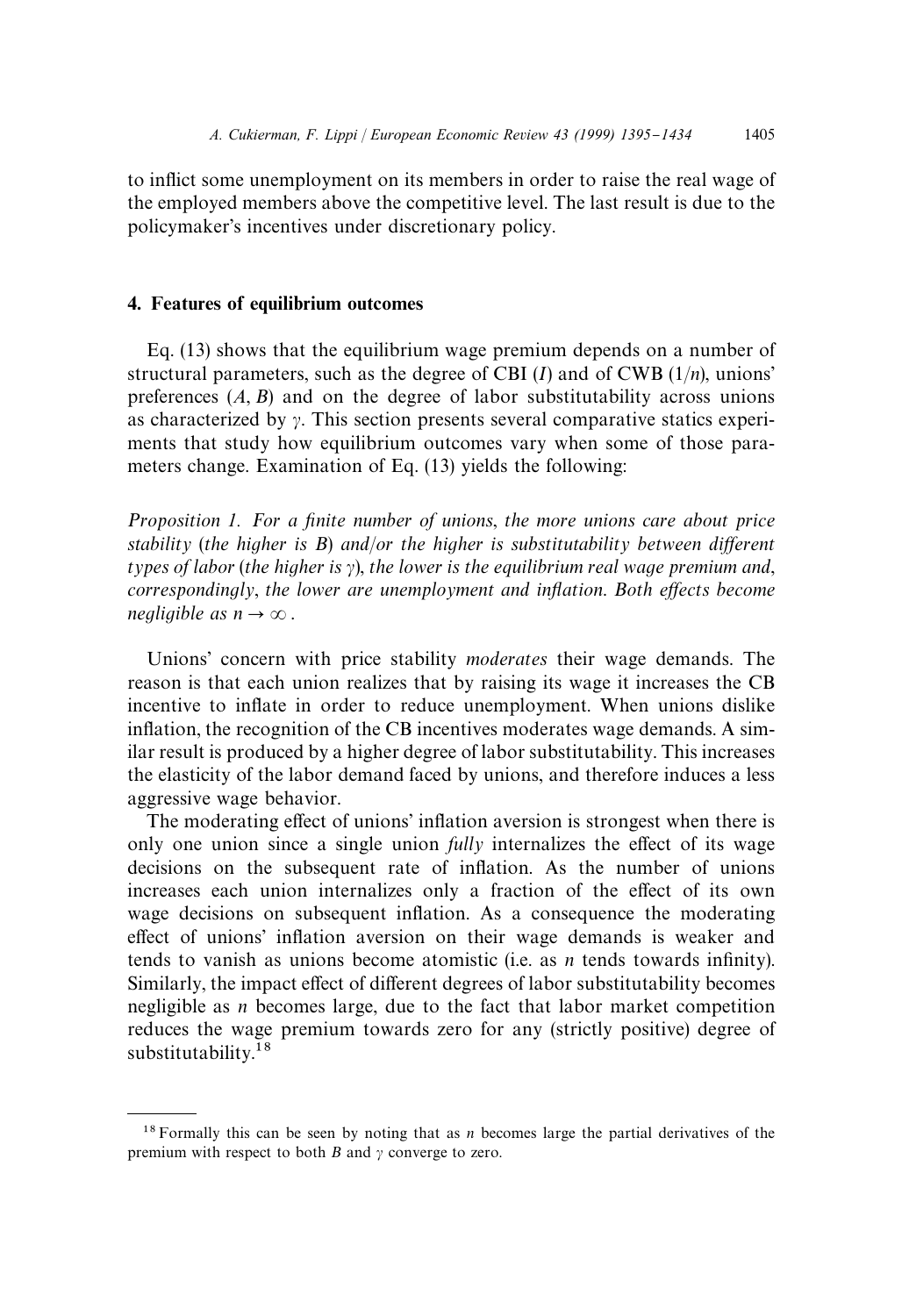# 4.1. The effects of CWB on inflation and unemployment

A change in the degree of centralization (1/*n*) of wage bargaining triggers two opposite effects on the level of real wages: A competition effect and a strategic effect. Consider, for concreteness, a reduction in the degree of centralization of wage bargaining (an increase in *n*). By increasing the elasticity of demand facing a typical union (see Eq. (3) and its discussion) such a change reduces the market power of the typical union. Taken in isolation this enhanced competition effect reduces real wages. But the increase in *n* also reduces the extent to which each individual union internalizes the strategic effect of its own actions on price stability through the reaction of the CB. This reduces the moderating effect of inflationary fears on unions' wage demands and pushes real wages up. As explained below, the conjunction of those two opposing effects may produce a hump shaped relation between the real wage and the CWB.

Calmfors and Driffill (1988) and Calmfors (1993) have hypothesized that the competition effect dominates when centralization is low and that the strategic effect dominates when centralization is high making the level of real wages relatively high (low) at intermediate (extreme) levels of centralization. This led them to conjecture that the relation between the level of real wages and centralization is hump shaped.<sup>19</sup> Eq. (13) gives the total relationship between the equilibrium real wage premium and the degree of centralization of wage bargaining taking both the competition and the strategic effects into account. Differentiating with respect to  $n$  and rearranging:

$$
\frac{\partial \overline{\phi}}{\partial n} = \frac{I(\alpha^2 + I)}{\alpha D^2} \left[ B\alpha^3 - A I \gamma (I n^2 + \alpha^2 (n-1)^2) \right] \tag{15}
$$

where *D* is the expression in the curly bracket appearing in the denominator of Eq. (13). This leads to

*Proposition* 2. (i) If  $B < A I^2 \gamma / \alpha^3 \equiv B_c$ ,  $\partial \overline{\phi} / \partial n < 0$  *at all n.* (ii) If  $B > B_c$ ,  $\partial \bar{\phi}/\partial n > 0$  at low *n* and  $\partial \bar{\phi}/\partial n < 0$  at high *n*.

*Proof*. The sign of the derivative is determined by the sign of the expression in the square bracket, which is monotonically decreasing in *n*. Therefore, if the

 $19$ To be precise, the strategic effect in Calmfors and Driffill is somewhat different from ours since there is no CB and general inflation in their framework. Their mechanism operates through the effect that a change in *n* has on the degree of internalization by an individual union of price level effects of own wage increases on real wages of other unions (reducing the real wage of others through relative price change). Although this effect also appears in our model, it is not sufficiently strong to produce a hump-shaped relation by itself (we also need to postulate trade unions' inflation aversion to produce that result). However, since the spirit of our hypothesis is similar to theirs, we refer to the hump shaped relation between real wages and centralization, that we obtain, as the 'Calmfors-Driffill' curve.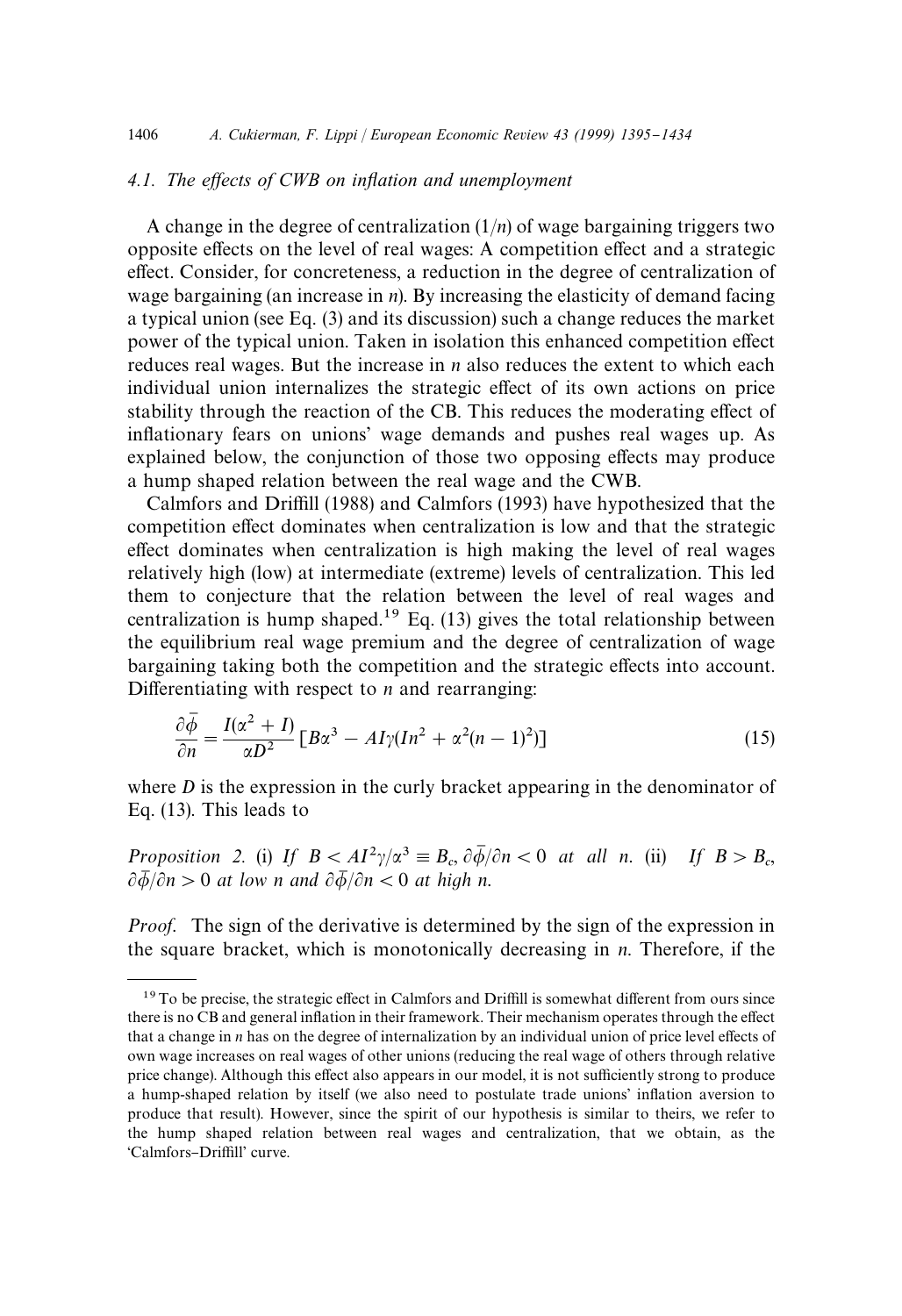expression is negative for  $n = 1$  (which occurs when  $B < B_c$ ) it is negative at all *n*. Otherwise, the expression becomes negative for sufficiently large  $n.$   $\Box$ 

Intuitively the proposition says that when unions have little concern for price stability  $(B$  is small) the competitive effect dominates the strategic effect at all levels of centralization. As a consequence real wages increase monotonically with the degree of centralization. But when unions' aversion to inflation is larger than some threshold the competition effect dominates at low levels of centralization (high  $n$ ) and the strategic effect dominates at high levels of centralization (low *n*). Fig. 2 illustrates the two possible cases.

Eqs.  $(9)$  and  $(14)$  imply that inflation and unemployment are positively related to the equilibrium wage premium. This leads to

*Proposition* 3. The qualitative relation between inflation and unemployment, on *one hand*, *and the C*=*B*, *on the other*, *is the same as the qualitative relation between the equilibrium wage premium and the C*=*B*. *In particular*, *the conditions that govern this relation are identical to the conditions that determine the relation between the wage premium and the C*=*B in Proposition* 2.

Thus, inflation and unemployment increase monotonically with centralization, or display a hump-shaped relation with it, depending on whether unions' inflation aversion is lower than, or higher than, the threshold  $B_{\rm c}$ .

The threshold level  $B_c \equiv A I^2 \gamma / \alpha^3$  implies that an inverted U relation between real wages and centralization (the reciprocal of *n*) is more likely to arise the lower the substitutability between the labor of different unions (lower  $\gamma$ ), the lower *I* and the less unions care about unemployment among their members (the lower *A*).

It is possible to use Eq.  $(15)$  to find the peak of the Calmfors–Driffill curve (CDC). Equating to zero and solving for *n*, the value of decentralization that maximizes the average real wage is

$$
n^* = \frac{\alpha^2 + \sqrt{B\alpha^3(\alpha^2 + I)/(AI\gamma) - I\alpha^2}}{\alpha^2 + I}.
$$
\n(16)

Analysis of the expression in Eq. (16) reveals that  $n^*$  is lower the higher is  $I^{20}$ . Thus, the higher CBI the larger the range of centralization levels for which further decentralization is beneficial in the sense that it is likely to reduce both inflation and unemployment. Conversely, the lower CBI, the larger the range of levels of centralization for which further centralization is beneficial since it reduces inflation and unemployment. An increase in CBI also shifts the entire

<sup>&</sup>lt;sup>20</sup> The existence conditions for an economically meaningful peak (i.e.  $n^*$  > 1) requires that  $B > B_c$ , which obviously indicates that the peak exists only when the relation is hump shaped.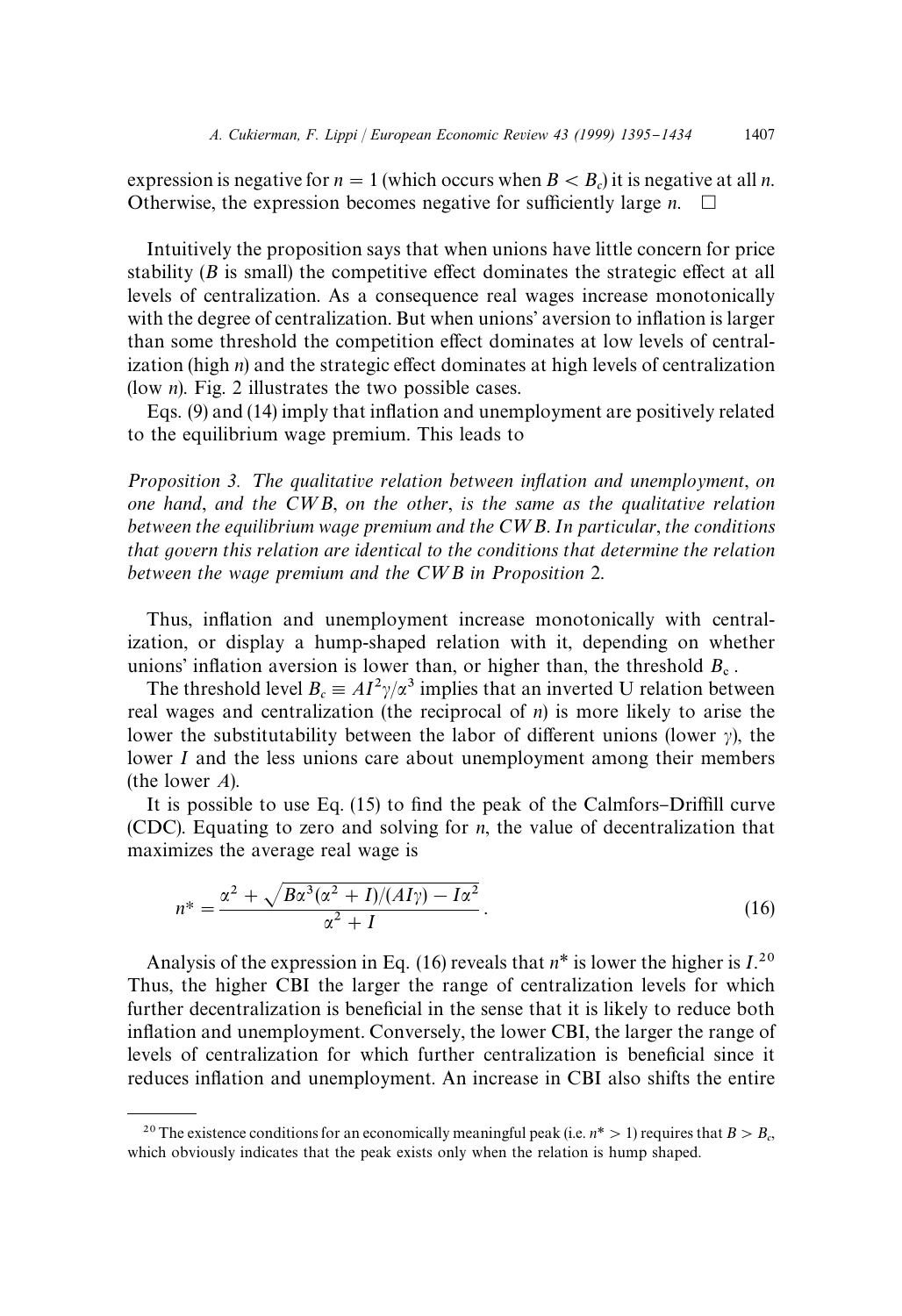

Fig. 2. The effects of centralization on real wages, unemployment and inflation.

curve up (see the next subsection). This is illustrated in Fig. 3. Note also that the peak of the CDC occurs at a higher level of centralization, the larger is *B* and the lower are  $\gamma$  and *A*.

For the case in which the relation between inflation and unemployment, on one hand, and centralization on the other is humped shaped, it is of interest to compare the performance of a totally centralized system of wage bargaining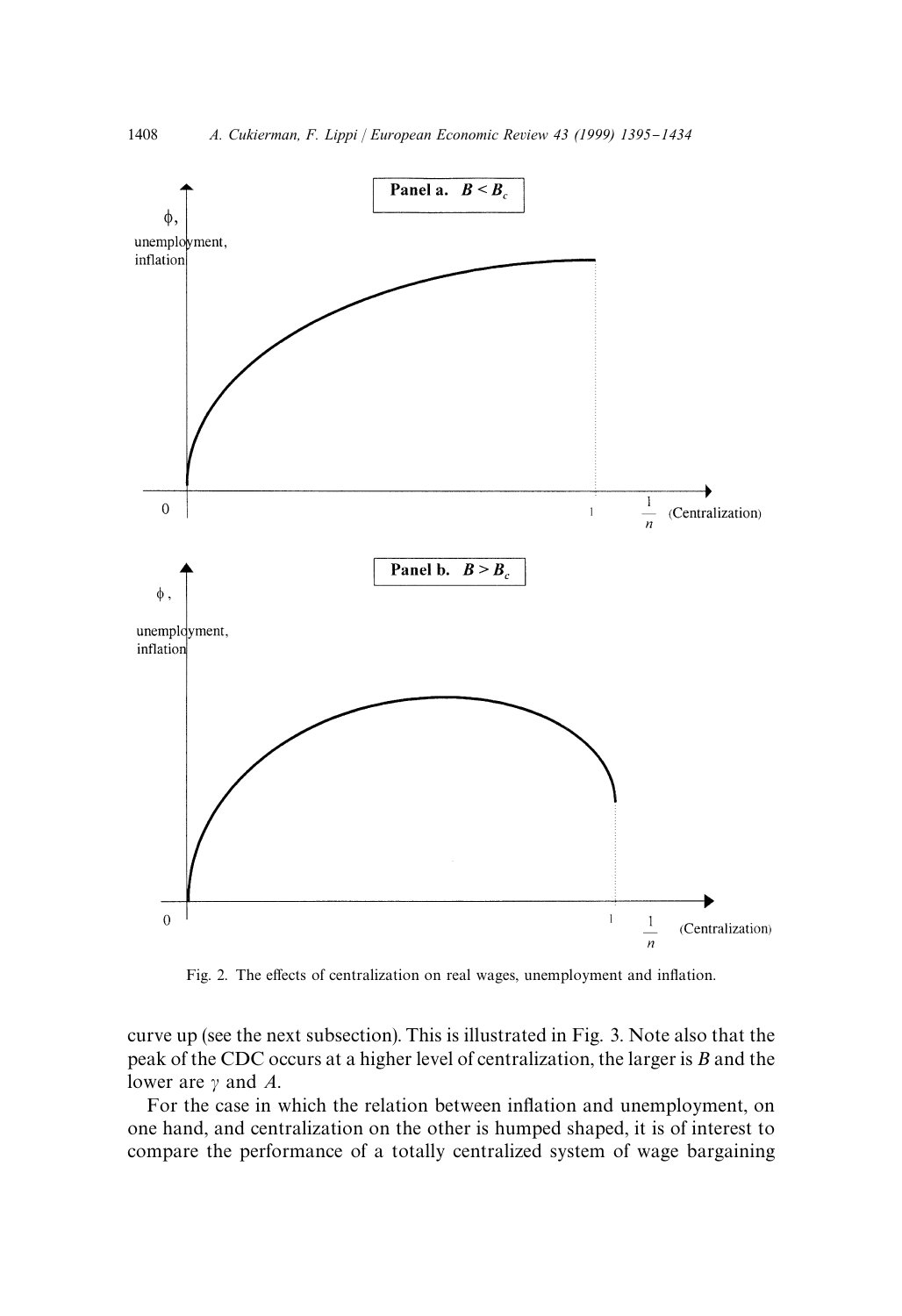

Fig. 3. The effects of central bank independence  $(I)$  on the Calmfors-Driffill curve.

(where  $n = 1$ ) with that of a fully decentralized one (where  $n \rightarrow \infty$ ). Eq. (13) implies that in a fully decentralized system the wage premium is zero. It follows that inflation and unemployment are also zero in a fully decentralized system. At the other extreme, when  $n = 1$ , the wage premium is positive and so are unemployment and inflation. The intuition underlying this result is simple. Full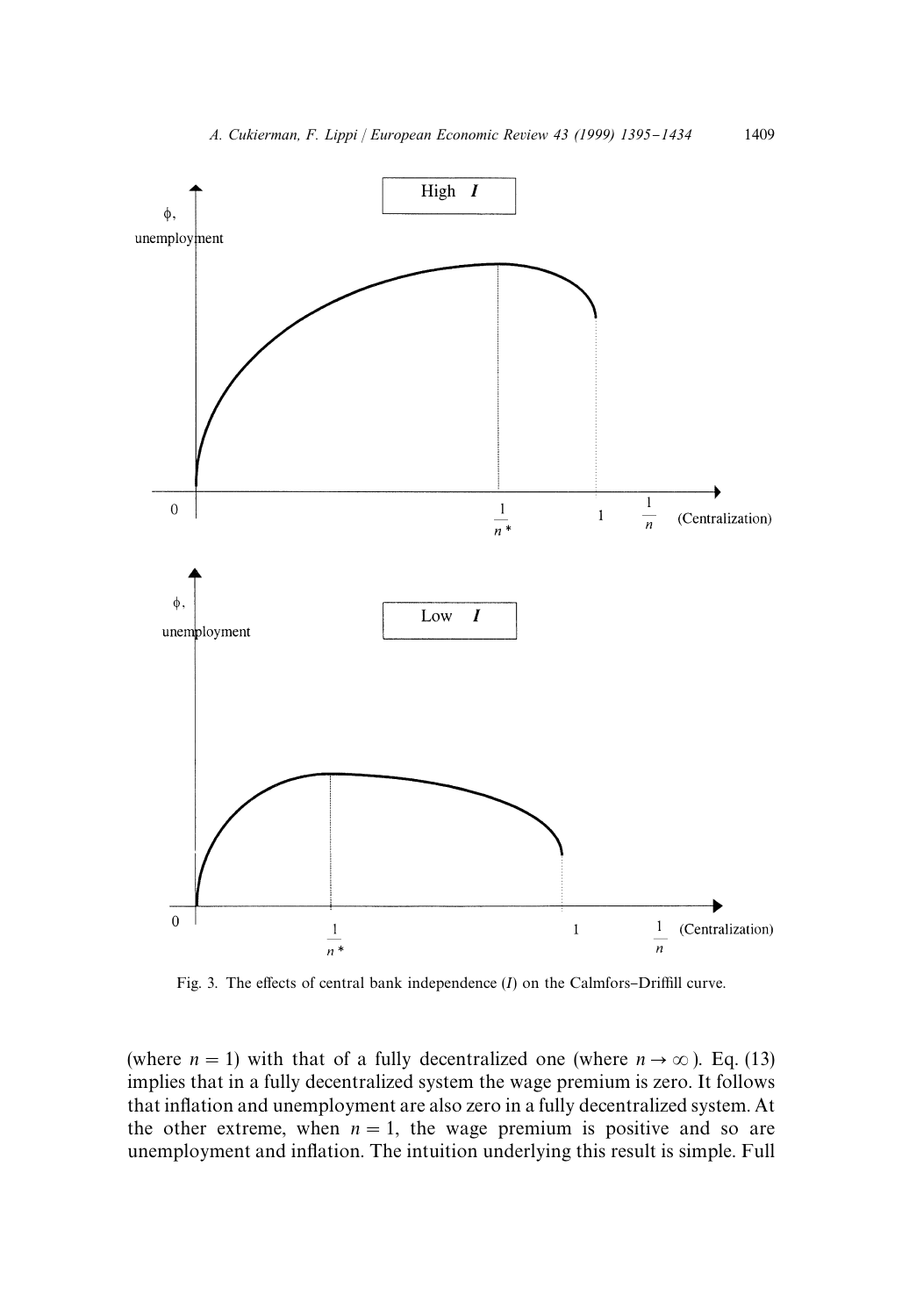decentralization of bargaining in the labor market completely eliminates the monopoly power of unions by increasing the elasticity of labor demand facing each individual bargaining unit. Since the existence of union's monopoly power is the original (and sole) source of unemployment and (consequently) of inflation in the model, a competitive labor market eliminates both problems, irrespectively of the degree of CBI. Under full centralization, on the other hand, the single union retains some degree of monopoly power. This produces a positive wage premium which leads to positive inflation and unemployment. These observations are summarized by

*Proposition* 4. *Both unemployment and inflation are lower in a fully decentralized labor market than in a fully centralized one*, *as long as the weight attached to inflation by the CB is non-zero.* 

*Proof.* Note from Eq. (13) that  $\lim_{n\to\infty} \bar{\phi} = 0$  and that  $\bar{\phi} = I^2/\{\alpha^2 \lceil B\alpha^2 + AI^2 \rceil\}$ at  $n = 1$ . Since both inflation and unemployment are increasing in  $\overline{\phi}$ , it follows from Eqs. (9) and (14) that inflation and unemployment are smaller for  $n \to \infty$ than for  $n = 1$ ,  $\forall I > 0$ .  $\Box$ 

# *4.2. The e*w*ect of CBI on unemployment*

An important feature of the equilibrium is that the structure of monetary policy institutions affects real macroeconomic variables like unemployment in spite of the fact that, from a purely economic point of view, money is neutral. Since this is due to the strategic interaction between unions and the monetary authority we refer to those non-neutralities as 'strategic'. These strategic nonneutralities operates through two distinct channels. The first is due to the fact that, since unions are averse to inflation, they moderate their real wage demands in order to moderate the inflationary temptations of the monetary authority. The second is due to the fact that a one unit change in a union's nominal wage, taking the CB reaction into consideration, has marginal impacts on its real wage and on its relative wage which depend on the level of CBI. The second non-neutrality is operative only in the presence of more than one union. Whereas the first channel has appeared in some of the recent literature (footnote 3) the second channel is novel. A fuller intuitive discussion appears after the following proposition.

Differentiating Eq.  $(13)$  with respect to *I* yields

$$
\frac{\partial \overline{\phi}}{\partial I} = \frac{\alpha}{D^2} \left[ (\alpha^2 (n-1) + 2In) B\alpha + A I^2 \gamma n(n-1) \right]. \tag{17}
$$

This leads to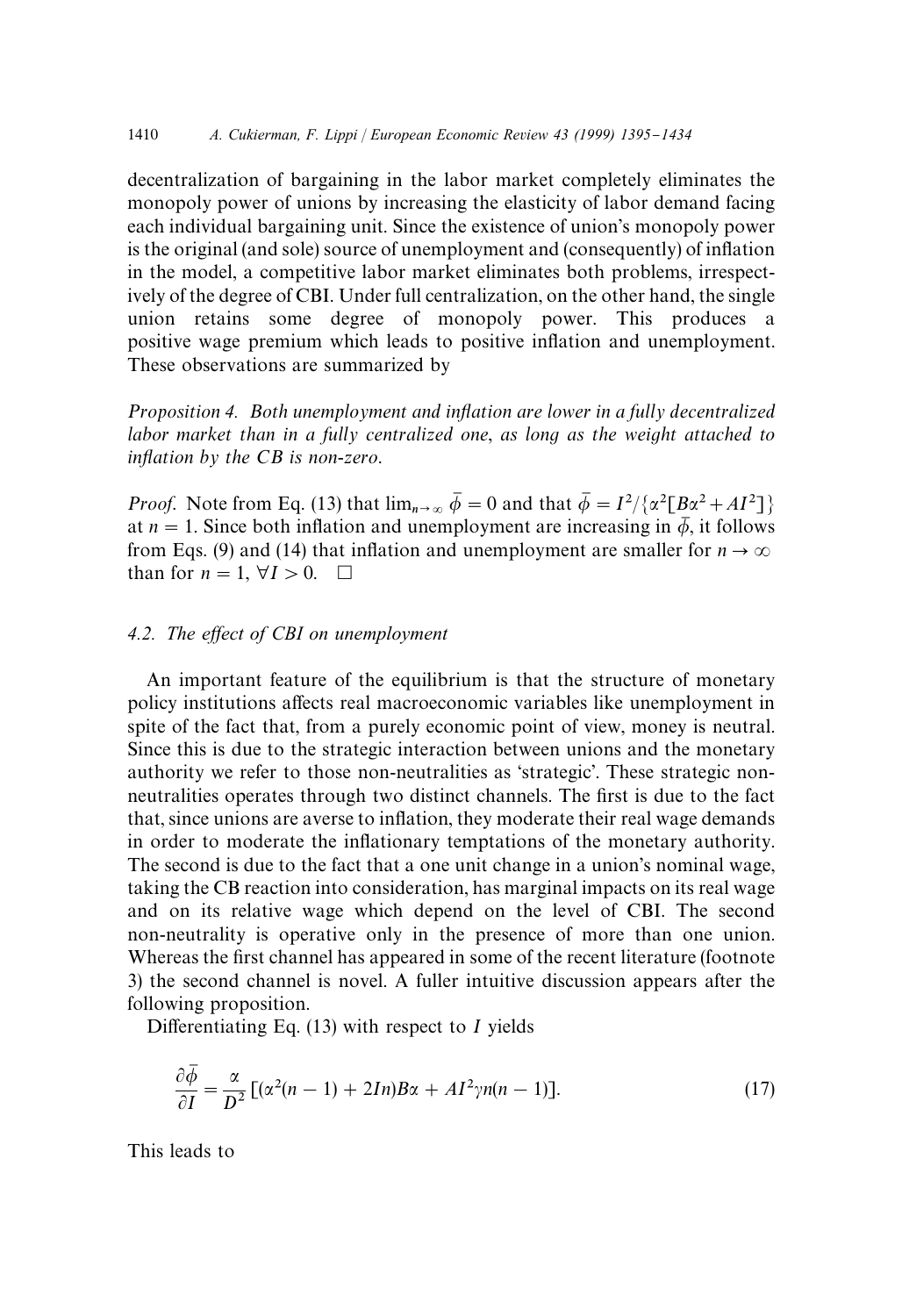*Proposition 5. An increase in the degree of central bank conservativeness raises the rate of unemployment if at least one of the following conditions holds*:

(i)  $B > 0$  (*unions are averse to inflation*) *or* 

(ii)  $y > 0$  and  $n > 1$  (*there are at least two unions and some degree of substitutability in the demands for their labor*).

*As unions become very small*  $(n \rightarrow \infty)$  *this effect becomes negligible.* 

The two conditions in the proposition correspond to the two different strategic non-neutralities mentioned above. The first one operates through trade unions' concern about price stability  $(B > 0)$ . In particular, the higher is the inflation aversion of the CB the smaller are the inflationary consequences of a higher wage premium. Hence a more conservative central bank induces unions to demand higher real wages (as this triggers a lower inflationary reaction).

Provided there is more than one union in the economy, there is a second source of 'strategic non-neutrality' which operates even when unions are not concerned with price stability  $(B = 0)$ . It is due to the fact that under nominal contracting, the trade-off between the real wage and the relative wage facing the individual union depends on the level of CBI. More precisely, the marginal impact of a unit increase in a union's nominal wage rate on its real wage depends (positively) on CBI whereas its impact on the relative wage does not depend on CBI. As a consequence, to obtain a unit increase in its real wage rate, the union has to accept an increase in its relative wage that is larger the smaller CBI. Thus, a less inflation averse central bank leads unions to perceive a given increase in their own real wage as more costly in terms of competitiveness (relative wage). We therefore refer to this second strategic non neutrality as a 'competition induced strategic non-neutrality' (CISNN). The CISNN moderates unions' real wage demands in comparison to a situation in which wages are fully indexed. Since the CISNN vanishes in the presence of full indexation it makes a difference whether wage contracting is in nominal or in real terms. $21$ 

The impact of CBI on the magnitude of the CISNN can be seen more sharply by noting the following. The marginal impact of an increase in the union nominal wage on the real wage rate is given by *Z* in the expression immediately following Eq. (12) and is an increasing function of CBI. Hence the higher CBI, the narrower the divergence between the marginal impact of an increase in the nominal wage rate on the relative wage and on the absolute real wage, and the weaker therefore the moderating impact of the CISNN. At the other extreme, when  $I$  is low, the moderating effect is strong since the individual union has to incur a higher deterioration in competitiveness for a one unit increase in its real

 $2<sup>1</sup>$  In the presence of full wage indexation the marginal impact of a change in the nominal wage rate on the real wage does *not* depend on CBI. As a consequence there is no moderating effect on equilibrium real wages under full indexation.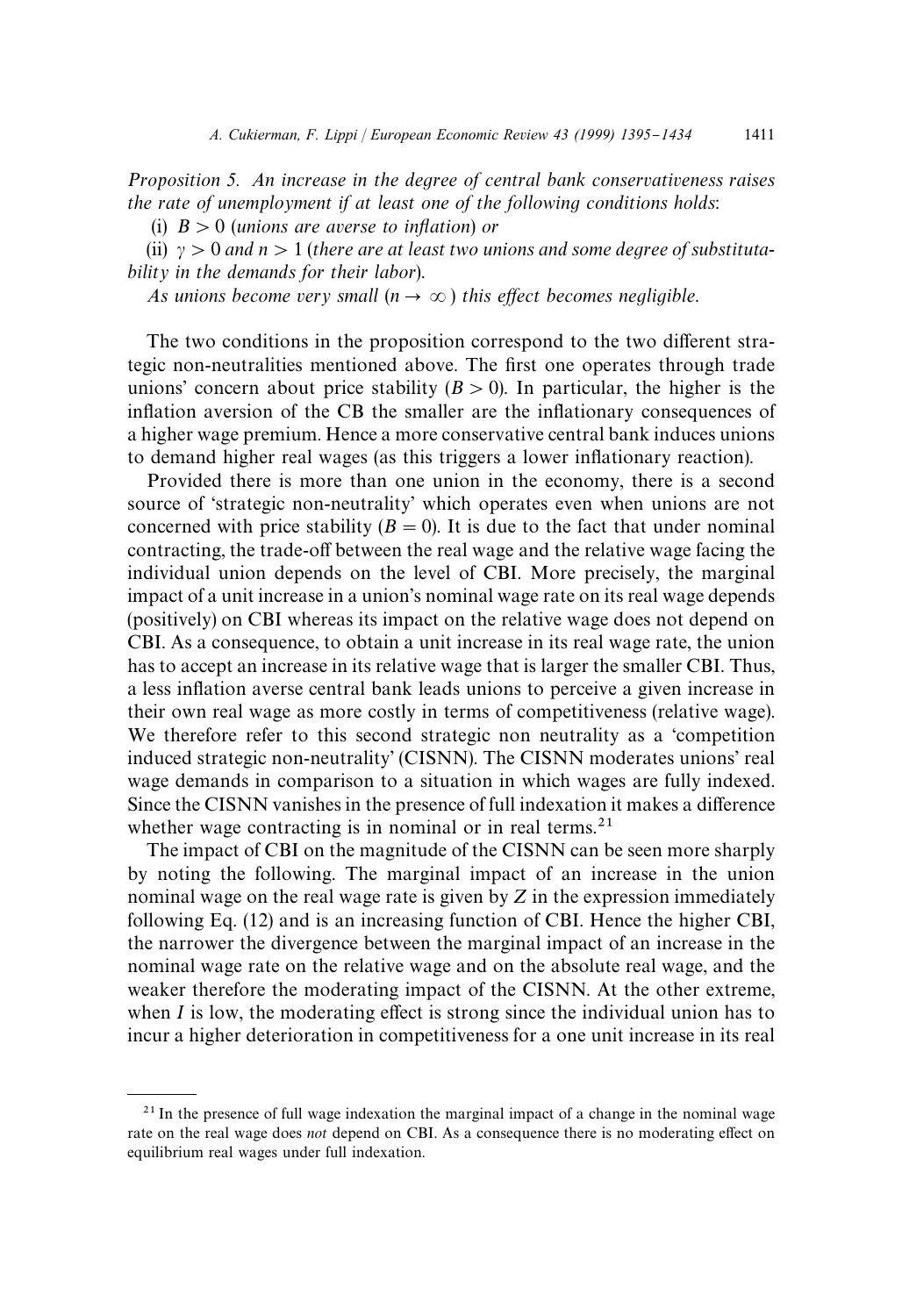wage rate. Note that when the CB is concerned only about inflation  $(I \rightarrow \infty)$ this moderating effect vanishes as well. The implications of Proposition 5 for the Calmfors–Driffill curve, when such a curve exists, are illustrated in Fig. 3.

These results concerning non-neutralities contrast with most of the literature on monetary policy games under perfect information in which CBI affects inflation but does not affect real variables. Neutrality reappears, however, even when conditions (i) and (ii) hold, when *n* is large since in this case each individual union basically neglects the effect of its own actions on inflation.<sup>22</sup> The conventional Barro and Gordon result in which unions disregard the strategic impact of their actions on in#ation can therefore arise even when unions dislike inflation provided their number is large. The structure of labor markets in the US, in which wage bargaining is highly decentralized, appears to conform with this particularization of the model.

#### 4.3. The effect of CBI on inflation

Examination of Eq.  $(9)$  reveals that CBI (or effective conservativeness) has two opposing effects on the rate of inflation.<sup>23</sup> Given the wage premium,  $\overline{\phi}$ , an increase in conservativeness reduces equilibrium inflation as in Rogoff (1985). But, as can be seen from Eq. (13), the increase in *I* also raises the wage premium which tends to increase the rate of inflation. The mechanism underlying the second effect is that, since a more conservative CB inflates less at *any* level of wages, unions can raise real wages and bear smaller inflation costs while doing that. The total effect of an increase in independence on inflation can be obtained from the derivative of Eq. (9) with respect to *I*:

$$
\frac{\partial \pi}{\partial I} = \frac{\alpha^2}{I^2} \left[ \frac{\partial \overline{\phi}}{\partial I} I - \overline{\phi} \right]
$$
  
= 
$$
\frac{\alpha^2 \left\{ n\alpha^2 B + n(n-1)\alpha A \gamma I - A[(n-1)\alpha^2 + nI] \left[ (n-1) \left( n\gamma \left( \frac{I + \alpha^2}{\alpha} \right) + \alpha^2 \right) + nI \right] \right\}}{D^2}.
$$
 (18)

The main implication of Eq. (18) is summarized in the following:

*Proposition* 6. The sign of the partial derivative of inflation with respect to the inflation aversion of the CB is negative for a sufficiently large n, but may be positive *for given values of n if B is sufficiently large.* 

<sup>&</sup>lt;sup>22</sup> This can be seen by noting that expression (17) converges to zero as *n* tends to infinity (a higher power of *n* appears in the denominator than in the numerator).

 $2<sup>3</sup>$  The reader is reminded that, for reasons that are elaborated in footnotes 8 and 11, we use CBI and effective conservativeness as equivalent concepts.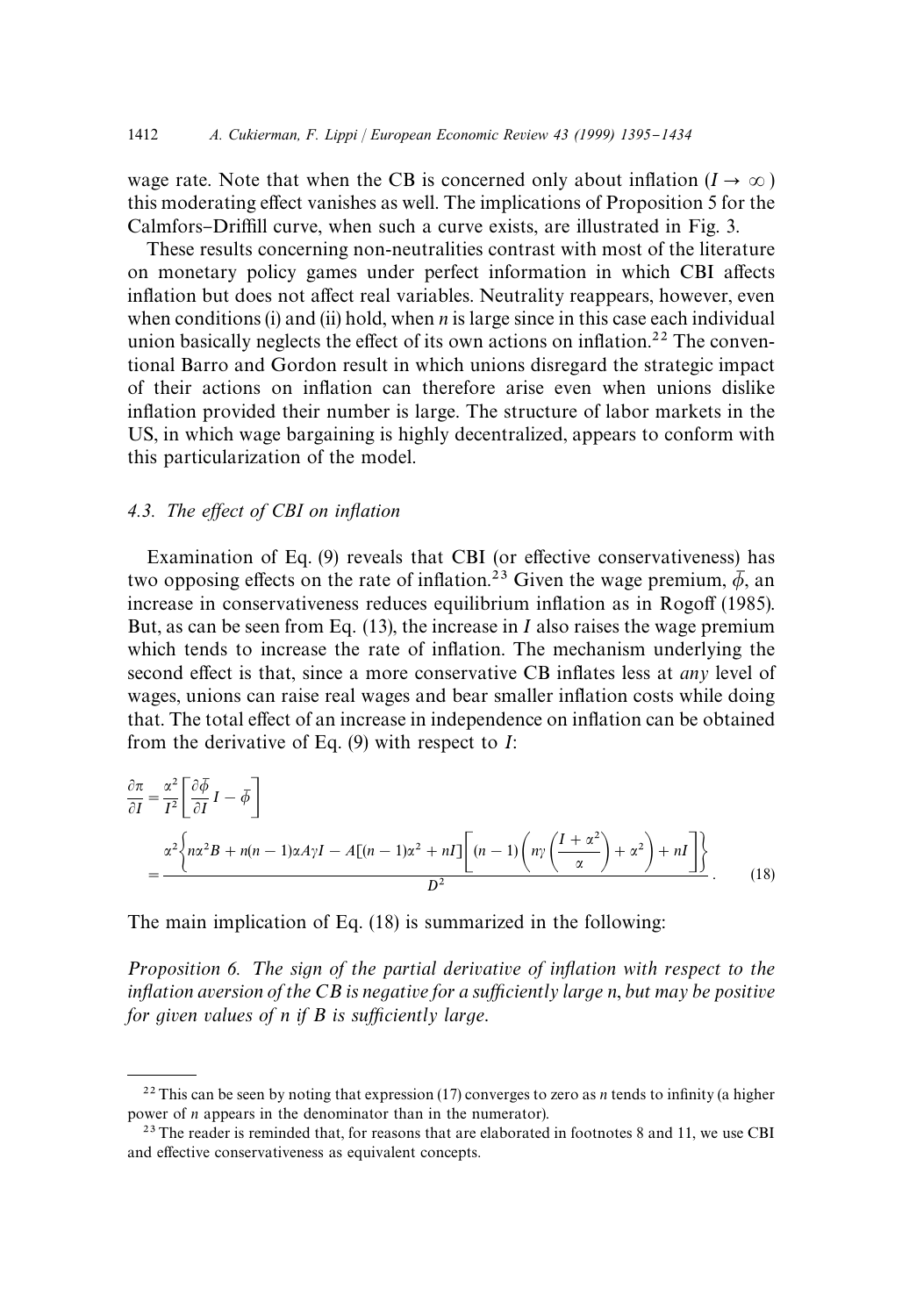*Proof.* The sign of the derivative is determined by the sign of the expression in the curly brackets in the numerator. This expression is a sum of three terms, the first two of which are positive and the last one negative. When  $n$  increases the negative term grows at a faster rate than the two positive terms. Hence, for a sufficiently large *n* the whole expression eventually becomes negative. For a given *n*, the expression is positive if *B* is sufficiently large.  $\Box$ a given *n*, the expression is positive if  $B$  is sufficiently large.

The proposition implies that the marginal impact of CBI on inflation may be positive at high levels of centralization but that it is always negative for sufficiently low levels of centralization. The reason is that, at high levels of centralization, the inflationary impact of an increase in the real wage premium due to an increase in CBI may dominate the direct negative effect of higher CBI on inflation. As the number of unions becomes large, however, the latter effect eventually dominates. This happens since smaller unions internalize inflation changes to a lesser extent into their wage decisions. Thus, a sufficiently large number of unions delivers the 'traditional' result that higher central bank conservatism (or 'independence') reduces inflation.

# 4.4. *The* 'Ultra liberal CB' – a fable for social welfare maximizers

We shall refer to a central banker that cares only about unemployment  $(I = 0)$ as 'ultra liberal'. Examination of equation (13) immediately reveals that if  $I = 0$ the average real wage premium is zero, and hence so is (through equation (14)) unemployment. It would seem at first blush that since the real wage premium is zero inflation should be zero as well. But as can be seen from Eq.  $(9)$  *I* also appears in the denominator of the expression for the rate of inflation. As a consequence, depending on the relative speed with which the numerator and the denominator of the expression for equilibrium inflation tend to zero, inflation may or may not tend to zero when *I* goes to zero. Substituting Eq. (13) into Eq.  $(9)$  and letting *I* converge to zero (from above) yields the rate of inflation under an 'ultra-liberal' central banker, which is equal to:

$$
\lim_{I \to 0^+} \pi(I) = \frac{n-1}{B}.\tag{19}
$$

Thus, if there is only one economy-wide union, the rate of inflation is zero too. But it is non zero whenever the number of unions is larger than one, and strictly increasing in their number.

If, as in Rogoff (1985) and others, a 'social' welfare function is specified in terms of inflation and unemployment as:  $\Gamma_{\text{soc}} \equiv u^2 + I_{\text{soc}} \cdot \pi^2$  (where  $I_{\text{soc}} > 0$ ), it follows:

*Proposition 7. If there is only one monopoly union the* (*no shocks*) *social welfare is maximized when the central banker is 'ultra-liberal'*  $(I = 0)$ .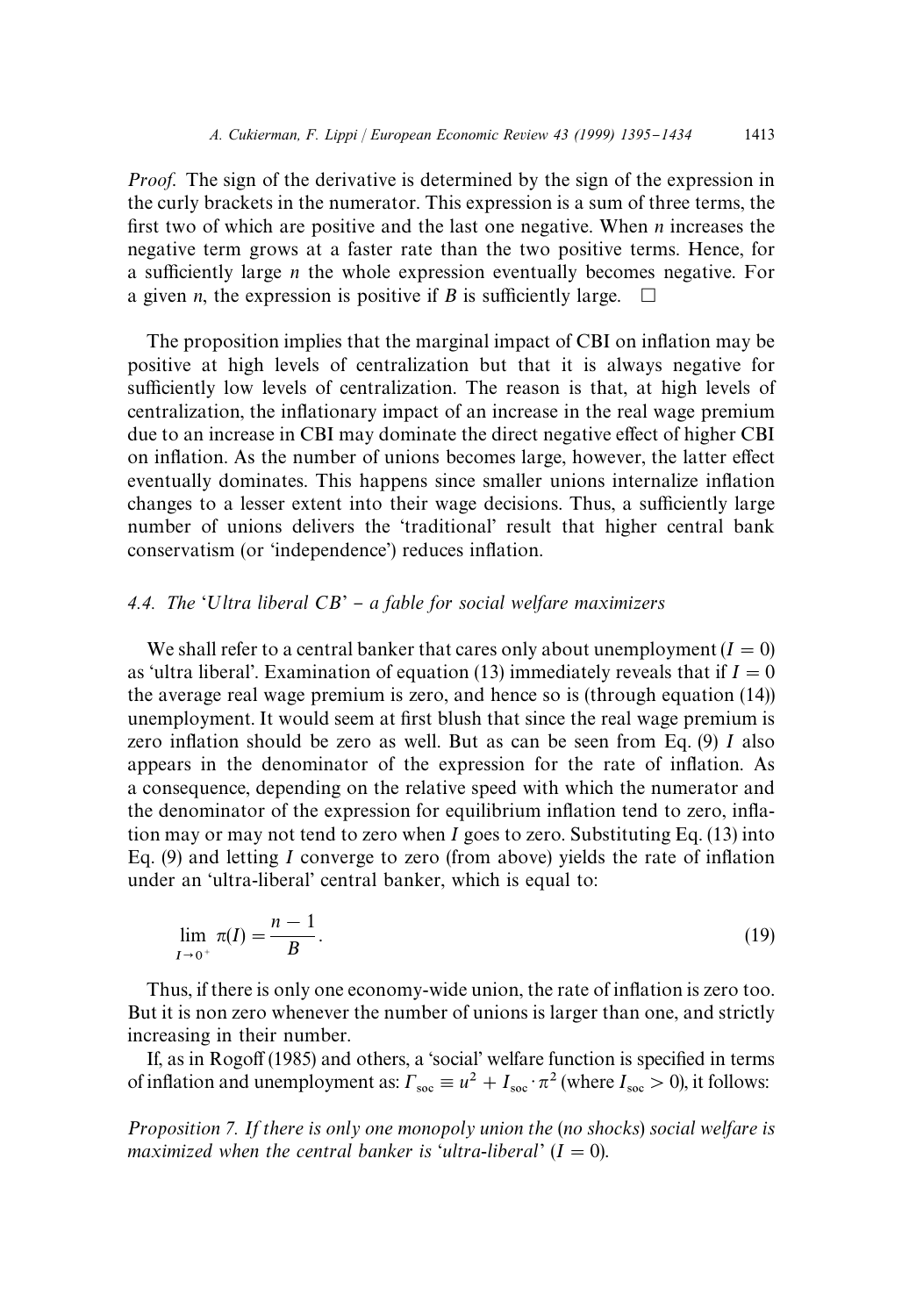What is the intuition underlying this (initially) surprising result? Since the 'ultra-liberal' CB cares *only about unemployment* it produces very high inflation even when unemployment is mildly positive. Even if it is moderately averse to inflation (in the sense that *B* is small but strictly positive) the *single* union strongly dislikes such high in#ation. Since the union knows that even the slightest level of unemployment will induce the CB to inflate at an extremely high rate, it reduces its wage premium to zero in order to avoid this calamity. And, indeed the CB has no reason to inflate. An ultra-liberal CB thus delivers both zero inflation and zero unemployment. The proposition implies that if the main reason for unemployment is the market power of the monopoly union an ultraliberal CB has a comparative advantage in preventing it from using this power by effectively threatening it with unbearable inflation whenever the union sets the real wage above the competitive level. In other words an ultra liberal CB manages to fully neutralize the market power of an inflation averse monopoly union.<sup>24</sup>

But when the CB is ultra liberal and there is more than one union the rate of inflation is positive, as can be seen from Eq. (19), so that social welfare is not necessarily maximized when she is in office. The intuition underlying these different welfare implications can be understood by reference to the expression for the real wage premium and for *Z* in Eq. (12). *Z* is the impact of a one unit increase in a union's own nominal wage on its real wage, taking the reaction function of the CB into consideration, as perceived by an individual union. Not surprisingly the real wage premium is an increasing function of *Z*.

In particular, when there is only one union and the CB is ultra-liberal, *Z* is zero so that the union perceives that it cannot raise its real wage by increasing the nominal wage because the ultra liberal CB fully neutralizes the effect of the increase in the nominal wage on the union's real wage. Since the marginal benefit of an increase in the nominal wage is zero the deterring effect of high inflation by the ultra-liberal CB is full. But when there is more than one union the effect of each union's nominal wage on the average nominal wage (to which the CB reacts, see Eq. (7)) is only fractional. As a consequence *Z* is positive even when the CB is ultra-liberal. This implies that, when inflation is zero and the real wage is at its competitive level, the marginal benefit to the individual union of raising its nominal wage exceeds the combined costs of lower employment and higher inflation. Obviously this cannot be an equilibrium since the ultra-liberal CB reacts to the resulting higher than competitive real wage by producing a positive rate of inflation. Equilibrium (at the competitive real wage) obtains when inflation is sufficiently high to raise its marginal cost for the individual union to the level necessary to equate this marginal cost to the marginal benefit of a higher real wage.

Thus, if there is more than one union in the economy, as *I* tends to zero inflation remains positive. Technically, this occurs because the real wage premium decreases more slowly than the tendency of the CB to inflate goes up, in

<sup>24</sup> A related, but not quite identical, result appears in Skott (1997).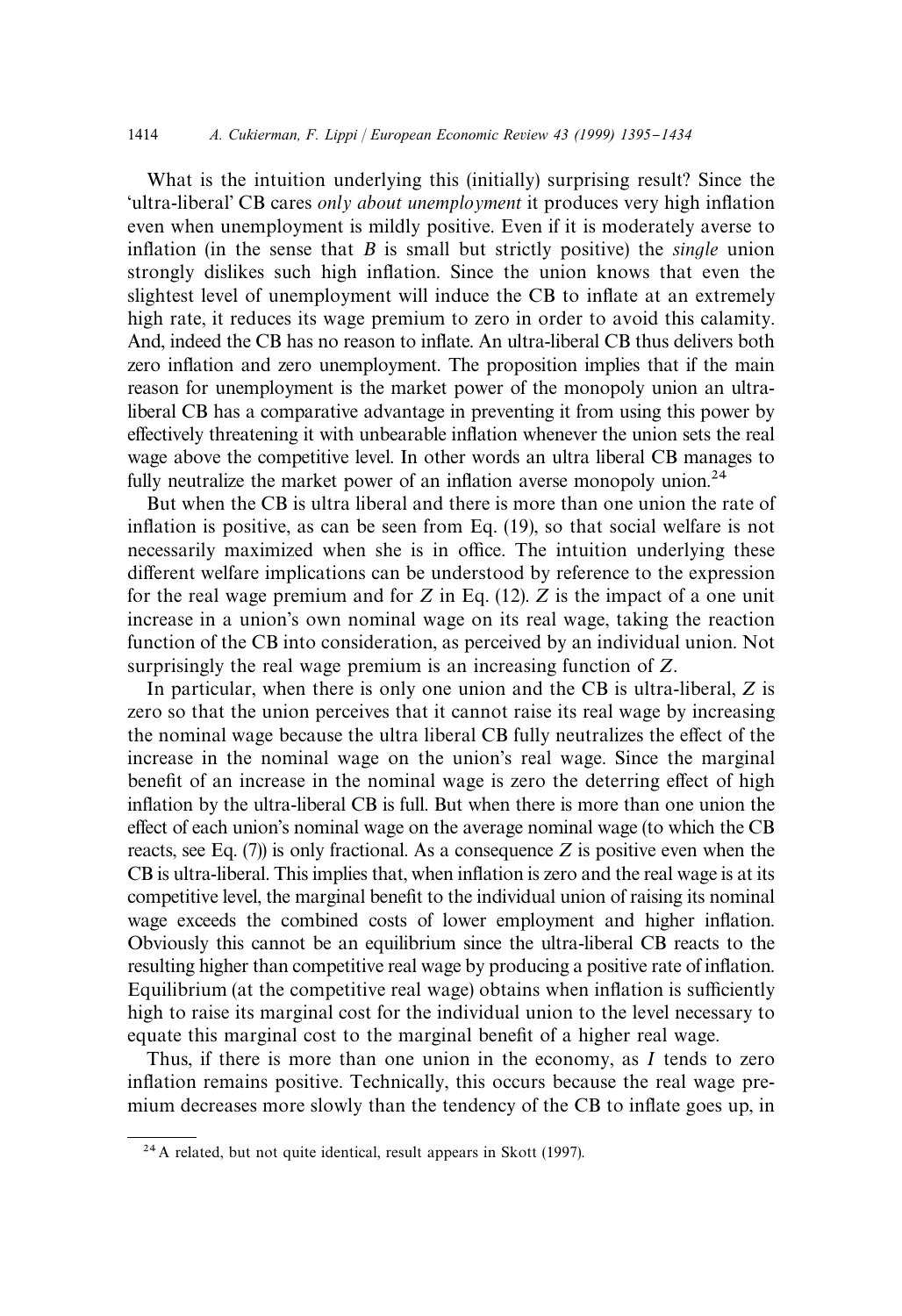comparison to the case of a monopoly union. This implies that welfare is no longer necessarily maximized under an ultra liberal CB.

What is the more general lesson from the result of this subsection? Although an ultra liberal CB is socially optimal only in the extreme case of a single union it does suggests that, when the number of unions is small, the appointment of a central banker that is more liberal (although not necessarily ultra liberal) than society may be socially optimal. But this is less likely to be the case as the number of unions increases.

# 5. Some evidence

The main empirical implication of the theoretical model is that, in addition to direct effects, there may be significant interactions between the effects of labor market and of monetary institutions on unemployment and inflation. From this perspective, one testable implication of the model concerns the hump-shaped relation between unemployment and the CWB hypothesized by Calmfors and Driffill (1988). Existing evidence concerning this relation appears to be mixed.<sup>25</sup> Our analysis qualifies the Calmfors and Driffill proposition by indicating that whether a hump-shape relation between unemployment and CWB will be *observed* depends, among other things, on the level of CBI.<sup>26</sup> This suggests that a possible reason for the mixed empirical findings of previous studies is that they did not control for possible interactions in the effects of CBI and of CWB on unemployment. Moreover, the model suggests the possibility that (for finite *n*) CBI may have a positive impact on unemployment and (for *n* not too small) a negative impact on inflation.

A preliminary investigation of the effects of CBI and CWB on macroeconomic performance, which accounts for interactions between those institutional variables, is attempted here. The empirical proxies for the degree of CWB and of CBI required for the empirical analysis are discussed in the next subsection. There are several difficulties involved with the precise measurement of the concepts used in the theoretical model. Before presenting the proxies for these institutional variables, it has to be stressed that the possibility of measurement errors and the limited availability of data pose some limits to the robustness of the analysis. Additional efforts to tackle these problems are an important task for future empirical work.

 $25$  For instance, Bean (1994), Grier (1997), Soskice (1990) and OECD (1997) find no evidence in favor of the hump-shape hypothesis. On the other hand supportive evidence appears in Calmfors and Driffill (1988), Bleaney (1996) and Scarpetta (1996). For a more comprehensive survey of the empirical results of previous studies see OECD (1997).

<sup>26</sup>This statement is true for a given range of variation of *n*. More generally there will always be a hump if  $B > B<sub>c</sub>$  (cf. Proposition 2). However, for a given range of variation of *n*, the downward segment of the hump may not be observable for a 'sufficiently large' *I*.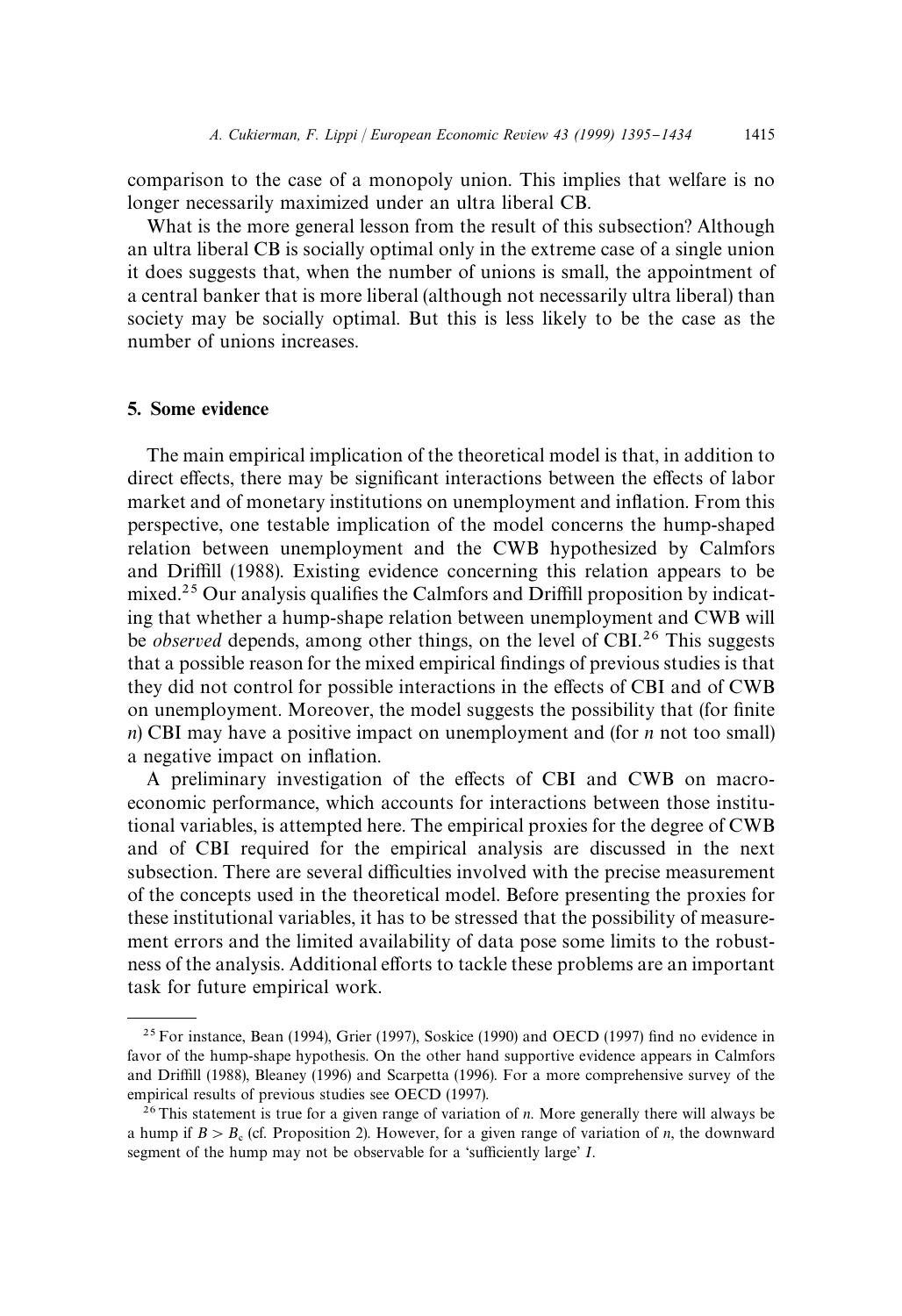| <b>CTRY</b> | Period | Centralization<br>(CEN) | Legal<br>independence<br>(CBI) | Inflation | Unemployment |
|-------------|--------|-------------------------|--------------------------------|-----------|--------------|
| Australia   | 1980   | 3                       | 0.31                           | 10.1      | 6.3          |
|             | 1990   | 3                       | 0.31                           | 4.9       | 8.1          |
|             | 1994   | $\mathbf{1}$            | 0.31                           | 1.8       | 10.4         |
| Austria     | 1980   | 3                       | 0.58                           | 5.6       | 2.1          |
|             | 1990   | 3                       | 0.58                           | 3.3       | 4.8          |
|             | 1994   | $\overline{\mathbf{3}}$ | 0.58                           | 3.0       | 5.8          |
| Belgium     | 1980   | 3                       | 0.19                           | 5.3       | 9.0          |
|             | 1990   | $\overline{\mathbf{3}}$ | 0.19                           | 3.3       | 9.7          |
| Canada      | 1980   | $\mathbf{1}$            | 0.46                           | 9.4       | 8.4          |
|             | 1990   | $\mathbf{1}$            | 0.46                           | 3.4       | 9.0          |
|             | 1994   | $\mathbf{1}$            | 0.46                           | 1.2       | 11.0         |
| Denmark     | 1980   | $\overline{\mathbf{3}}$ | 0.47                           | 9.4       | 7.9          |
|             | 1990   | $\overline{c}$          | 0.47                           | 3.2       | 9.9          |
|             | 1994   | $\overline{c}$          | 0.47                           | 1.8       | 11.9         |
| Finland     | 1980   | $\overline{\mathbf{3}}$ | 0.27                           | 9.7       | 5.7          |
|             | 1990   | $\overline{\mathbf{3}}$ | 0.27                           | 4.6       | 6.4          |
|             | 1994   | 3                       | 0.27                           | 1.6       | 16.5         |
| France      | 1980   | $\overline{2}$          | 0.28                           | 11.2      | 6.5          |
|             | 1990   | $\overline{c}$          | 0.28                           | 3.0       | 9.6          |
| Germany     | 1980   | $\overline{c}$          | 0.66                           | 4.4       | 4.2          |
|             | 1990   | $\overline{c}$          | 0.66                           | 3.5       | 7.0          |
|             | 1994   | $\overline{c}$          | 0.66                           | 3.0       | 8.7          |
| Italy       | 1980   | $\overline{c}$          | 0.22                           | 17.8      | 6.0          |
|             | 1990   | $\overline{c}$          | 0.22                           | 6.8       | 9.4          |
| Japan       | 1980   | $\mathbf{1}$            | 0.16                           | 3.9       | 2.2          |
|             | 1990   | $\mathbf{1}$            | 0.16                           | 2.0       | 2.2          |
|             | 1994   | $\mathbf{1}$            | 0.16                           | 0.4       | 2.5          |
| Netherlands | 1980   | $\overline{c}$          | 0.42                           | 5.2       | 5.1          |
|             | 1990   | $\overline{c}$          | 0.42                           | 2.0       | 6.3          |
|             | 1994   | $\overline{c}$          | 0.42                           | 1.8       | 6.5          |
| New Zealand | 1980   | $\overline{c}$          | 0.27                           | 15.2      | 2.6          |
|             | 1990   | $\,1\,$                 | 0.27                           | 4.3       | 8.2          |
| Norway      | 1980   | $\overline{c}$          | 0.14                           | 10.6      | 2.0          |
|             | 1990   | 3                       | 0.14                           | 3.2       | 4.9          |
|             | 1994   | $\overline{\mathbf{3}}$ | 0.14                           | 1.9       | 5.8          |
| Portugal    | 1980   | $\overline{c}$          | 0.47                           | 20.9      | 7.9          |
|             |        | $\overline{\mathbf{3}}$ |                                | 12.3      | 4.8          |
|             | 1990   | $\mathfrak{Z}$          | 0.40                           | 15.6      |              |
| Spain       | 1980   | $\overline{c}$          | 0.10                           |           | 11.6         |
|             | 1990   |                         | 0.21                           | 7.0       | 17.6         |
| Sweden      | 1980   | $\mathfrak{Z}$          | 0.27                           | 9.8       | 2.4          |
|             | 1990   | $\overline{\mathbf{3}}$ | 0.27                           | 6.5       | 2.6          |
|             | 1994   | $\overline{c}$          | 0.27                           | 2.2       | 7.2          |
| Switzerland | 1980   | $\overline{c}$          | 0.55                           | 4.5       | 0.3          |
|             | 1990   | $\overline{c}$          | 0.68                           | 4.1       | 1.0          |
|             | 1994   | $\overline{c}$          | 0.68                           | 1.8       | 3.9          |

Table 1 CEN, CBI and economic performance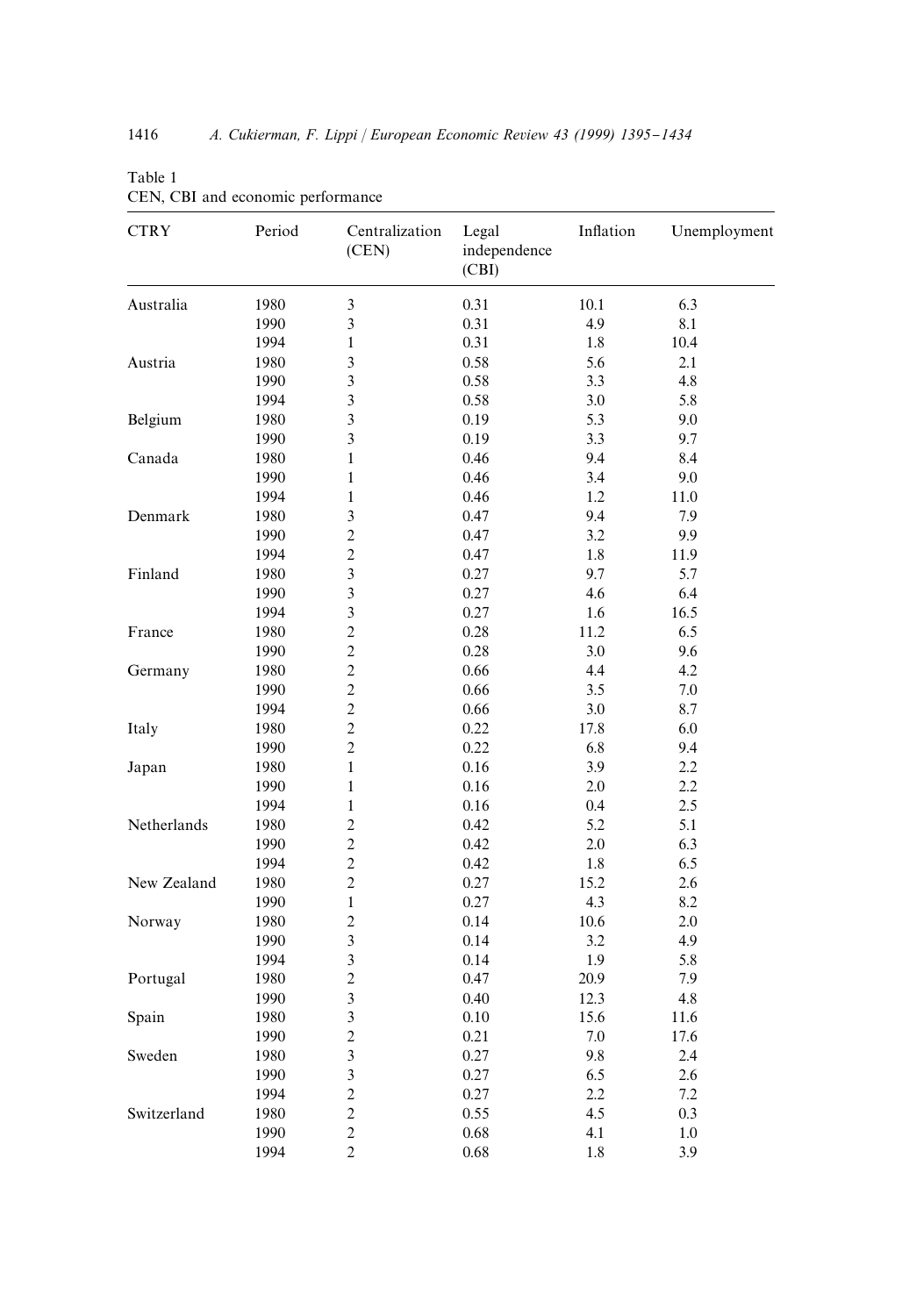| <b>CTRY</b> | Period | Centralization<br>(CEN) | Legal<br>independence<br>(CBI) | Inflation | Unemployment |
|-------------|--------|-------------------------|--------------------------------|-----------|--------------|
| UK          | 1980   | $\overline{c}$          | 0.31                           | 13.0      | 6.4          |
|             | 1990   | $\overline{c}$          | 0.31                           | 6.2       | 7.5          |
|             | 1994   |                         | 0.31                           | 3.1       | 9.8          |
| <b>USA</b>  | 1980   |                         | 0.51                           | 8.3       | 7.3          |
|             | 1990   |                         | 0.51                           | 3.8       | 6.1          |
|             | 1994   |                         | 0.51                           | 2.5       | 6.8          |
|             |        |                         |                                |           |              |

Table 1 (*continued*)

*Note*: Centralization (Source: OECD, 1997) indicates the predominant level at which wage bargaining occurs (1 = firm/plant level, 2 = sector/industry level, 3 = national level). The index of legal central bank independence (LVAU) is taken from Cukierman et al. (1992). In#ation (unemployment) is the five-year average centered on the corresponding period. See text description in Section 5.1 for further discussion of these variables.

#### *5.1. The measurement of CWB, CBI*, *and of economic performance*

The empirical analysis is based on a set of indicators for the structure of collective bargaining recently constructed by the OECD (1997). All variables are shown in Table 1. In order to proxy the theoretical concept of CWB, we use the OECD index of the degree of *centralization* of wage bargaining. Centralization indicates the predominant level at which wage negotiations occur: economy wide level, sectorial level or local level. It is natural to assume, at least as a first approximation, that as wage bargaining becomes more decentralized (e.g. as it switches from the national level to the local level), the number of negotiating units which bargain in an uncoordinated manner (i.e. playing Nash) increases. This corresponds to an increase of *n* in the theoretic model. Hence, centralization can be interpreted as a proxy for  $1/n$ . We use the OECD index of centralization to build the index CEN which groups countries into three broad categories according to whether the wage-bargaining process is predominantly decentralized (firm/plant level), intermediate (sectorial/industry level) or centralized (national level).<sup>27</sup> Decentralized systems, such as Canada, Japan and the US, are at the bottom of the scale (score 1), centralized systems, such as Austria and Finland, are at the top of the scale (score 3). Some countries move between groups over time as the structure of bargaining evolves. For instance, shifts towards decentralization occurred in Australia, New Zealand and the UK, while

 $27$ The original OECD measure assigns a value of centralization between 1 and 3 to each country. However  $\pm$  signs are sometimes used to qualitatively differentiate between countries with the same CEN value (cf. Table 3.3 in OECD, 1997). The variable CEN assigns score 1 (decentralized) to countries which are given a centralization value smaller or equal to 1.5 by the OECD; score 3 (centralized) is given to countries classified as  $2 + 1$ , 2.5 or 3 by the OECD; score 2 (intermediate) to all the others.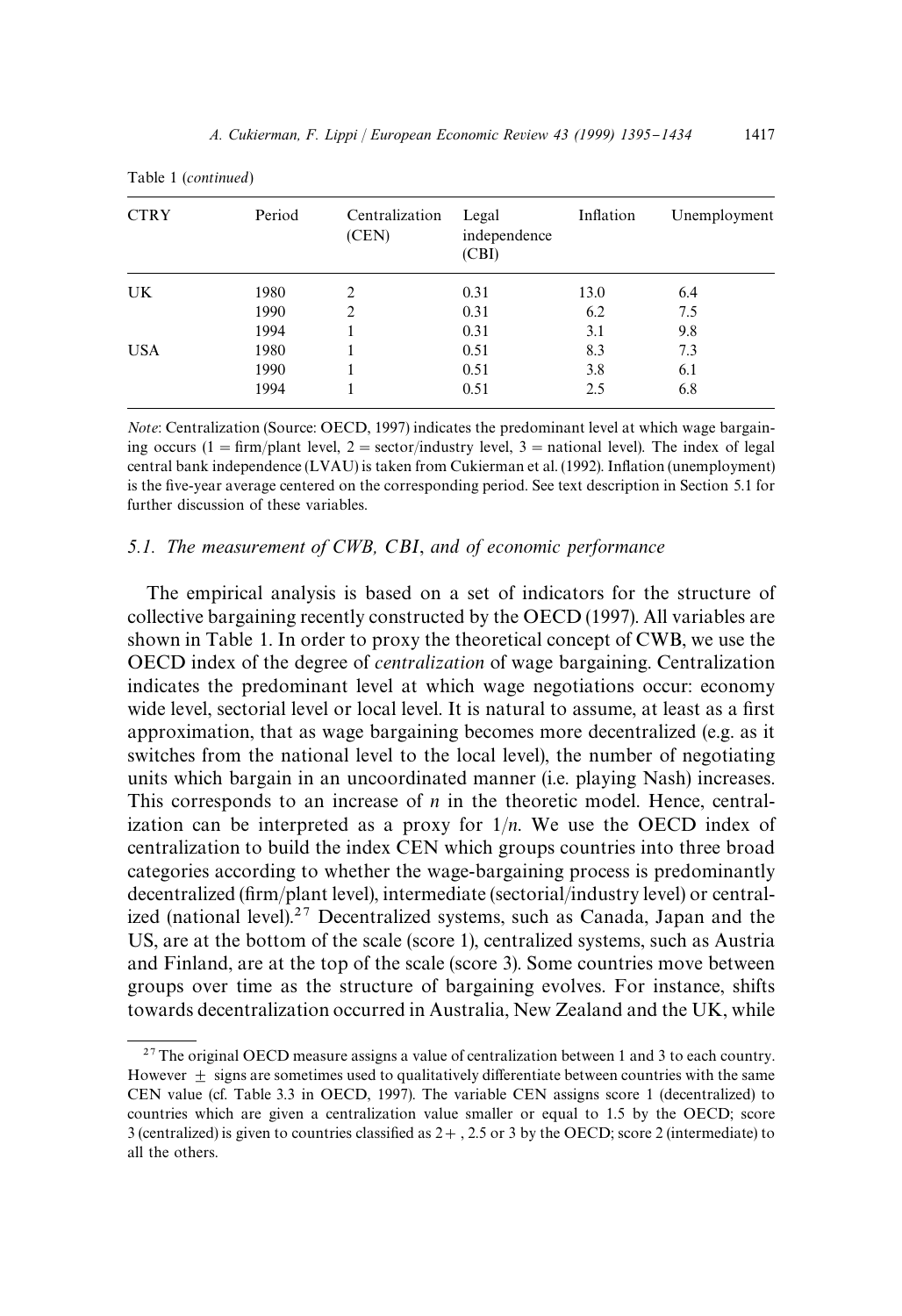an increase of centralization occurred in Norway. Thus, in spite of the fact that most of the variation in CEN is cross sectional there still is some degree of over time variation in some countries.

To measure the degree of independence of the central bank we use the legal index of CBI (LVAU) developed by Cukierman et al. (1992) and Cukierman (1992). A legal CBI index (rather than a behavioral index of independence) is chosen because that seems to be more appropriate for developed economies (Cukierman, 1992). The index ranges *continuously* between zero (least independent) and one (most independent). This index covers all of the 19 countries studied by the OECD and (unlike most other indices) is available for different decades.

Economic performance is measured as the average of inflation (GDP deflator) and of the rate of unemployment over the five-year period for which the date of the CWB measurement represents the midpoint.<sup>28</sup> The OECD measures cover 19 OECD countries at three different points in time: 1980, 1990 and 1994. In principle, this provides us with 57 observations. However, since there have been changes in the degree of CBI during the early 1990s in several countries, six observations are dropped from the last period.<sup>29</sup> This leaves us with a sample of 51 observations for the development of the full sample analysis.

# *5.2. A preliminary look at the data*

It is useful to examine whether any clear pattern emerges in a simple classification of the data. The relation between economic performance and both CEN and CBI is shown in Tables 2 and 3. Observations are grouped according to country scores on CEN and CBI. For the latter variable, the cutoff point LVAU  $< 0.4$  is chosen to identify a group of *low-CBI* countries. Table 2 (3) shows the results obtained by pooling together the observations on unemployment

<sup>&</sup>lt;sup>28</sup> For instance, the unemployment performance corresponding to the 1980s measure of CWB is given by the average of the unemployment rate over the five-year period 1978–1982. We also constructed two alternative performance measures for the observation of 1980 and 1990: a ten-year average (where, as before, the midpoint is the year of institutional measurement) and an 'aftermeasurement average' that spans the five years beginning in the year of the institutional measurement. The results reported below are not significantly affected by the choice of performance measure. We chose to present results in terms of the first measure (five-year centered average) since this makes our results comparable to those obtained in the OECD (1997) study.

<sup>&</sup>lt;sup>29</sup>The degree of CBI has been upgraded in Belgium, France, Italy, New-Zealand, Portugal and Spain. For the other countries the measure of CBI for 1994 is set equal to that for the nineties. The elimination of some *high*-*CBI* countries might in principle lead to the selection of a biased sample. However, empirical results similar to the ones obtained here using the full sample of observations are obtained when the analysis is confined to the first two periods (1980 and 1990).

The LVAU values that are matched with the CEN values centered in 1980 and 1990 refer to the decades of the seventies and the eighties respectively. Given data availability this is the matching procedure that maximizes the period overlap between the two indices.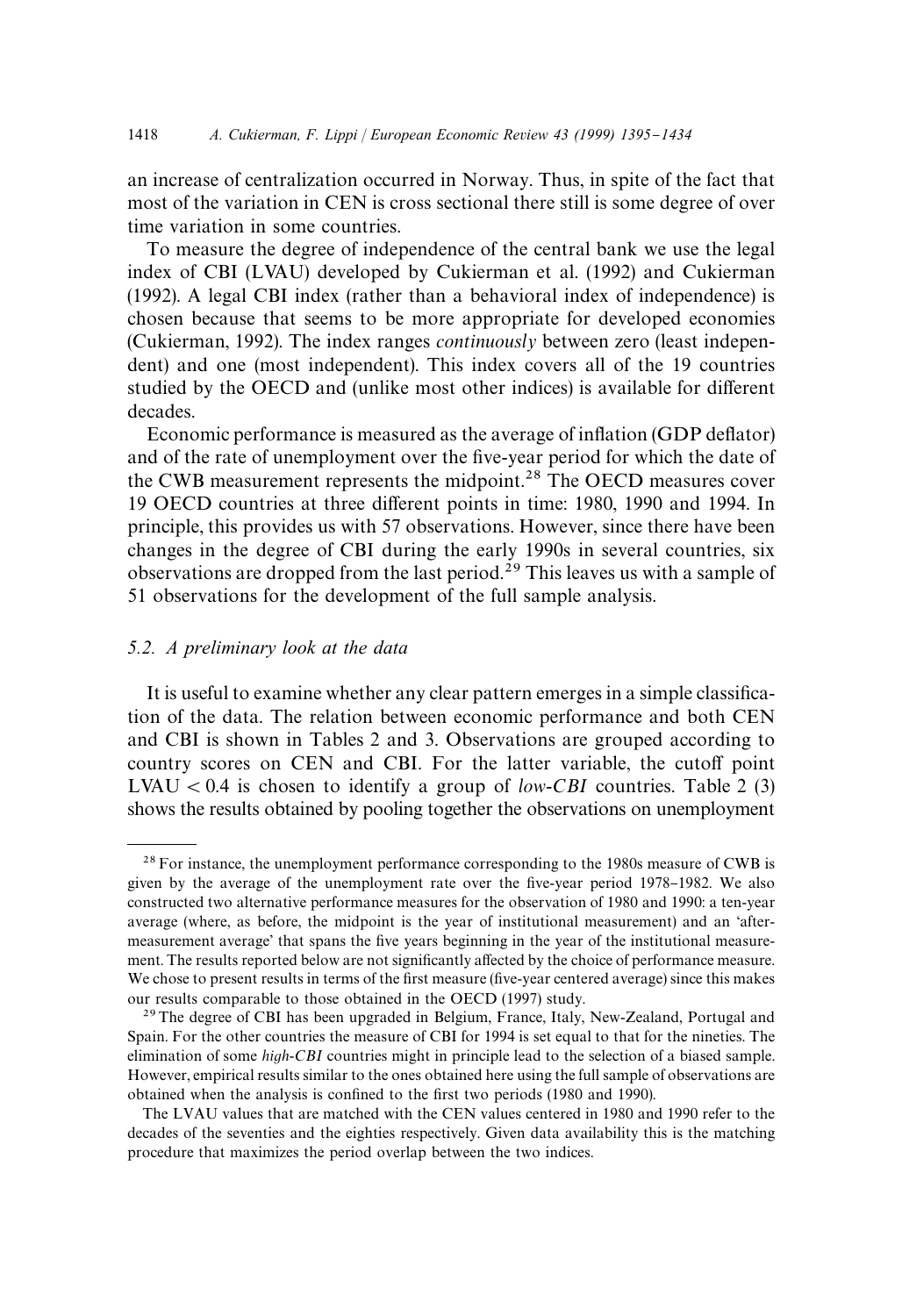|             |                      | Centralization <sup>b</sup> |              |          |        |
|-------------|----------------------|-----------------------------|--------------|----------|--------|
|             |                      | Low                         | Intermediate | High     |        |
| $Low-CBIc$  | Average unemployment | 5.9                         | 7.5          | 7.4      | 7.1    |
|             | ('Filtered')         | $(-1.5)$                    | (1.3)        | (0.8)    | (0.5)  |
|             | $#$ observ. per cell | 6                           | 10           | 12       | 28     |
| $High-CBIc$ | Average umemployment | 8.1                         | 6.1          | 5.1      | 6.4    |
|             | ('Filtered')         | (1.2)                       | $(-0.9)$     | $(-1.6)$ | $-0.5$ |
|             | $#$ observ. per cell | 6                           | 12           |          | 23     |
|             |                      | 7.0                         | 6.7          | 6.7      |        |
|             |                      | $(-0.2)$                    | (0.0)        | (0.1)    |        |
|             |                      | 12                          | 22           | 17       |        |

Unemployment: Pooled observations from the first, second, and third period  $(51$  observations)<sup>a</sup>

<sup>a</sup> Unemployment (inflation) values reported in the cells are averages of the observations from Table 1, obtained pooling together observations with the same values of CBI (Low or High) and CEN (Low, Intermediate or High). The entries of each cell are the following (where, e.g. ausl\_3 indicates the observation for Australia in the third period and  $\text{ap}=1,2,3$  indicates the observations for Japan in all three periods):

*Low-CBI* and *Low-CEN* = ausl\_3; jap\_1,2,3; nzl\_2; uk\_3;

*Low-CBI* and *Int-CEN* = fra-1,2; ita-1,2; nor-1; nzl-1; spa-2; swe-3; uk-1,2;

*Low-CBI* and *High-CEN* = ausl\_1,2; bel\_1,2;  $\text{fin}_1, 2, 3$ ; nor\_2,3; spa\_1; swe\_1,2;

*High-CBI* and  $Low-CEN = usa-1,2,3$ ; can-1,2,3;

Table 2

*High-CBI* and *Int-CEN* = ger<sub>-1</sub>,2,3; den<sub>-2</sub>,3; ned<sub>-1</sub>,2,3; por<sub>-1</sub>; swi-1,2,3;

*High-CBI* and *High-CEN* = aus\_1,2,3; den\_1; por\_2;

Periods 1, 2 and 3 refer, respectively, to five-year periods that are centered on 1980, 1990 and 1994.  $b$  Centralization is classified as Low if bargaining occurs predominantly at the firm/plant level, as High if it occurs predominantly at the national/economy wide level (see note to Table 1 and Section 5.1 for further discussion).

<sup>e</sup> Observations are included in the *Low-CBI* group if the legal independence index of Table 1 is smaller than 0.4. This cutoff value divides the sample into two groups of similar size (as can be seen from the last column of each table, 28 (23) observations fall in the Low (High) CBI group).

(inflation) using data from all three periods. For example, the 5.9 figure in the upper left cell of Table 2 indicates the average unemployment rate recorded by countries that score low on both independence and centralization. Since this data pools together observations from three different periods, we also construct a measure of the average unemployment (inflation) rate for country  $i(i = 1, 2, ..., 19)$  in period  $t(i = 1, 2, 3)$  in deviations from period  $t$  average unemployment (inflation). This 'filtered' performance measure, reported in parenthesis below the simple averages, diminishes the weight of observations drawn from periods of above or below average unemployment (inflation).

It appears from Table 2 that at low CBI (upper row of the table) there is a hump-shaped relation between unemployment and centralization. A similar, hump shaped, relation between inflation and centralization is supported by the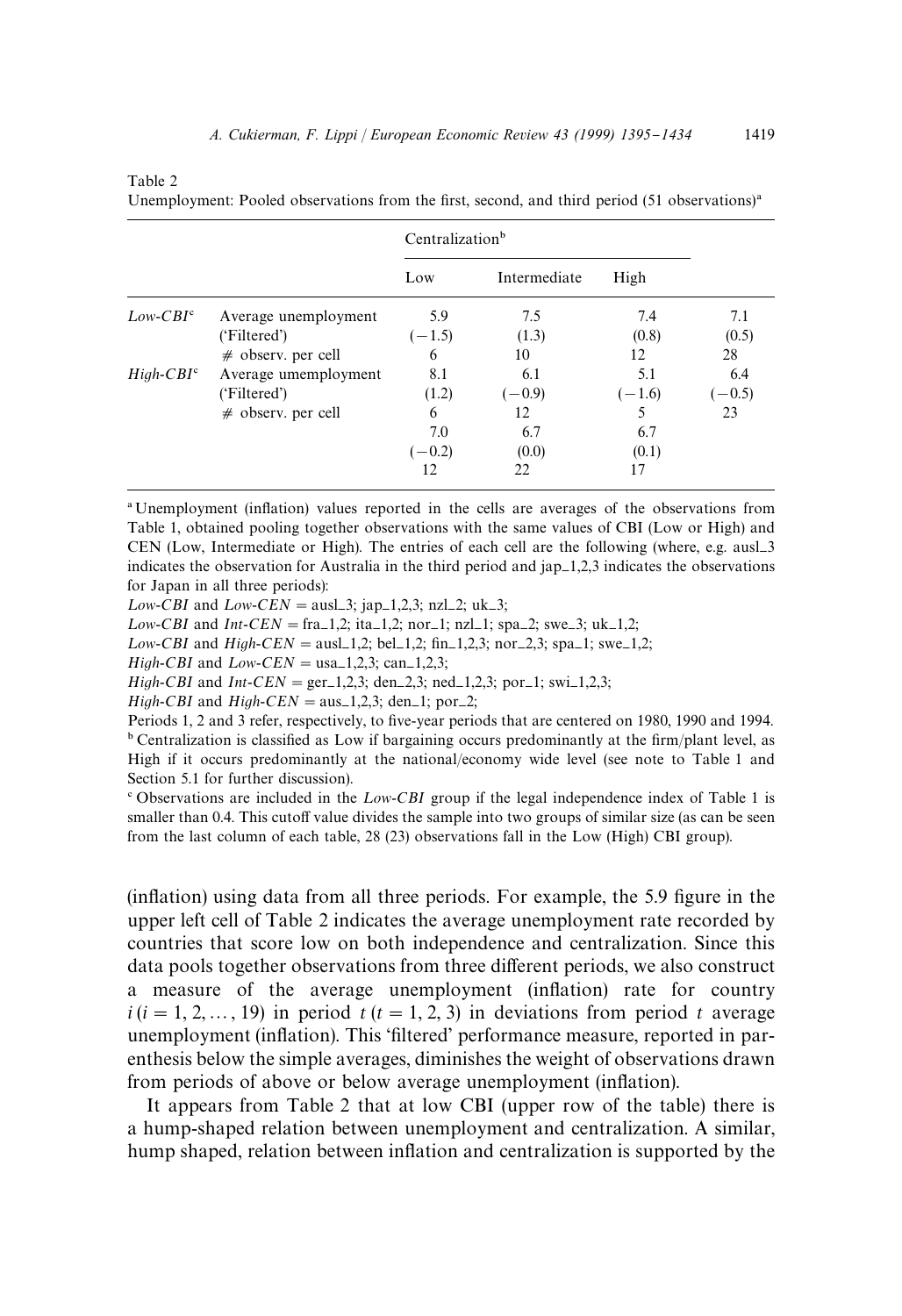|             |                      |          | Centralization <sup>b</sup> |          |          |  |
|-------------|----------------------|----------|-----------------------------|----------|----------|--|
|             |                      | Low      | Intermediate                | High     |          |  |
| $Low-CBIc$  | Average Inflation    | 2.6      | 10.1                        | 6.4      | 6.8      |  |
|             | ('Filtered')         | $(-1.6)$ | (2.5)                       | $(-0.1)$ | (0.4)    |  |
|             | $#$ observ. per cell | 6        | 10                          | 12       | 28       |  |
| $High-CBIc$ | Average inflation    | 4.8      | 4.5                         | 6.7      | 5.0      |  |
|             | ('Filtered')         | $(-0.8)$ | $(-0.8)$                    | (0.5)    | $(-0.5)$ |  |
|             | $#$ observ. per cell | 6        | 12                          | 5        | 23       |  |
|             |                      | 3.7      | 6.8                         | 6.5      |          |  |
|             |                      | $(-1.2)$ | (0.6)                       | (0.1)    |          |  |
|             |                      | 12       | 22                          | 17       |          |  |

Inflation: Pooled observations from the first, second, and third period  $(51$  observations)<sup>a</sup>

<sup>a</sup> Unemployment (inflation) values reported in the cells are averages of the observations from Table 1, obtained pooling together observations with the same values of CBI (Low or High) and CEN (Low, Intermediate or High). The entries of each cell are the following (where, e.g. ausl $-3$ indicates the observation for Australia in the third period and  $\text{ap}=1,2,3$  indicates the observations for Japan in all three periods):

*Low-CBI* and *Low-CEN* = ausl\_3; jap\_1,2,3; nzl\_2; uk\_3;

*Low-CBI* and *Int-CEN* = fra-1,2; ita-1,2; nor-1; nzl-1; spa-2; swe-3; uk-1,2;

*Low-CBI* and *High-CEN* = ausl\_1,2; bel\_1,2;  $\text{fin}_1, 2, 3$ ; nor\_2,3; spa\_1; swe\_1,2;

*High-CBI* and  $Low-CEN =$  usa $-1,2,3$ ; can $-1,2,3$ ;

Table 3

*High-CBI* and *Int-CEN* = ger<sub>-1</sub>,2,3; den<sub>-2</sub>,3; ned<sub>-1</sub>,2,3; por<sub>-1</sub>; swi-1,2,3;

*High-CBI* and *High-CEN* =  $\text{aus}_1$ 1,2,3; den<sub>1</sub>; por<sub>2</sub>;

Periods 1,2 and 3 refer, respectively, to five-year periods that are centered on 1980, 1990 and 1994.  $b$  Centralization is classified as Low if bargaining occurs predominantly at the firm/plant level, as High if it occurs predominantly at the national/economy wide level (see note to Table 1 and Section 5.1 for further discussion).

<sup>e</sup> Observations are included in the *Low-CBI* group if the legal independence index of Table 1 is smaller than 0.4. This cutoff value divides the sample into two groups of similar size (as can be seen from the last column of each table, 28 (23) observations fall in the Low (High) CBI group).

evidence in Table 3 at low independence levels. On the other hand, the relation between unemployment (or inflation) and centralization shows no clear pattern at high levels of CBI. These relationships appear more clearly when 'filtered averages' are used.30

The tables also suggest that the sign and magnitude of the relation between inflation and unemployment, on one hand, and CBI, on the other, varies across different levels of centralization. In particular, comparison of the first and second rows in Table 3, points to the existence of a relatively large negative impact of CBI on inflation at intermediate CEN, but the sign of the impact is

 $30$  A similar picture emerges if the third period is excluded from the sample (see Cukierman and Lippi, 1998, Tables 3 and 4).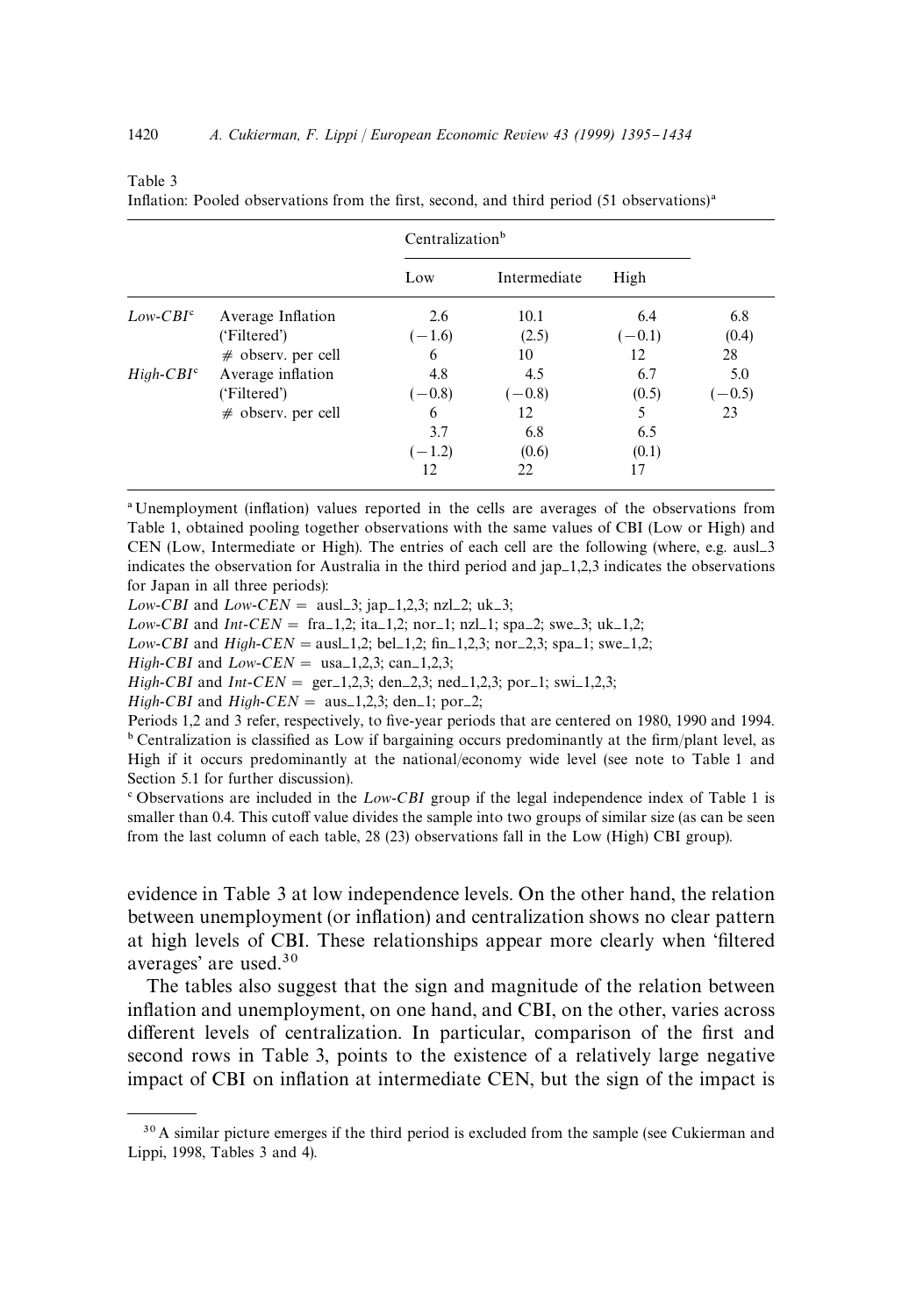unclear at other levels of centralization. It can be seen from the last column of Table 3 that, without controlling for centralization, the well documented negative correlation between inflation and CBI appears.

#### *5.3. Regression analysis*

An attempt to provide a statistical assessment of the relations displayed in Tables 2 and 3, that controls for other variables, is performed by means of regression analysis. As the centralization measure has a completely discrete nature, we use three dummy variables to measure the effects of low, intermediate and high centralization without imposing an a-priori spacing on the effects of different centralization levels.<sup>31</sup> The typical regression that is performed for both unemployment and inflation has the following specification:

$$
y = \sum_{j=1}^{3} (\beta_j + \gamma_j \cdot \text{CBI})DC_j + \sum_{h} \kappa_h \cdot \text{control}_h + \varepsilon,
$$
  
\n
$$
DC_j = \begin{cases} 1 & \text{if } \text{CEN} = j, \\ 0 & \text{otherwise,} \end{cases} j = 1, 2, 3,
$$
\n
$$
(20)
$$

where  $y$  is equal to either inflation or unemployment, CBI is the central bank independence index described before, the three dummies  $DC_j$  capture the different centralization levels (e.g.  $DC2 = 1$  if  $CEN = 2$  and zero otherwise), *control*<sub>h</sub> indicates some control variables described below (among which two period dummies, *Dumper1* and *Dumper2*, when data for more than one period are used) and  $\varepsilon$  is the error term of the equation. The interaction terms between CBI and *DC*j allow the relation between economic performance and centralization to depend on the degree of central bank independence, as suggested by the theory.32

#### *5.3.1. Estimation results*

Tables 4 and 5 report the results of the regression analysis for unemployment and inflation, respectively. Before testing the specification in Eq.  $(20)$ , a benchmark regression that does not include interaction terms between  $DC_j$  and CBI (i.e.  $\gamma_j = 0$ ) was estimated. The results are reported in the first column of each

<sup>&</sup>lt;sup>31</sup> In principle the same reasoning applies to the CBI index. However, this has a more continuous nature in the [0-1] interval and its classification into dummies would require an arbitrary definition of classes of CBI levels which we avoid here.

 $32$  We also experimented with two alternative specifications. One where the variable CEN, and its squared value, were used directly as explanatory variables, accounting for their interactions with the *CBI* index (see Cukierman and Lippi, 1998). Another used a modified measure of centralization, which rearranges the values of CEN so as to create an expected linear relation between these and economic perfomance. This method has been followed by Calmfors and Driffill (1988) and by Bleaney (1996). Overall, the results are qualitatively similar to the ones reported here.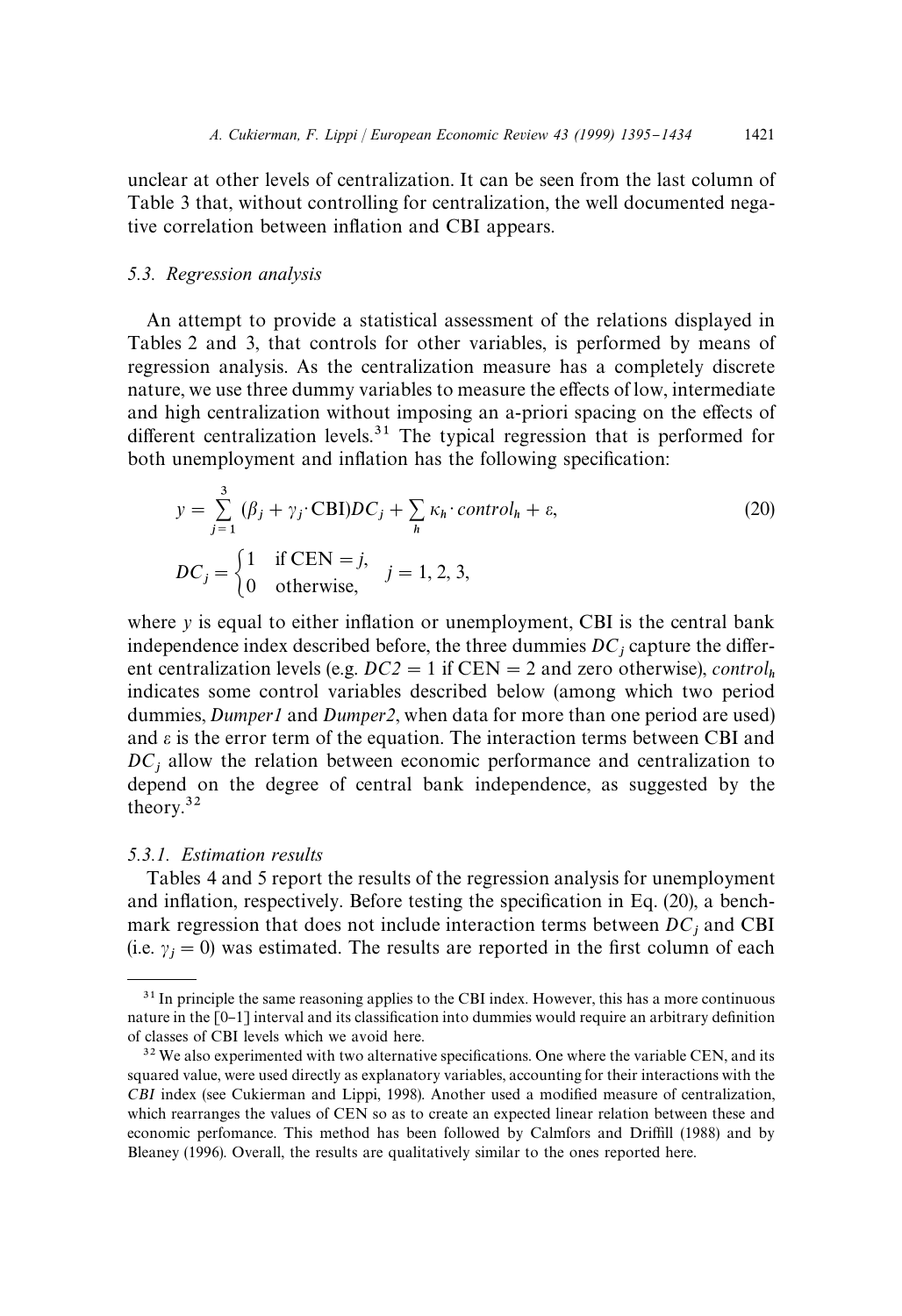| Eq. number      | (4.1)    | (4.2)    | (4.3)    | (4.4)    | (4.5)    | (4.6)    |
|-----------------|----------|----------|----------|----------|----------|----------|
| DC1             | 8.0      | 3.4      | $-1.9$   | 1.9      | 2.5      | $-6.9$   |
|                 | (6.6)    | (1.3)    | (0.6)    | (0.7)    | (0.9)    | $(-1.7)$ |
| DC <sub>2</sub> | 8.2      | 12.0     | 10.9     | 9.3      | 11.2     | 4.0      |
|                 | (7.1)    | (5.6)    | (5.4)    | (5.4)    | (4.3)    | (1.4)    |
| DC3             | 8.3      | 11.4     | 9.9      | 7.6      | 8.6      | 1.3      |
|                 | (6.6)    | (5.6)    | (4.9)    | (4.2)    | (2.1)    | (0.5)    |
| DC1 CBI         |          | 13.8     | 14.1     | 14.1     | 14.9     | 16.5     |
|                 |          | (2.0)    | (1.8)    | (2.1)    | (2.7)    | (1.6)    |
| DC2 CBI         |          | $-8.2$   | $-9.0$   | $-6.0$   | $-4.8$   | $-9.2$   |
|                 |          | $(-2.0)$ | $(-2.0)$ | $(-1.6)$ | $(-1.2)$ | $(-1.4)$ |
| DC3 CBI         |          | $-8.4$   | $-9.3$   | $-3.5$   | $-2.5$   | $-5.9$   |
|                 |          | $(-1.6)$ | $(-1.8)$ | $(-0.7)$ | $(-0.2)$ | $(-0.7)$ |
| dumPer1         | $-2.8$   | $-3.4$   | $-1.9$   | $-1.8$   | $-1.9$   |          |
|                 | $(-2.2)$ | $(-2.8)$ | $(-1.8)$ | $(-2.2)$ | $(-2.3)$ |          |
| dumPer2         | $-1.1$   | $-1.5$   |          |          |          |          |
|                 | $(-0.9)$ | $(-1.3)$ |          |          |          |          |
| dumSpain        |          |          |          | 7.9      | 7.3      |          |
|                 |          |          |          | (3.9)    | (3.9)    |          |
| Repl.Ratio      |          |          |          |          | 0.1      |          |
|                 |          |          |          |          | (2.1)    |          |
| Lab. Taxation   |          |          |          |          | $-0.1$   |          |
|                 |          |          |          |          | $(-1.8)$ |          |
| Adj. $R^2$      | 0.02     | 0.16     | 0.15     | 0.41     | 0.60     | 0.04     |
| $# \; Obs.$     | 51       | 51       | 38       | 38       | 28       | 16       |
|                 |          |          |          |          |          |          |

| Table 4                   |  |
|---------------------------|--|
| Unemployment <sup>a</sup> |  |

! The dependent variable is the unemployment variable of Table 1 in all equations except in Eq. (4.6) where the 'filtered' value is used. Coefficients are estimated by OLS. *t*-Statistics are reported in parentheses below the coefficient.

table (Eqs.  $(4.1)$  and  $(5.1)$ ). The estimated coefficients of the centralization dummies do not indicate the existence of a hump-shaped relation between unemployment and centralization and show only a weak one in the case of inflation. An *F*-test reveals that in neither equation it is possible to reject (at the ten per cent level) the null joint hypothesis that there are no significant differences across centralization levels ( $\beta_1 = \beta_2 = \beta_3$ ). This confirms the results of the Effect across centralization levels ( $p_1 = p_2 = p_3$ ). This commiss the results of the OECD (1997) where, using basically the same data, no evidence of a humpshaped relation between centralization and unemployment is found.

The second column of each table shows the full-sample estimates of Eq. (20) when the interaction terms are used. It appears that these terms significantly improve the explanatory power of the regression (particularly for unemployment) and, more importantly, reveal some differences between centralization levels. In both Eqs.  $(4.2)$  and  $(5.2)$  the coefficient of *DC*<sup>2</sup> is statistically different (and larger) than the coefficient of  $DCI$  (the  $F$ -test rejects the null hypothesis of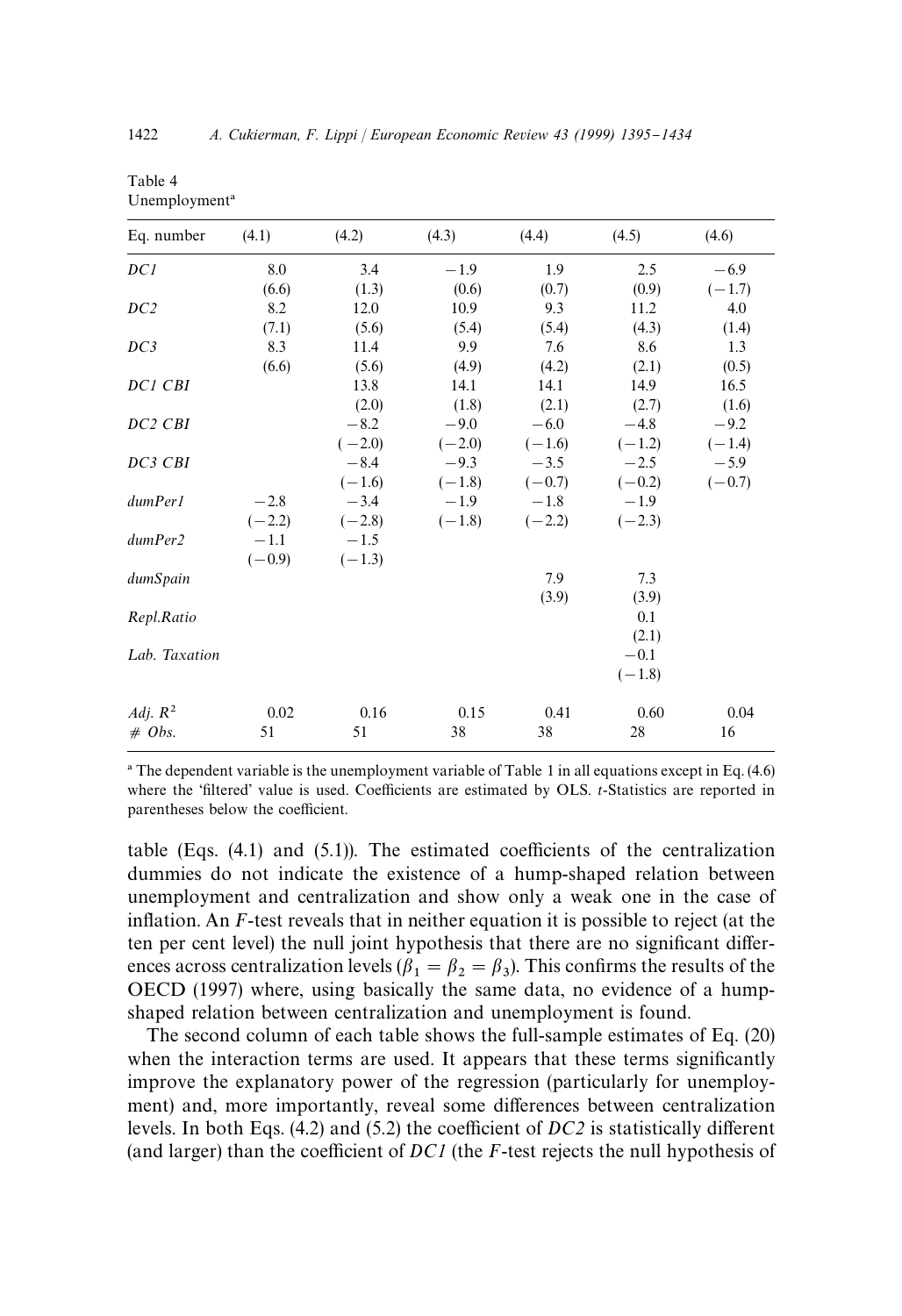| ١<br>∠<br>× |
|-------------|
|             |

| (5.2)    | (5.3)      | (5.4)      | (5.5)      |
|----------|------------|------------|------------|
| $-1.0$   | $-0.1$     | $-0.1$     | $-4.7$     |
| $(-0.4)$ | $(-0.0)$   | $(-0.0)$   | $(-1.9)$   |
| 7.0      | 10.0       | 10.0       | 5.1        |
| (3.4)    | (4.3)      | (6.0)      | (2.8)      |
| 3.5      | 6.2        | 6.4        | $-0.7$     |
| (1.8)    | (2.6)      | (3.8)      | $(-0.4)$   |
| 6.4      | 8.3        | 8.1        | 8.2        |
| (1.0)    | (0.9)      | (1.2)      | (0.2)      |
| $-9.4$   | $-11.7$    | $-13.5$    | $-12.0$    |
| $(-2.3)$ | $(-2.2)$   | $(-3.5)$   | $(-3.0)$   |
| $-2.4$   | $-4.2$     | $-7.5$     | $-0.3$     |
| $(-0.5)$ | $(-0.6)$   | $(-1.5)$   | $(-0.1)$   |
| 7.0      | 5.0        | 5.0        |            |
| (5.9)    | (4.2)      | (5.9)      |            |
| 1.9      |            |            |            |
| (1.7)    |            |            |            |
|          |            | 10.5       |            |
|          |            | (5.4)      |            |
|          |            |            | 0.35       |
|          |            |            | 16         |
|          | 0.53<br>51 | 0.39<br>38 | 0.68<br>38 |

 $^{\circ}$  The dependent variable is the inflation variable of Table 1 in all equations except in Eq. (5.5) where the 'filtered' value is used. Coefficients are estimated by OLS. *t*-Statistics are reported in parentheses below the coefficient.

identical coefficients at the  $1\%$  level). For the inflation equation there is also evidence that the coefficient of *DC3* is significantly smaller than that of *DC2*. This provides evidence supporting the existence of a Calmfors–Driffill type relation (i.e.  $\beta_2 > \beta_3 > \beta_1$ ), in contrast to the evidence reported in Eqs. (4.1) and (5.1), in which interaction terms were not used. Moreover, the interaction terms between CBI and the centralization dummies appear statistically significant, particularly at the intermediate centralization levels for the inflation equation and at the low and intermediate centralization levels for the unemployment equation (the *F*-test on the joint significance of the  $\gamma_j$  coefficients rejects the null hypothesis of zero coefficients at the one per cent level in Eq.  $(4.2)$  and at the ten per cent level in Eq. (5.2)). This is consistent with the theory which implies that the relation between economic performance and centralization varies with the degree of CBI.

# *5.3.2. Sensitivity*

Table 5 Inflation<sup>a</sup>

These results are basically unchanged when the estimation is limited to the first two periods (Eqs.  $(4.3)$  and  $(5.3)$ ) and when dummy variables are used to control for outlier observations. In Eq. (4.4) a dummy variable is added to the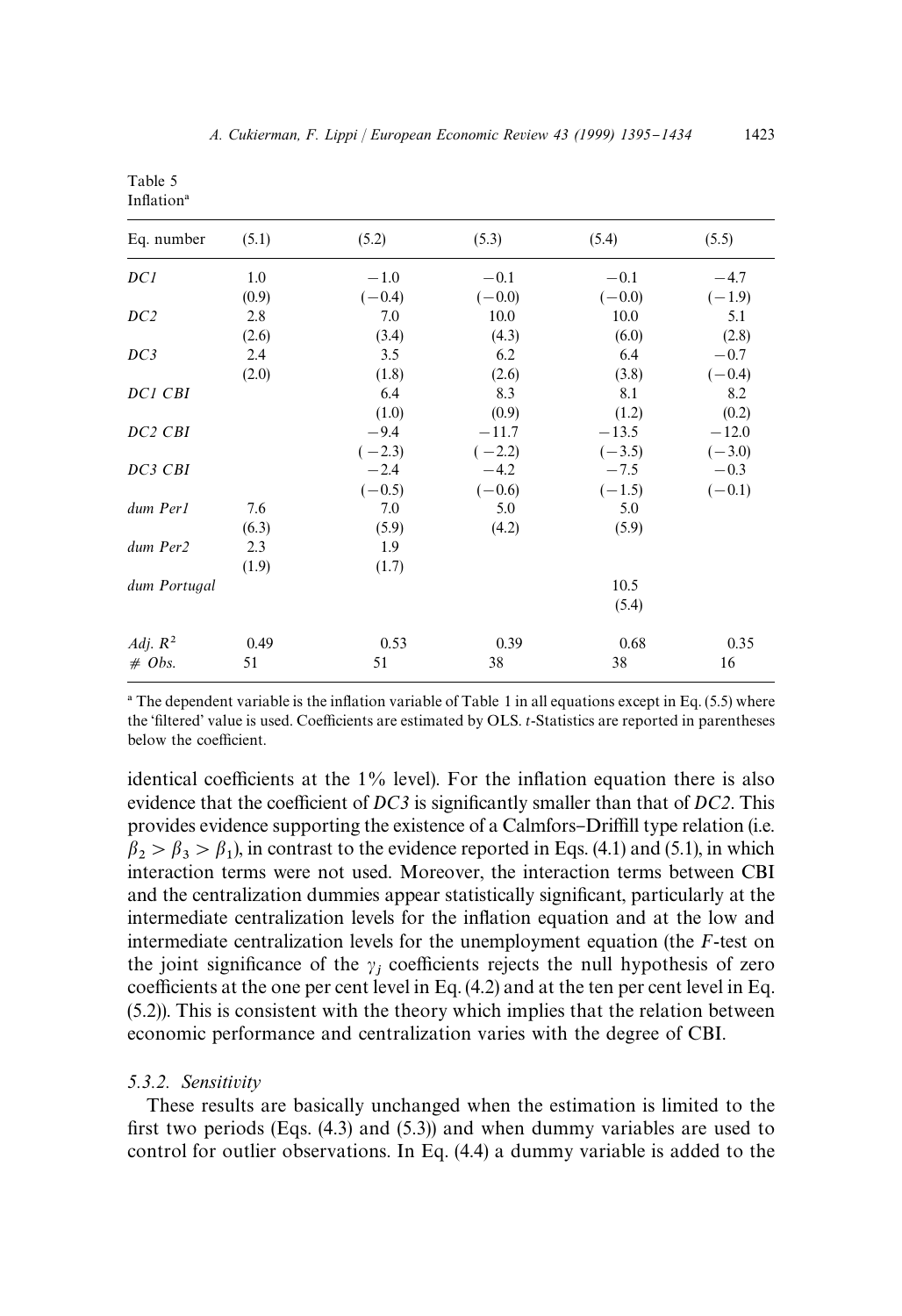unemployment equation to control for the unusually high Spanish unemployment rate. Similarly, in the inflation Eq.  $(5.4)$  a dummy for the high average inflation of Portugal is used.<sup>33</sup> It appears that neither the sign nor the statistical significance of the coefficients is affected by controlling for outliers. We also controlled the unemployment equation for the potential effects of other institutional variables. In particular, Daveri and Tabellini (1997) find unemployment to be significantly related to replacement ratios and effective tax rates on labor income in a sample of 14 OECD countries over the 1965–1985 period.<sup>34</sup> Nickell  $(1997)$  reports similar results. To account for those effects we added the Daveri and Tabellini measures of those variables as regressors in Eq. (4.5). Data availability restricts observations to 14 countries and two time periods (1980, 1990).<sup>35</sup> In line with their findings, a positive correlation is detected between the unemployment rate and the replacement ratio. No significant correlation emerges between unemployment and the effective tax-rates on labor income. More importantly for the purposes of this paper, the statistical significance and the signs of the CBI and the centralization coefficients are not affected by the addition of these variables.

Finally, we estimated Eq. (20), for both unemployment and inflation, on each period separately, to obtain pure cross sectional estimates of the coefficients.<sup>36</sup> The results are qualitatively similar to those obtained from the pooled crosssection time-series data. The hump-shaped Calmfors–Driffill pattern appears in the  $\beta_j$  coefficients of all equations (i.e.  $\beta_2 > \beta_3 > \beta_1$ ) except in the unemploythe  $p_j$  coefficients of an equations (i.e.  $p_2 > p_3 > p_1$ ) except in the different equation in the first period (1980) where at low CBI there is a significant upward sloping relation between unemployment and centralization. To get a summary measure of the implications of the pure cross-sectional variation in the data we also ran 'average' cross-sectional regressions in which each country's observations are represented by the, over periods, average of the 'filtered' performance measure (i.e. in#ation, or unemployment, in deviations from the

<sup>36</sup>The results for the period by period regressions are not reported here for reasons of space.

<sup>&</sup>lt;sup>33</sup> Italy, Portugal and Spain have average inflation rates that are much higher than those of other countries in the sample. To allow for the possibility that this is due to factors other than those on which we focus here, the inflation equation was reestimated using dummy variables for each of these countries, either one at a time or as a group. For example, when all three countries are dummied out the results are essentially unchanged and the  $\beta$ 's and  $\gamma$ 's coefficients maintain sign and significance.

<sup>&</sup>lt;sup>34</sup>This is a summary measure of the ratio between unemployment benefits and previous earnings adjusted for a variety of circumstances (period of unemployment, family situation, previous level of earnings). The original source is the OECD Jobs Study.

 $35$  Daveri and Tabellini (1997) perform a panel-data analysis using non-random fixed effects for each country. Given the limited time-series variation of our institutional observations, we only performed simple cross-country analysis. These differences are important in comparing the results of their regressions with ours. Morover, since their data are five-year averages ending in 1985, we used their last available observations (i.e. the average of 1981–1985) to match our second period (1988-1992) observations. Consequently, first period observations (1978-1982) were matched with data measuring 1971-1975 average effective labor taxation and replacement ratios. Despite the existence of obvious improvements to this procedure this compromise is imposed by lack of more appropriate (alternative) data.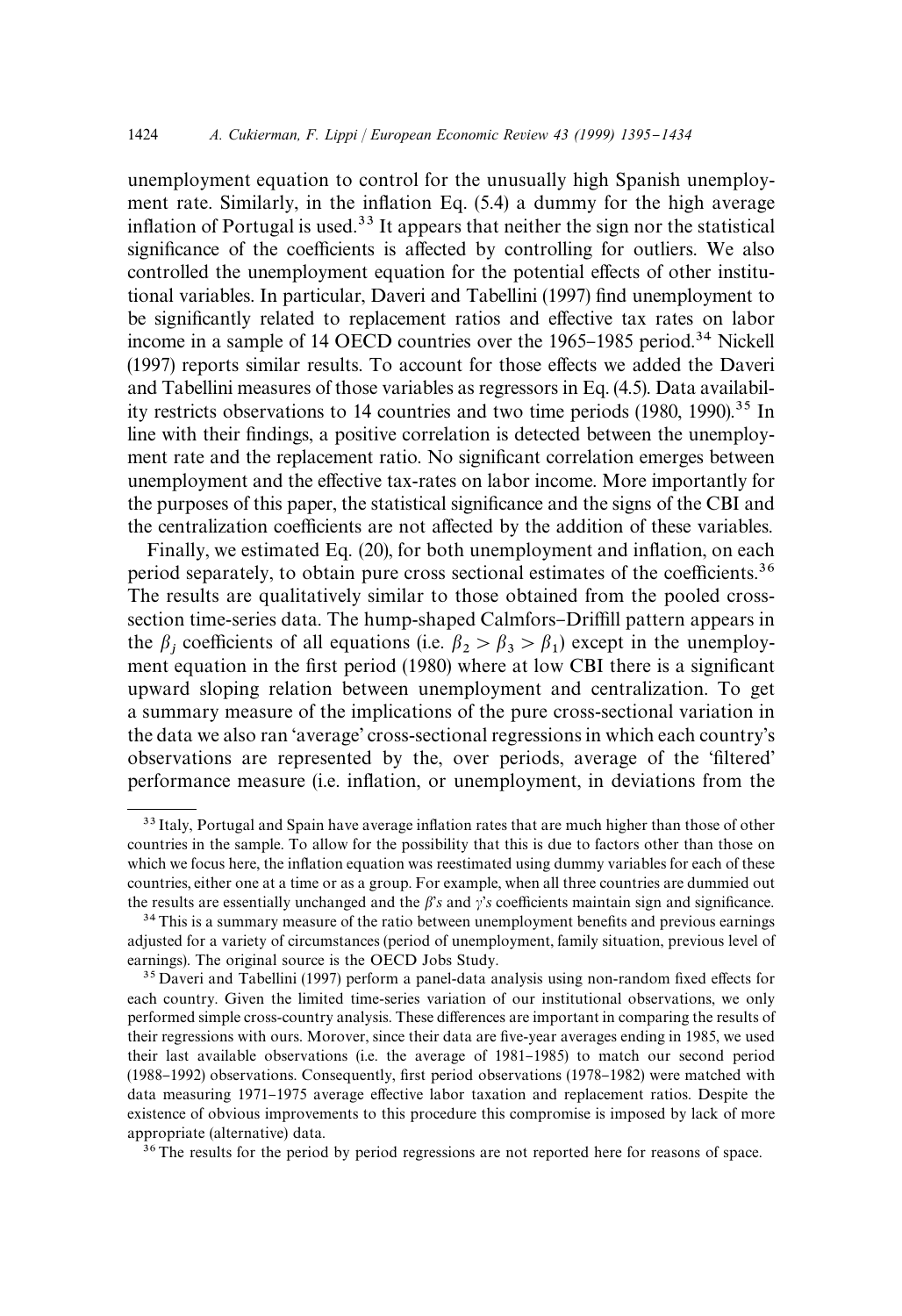period-averages) and of CBI, using only those observations where the CEN level is constant for at least two periods.<sup>37</sup> The results, based on 16 'summary' observations, are reported in the last columns of Tables 4 and 5 (Eqs. (4.6) and (5.5)). The  $\beta_j$  coefficients of both equations suggest the existence of a Calmfors–Driffill pattern, although this effect is clearly significant only in the inflation equation (the *F*-test rejects the joint hypothesis of equal  $\beta$  coefficients at the 1% level for in#ation and at the 10% level for unemployment). Moreover, consistently with the evidence presented before, CBI has a significant negative impact on inflation at intermediate centralization levels, while the sign of its impact on unemployment is unchanged (but not significant).

#### *5.3.3. Theory and evidence*

As the theory predicts that economic performance varies with both CBI and centralization, we use the estimated equations to examine the consistency between the empirical evidence and the theory presented before. Panel a of Table 6 presents the simulated unemployment and inflation values predicted by Eqs.  $(4.5)$  and  $(5.4)$  when all control variables are set to zero.<sup>38</sup> When centralization is equal to  $j$  ( $j = 1, 2, 3$ ), the inflation (unemployment) rate implied by the estimated equation is thus given by  $(\hat{\beta}_j + \hat{\gamma}_j \cdot \text{CBI})$ , which is the value reported in each cell of the table.

It appears that, at low CBI levels, a hump shaped relation between unemployment (in#ation) and the degree of centralization is clearly in evidence. The joint hypothesis that the predicted values of unemployment and inflation are identical across centralization levels at low CBI (i.e. at CBI  $\leq$  0.3) is strongly rejected by the data for both the unemployment and the inflation equations.<sup>39</sup> However, the same hypothesis cannot be rejected at higher CBI levels (i.e. at CBI  $\geq$  0.4). This evidence appears to be consistent with Proposition 2 which implies that a hump-shaped relation of the Calmfors-Driffill type is more likely to be observed at low (rather than at high) CBI levels. Moreover, as suggested by Proposition 3, inflation and unemployment display a similar qualitative relation with centralization once CBI is controlled for. A similar picture emerges from Panel b of Table 6, where the inflation and unemployment values are generated from the pure cross-sectional equations (4.6) and (5.5).

Table 5 also indicates that the correlation between CBI and inflation is negative in two out of three cases (but is statistically different from zero only

 $37$  We are thankful to a referee who suggested this procedure. We avoid averaging over different CEN levels because of the expected non-linearity between CEN and economic performance. Similar results are obtained when the summary measure is constructed using the non-filtered performance measure.

<sup>&</sup>lt;sup>38</sup> A similar picture emerges from the predictions of the other estimated equations.

<sup>&</sup>lt;sup>39</sup> We test the null joint hypothesis:  $\beta_1 + \gamma_1 \cdot \text{CBI} = \beta_2 + \gamma_2 \cdot \text{CBI} = \beta_3 + \gamma_3 \cdot \text{CBI}$  at various CBI levels using the Wald test for linear restrictions. The results are reported in the shaded columns of Table 6.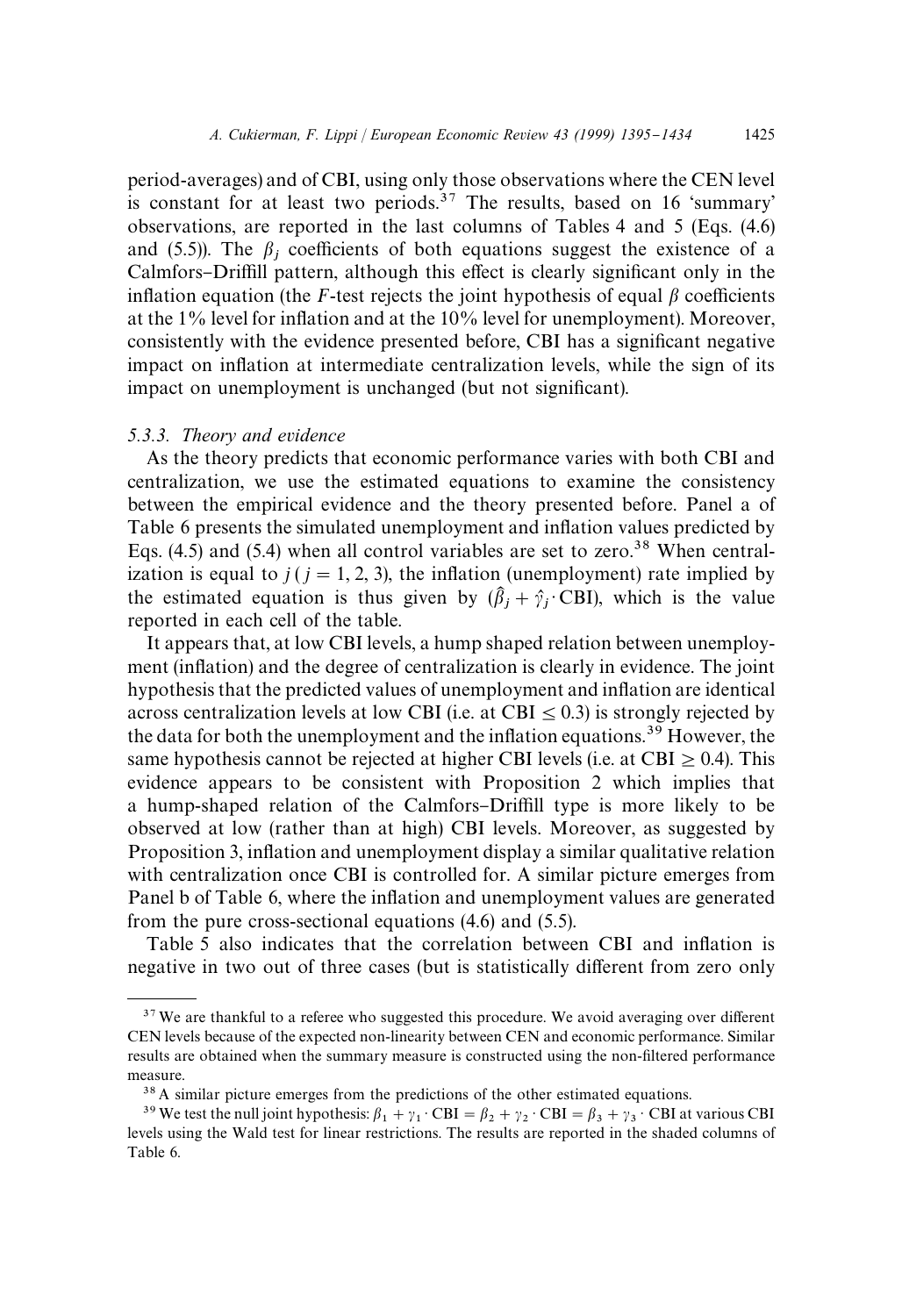#### Table 6

Unemployment and inflation at different centralization and independence levels Panel a: Unemployment and inflation implied, respectively, by Eqs. (4.5) and (5.4) (pooled crosssection time-series data) at different CBI and CEN levels

|            |                |                | Unemployment |      |                | Inflation      |      |      |
|------------|----------------|----------------|--------------|------|----------------|----------------|------|------|
|            |                | Centralization |              |      |                | Centralization |      |      |
| <b>CBI</b> | W-test         | Low            | Int.         | High | W-test         | Low            | Int. | High |
| 0.1        | ***            | 4.0            | 10.7         | 8.3  | ***            | 0.7            | 8.7  | 5.7  |
| 0.2        | $\ast\ast$     | 5.5            | 10.2         | 8.0  | ***            | 1.5            | 7.4  | 4.9  |
| 0.3        | $\ast$         | 6.9            | 9.7          | 7.8  | $\ast\ast$     | 2.3            | 6.0  | 4.2  |
| 0.4        | N <sub>o</sub> | 8.4            | 9.2          | 7.5  | N <sub>o</sub> | 3.2            | 4.7  | 3.5  |
| 0.5        | N <sub>o</sub> | 9.9            | 8.7          | 7.2  | N <sub>o</sub> | 4.0            | 3.3  | 2.7  |
| 0.6        | N <sub>o</sub> | 11.4           | 8.3          | 7.0  | N <sub>o</sub> | 4.8            | 2.0  | 2.0  |

Panel b: 'Filtered' unemployment and inflation (in deviations from period averages) implied, respectively, by Eq.  $(4.6)$  and  $(5.5)$  (cross-section data) at different CBI and CEN levels

|            |        |        | Unemployment (filtered) |        |                | Inflation (filtered) |        |        |
|------------|--------|--------|-------------------------|--------|----------------|----------------------|--------|--------|
|            |        |        | Centralization          |        |                | Centralization       |        |        |
| <b>CBI</b> | W-test | Low    | Int.                    | High   | W-test         | Low                  | Int.   | High   |
| 0.1        | *      | $-5.2$ | 3.1                     | 0.7    | ***            | $-3.9$               | 3.9    | $-0.7$ |
| 0.2        | *      | $-3.6$ | 2.2                     | 0.1    | ***            | $-3.1$               | 2.7    | $-0.8$ |
| 0.3        | No     | $-1.9$ | 1.2                     | $-0.5$ | $* *$          | $-2.2$               | 1.5    | $-0.8$ |
| 0.4        | No     | $-0.3$ | 0.3                     | $-1.1$ | No             | $-1.4$               | 0.3    | $-0.8$ |
| 0.5        | No     | 1.4    | $-0.6$                  | $-1.7$ | N <sub>o</sub> | $-0.6$               | $-0.9$ | $-0.9$ |
| 0.6        | No     | 3.1    | $-1.5$                  | $-2.2$ | No             | 0.2                  | $-2.1$ | $-0.9$ |

*Note*: Each cell shows the value of unemployment (inflation) predicted by the corresponding estimated equation at various levels of independence and centralization (setting control variables to zero). When centralization is equal to *j* (*j* = 1, 2, 3) this amounts to  $\beta_j + \gamma_j \cdot \text{CBI}$ , which is the value reported in each cell at various CBI levels (see Section 5.3.3). The 'W-test' shows the level of significance at which the joint linear restriction  $\beta_1 + \gamma_1 \cdot \text{CBI} = \beta_2 + \gamma_2 \cdot \text{CBI} = \beta_3 + \gamma_3 \cdot \text{CBI}$  is rejected by a Wald test (the test is performed at six alternative CBI levels, from 0.1 to 0.6). One, two or three asterisks indicate that the null hypothesis of identical coefficients is rejected at the  $10\%$ ,  $5\%$ or  $1\%$  level, respectively. 'No' indicates that the joint test on the equality of coefficients cannot be rejected.

at intermediate CEN). This is not inconsistent with the model's prediction (Proposition 6). Moreover, it appears from Table 4 that CBI has a positive impact on unemployment at low centralization (which is consistent with Proposition 5) and a negative impact at intermediate centralization, but only the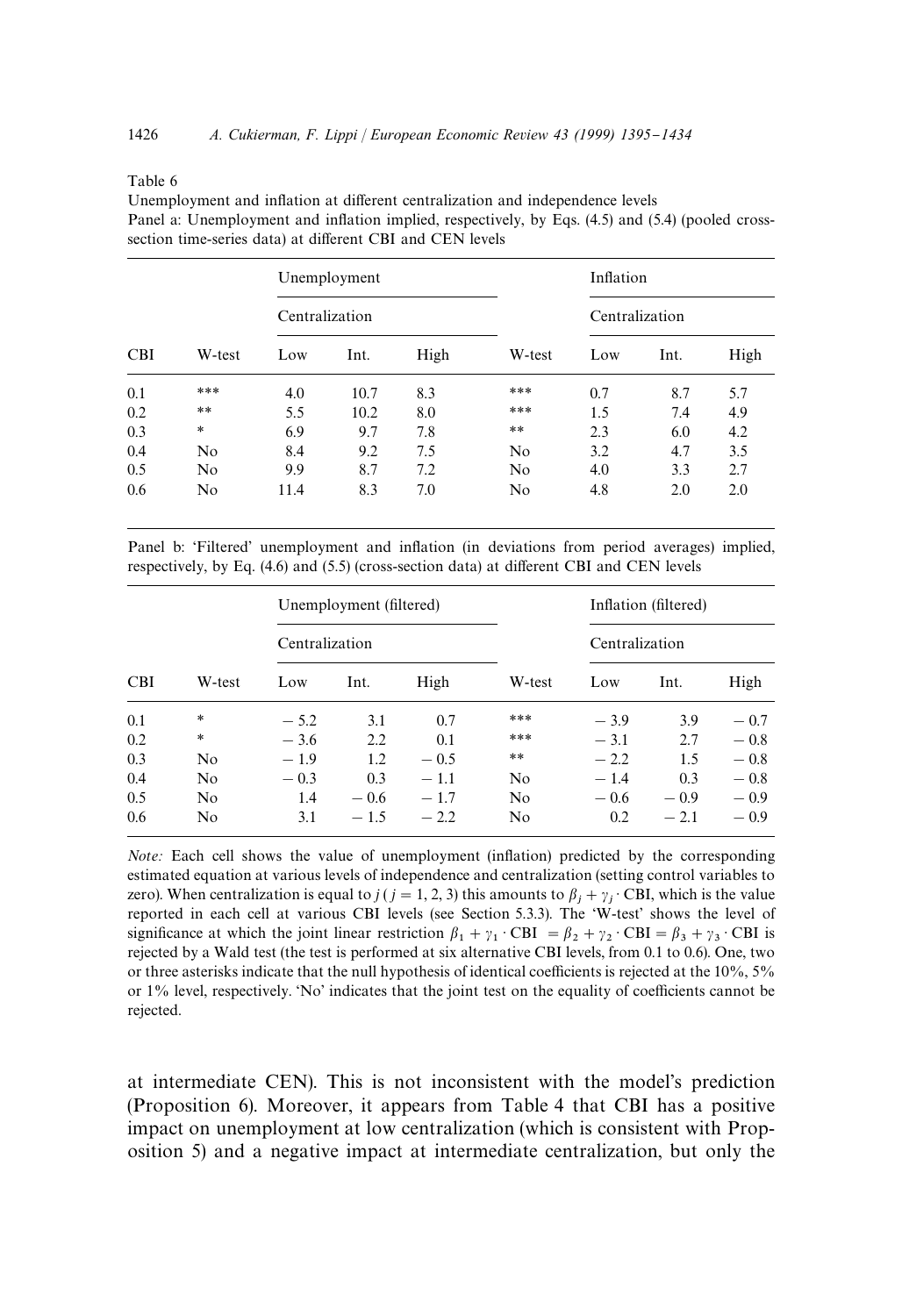former effect is significant under different specifications of the equation (see, e.g. Eqs. (4.4) and (5.4)).

Overall, the empirical evidence does not contradict the broad implications of our model concerning the existence of interaction effects between CWB, CBI and macroeconomic performance. We also find that higher CBI reduces inflation, particularly at intermediate centralization levels, and that it tends to increase unemployment, particularly at low centralization levels.

## 6. Brief comparison to recent literature

Although most of the literature on strategic monetary policy abstracts from the inflation aversion of unions and of the moderation in wage demands that it induces, there is a small literature, mainly from the nineties, that analyzes this effect in the context of a single union (references appear in footnote 4). Bleaney (1996) and Forteza (1998) consider a game between the CB and a *number* of unions but without taking the inflation aversion of unions into account. This paper, the one by Skott (1997) and the companion paper by Velasco and Guzzo (1999) (discussed below) are the first to consider both of those factors in a unified framework.

This paper qualifies and extends previous literature. For example, Cubitt (1992) and Agell and Ysander (1993) simply assume that when wage bargaining is centralized unions care more about inflation. This paper derives this as a result, from a framework in which unions' inflation aversion is basically independent of the degree of CWB, but in which their actions are more strongly affected by their inflation aversion the smaller their number. Both atomistic (e.g. Barro and Gordon, 1983) and non-atomistic unions' models can be seen as special cases of our model. Differentiating between the economic impact of CWB and that of unions' inflation aversion is important since each of these structural parameters generally may vary independently of the other.

This paper would not be complete without a comparison with the closely related article by Velasco and Guzzo (1999) that appears in this issue of the Review. Both papers propose frameworks that are designed to clarify the effects of CWB and of CBI on the performance of the economy in the presence of inflation averse unions. But some of the primitive assumptions of the two models differ. We work with a specification of labor demand facing the individual union in which the wage elasticity rises with the number of unions (in a symmetric equilibrium). In particular, the elasticity tends to infinity as the number of unions becomes large. Velasco and Guzzo (VG henceforth) start from a production function that utilizes all available types of workers in the economy. Their specification implies that the wage elasticity of labor demand facing the individual union may be either increasing or decreasing in the number of unions, depending on the magnitude of the elasticity of substitution between the different types of workers. In either case the elasticity of labor demand converges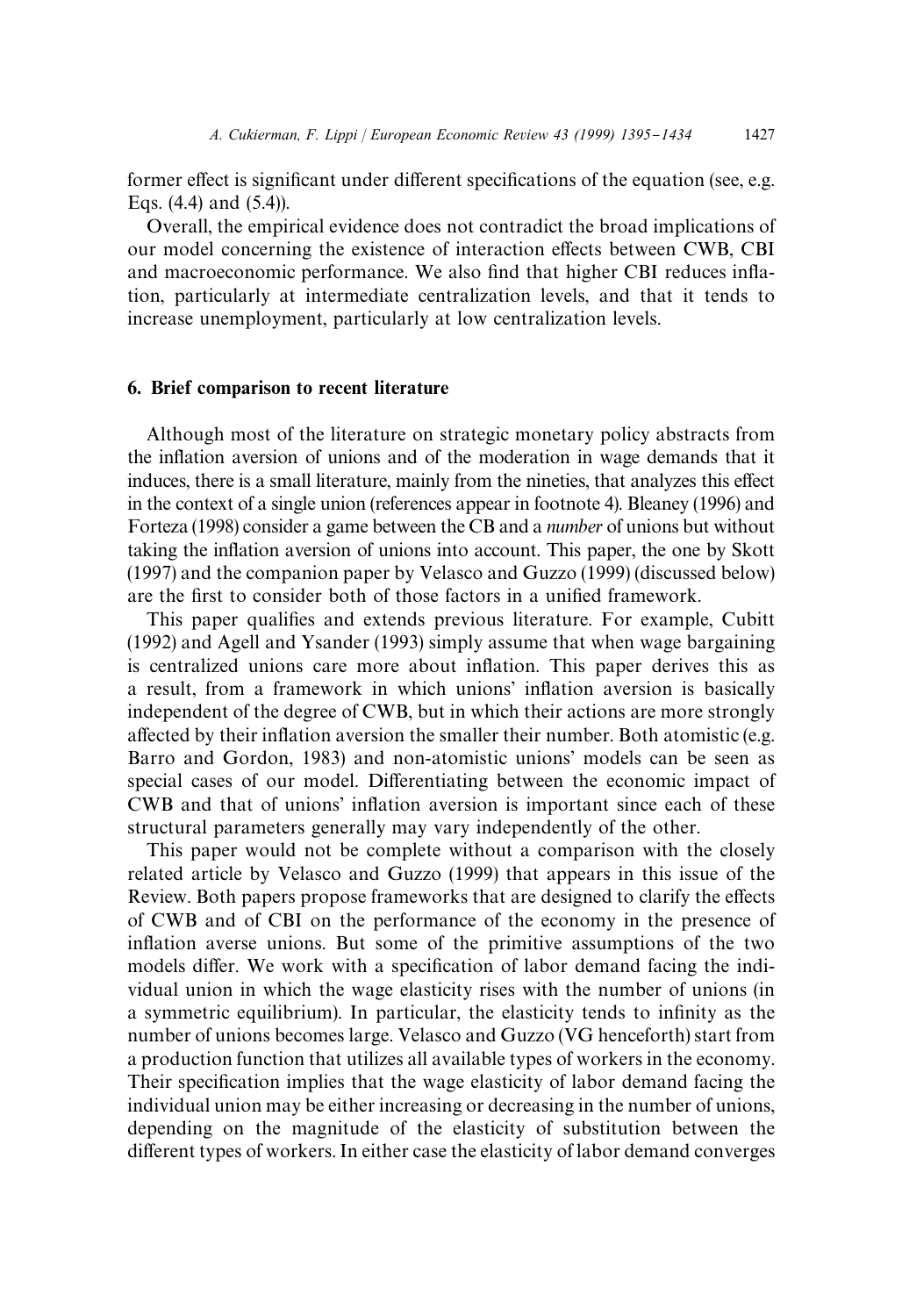towards the (finite) elasticity of substitution between labor types ( $\sigma$  in their model) as *n* goes to infinity.

In spite of those modeling differences both papers obtain some common results the most notable of which is that employment is decreasing in CBI. But the framework of VG implies that welfare is maximized when the CB is ultra liberal. Our paper shows that this is the case when there is a single union, but that this is not necessarily true when the number of unions is larger than one. Another major difference is that in VG *employment* is either monotonically increasing with centralization, or humped shaped in it (a reverse Calmfors–Driffill curve) for all levels of CBI. We obtain diametrically opposed results: employment is either monotonically decreasing with centralization or U shaped in it as hypothesized by Calmfors and Driffill. Since in both papers employment and real wages are negatively related, this difference in results also carries over to the relation between real wages and centralization, appropriately adjusted for the change in sign.

The underlying assumptions about the labor demand elasticity are responsible for the different results of those papers. In both papers the relationship between the real wage and centralization is jointly determined by a strategic effect (or, in VG terminology, 'internalization effect') and by a competition effect. In our model the competition effect always dominates the strategic effect at low centralization levels; in VG the opposite occurs. This is mainly due to the different implied behavior of the elasticity of labor demand.

Our empirical finding that *unemployment* is hump shaped in centralization at low levels of CBI is inconsistent with the 'reverse Calmfors-Driffill curve' implication of the VG model. Also, the positive and significant relation between unemployment and centralization detected in the first period (see Section 5.3.2) is consistent with our model (see panel a of Fig. 2), while the evidence never shows significantly lower unemployment rates at intermediate centralization levels (as suggested by the VG model). Thus, while the theoretical results of VG are, as they put it (Velasco and Guzzo, 1999, p. 1334), in 'stark contrast with conventional wisdom and the arguments of Calmfors and Driffill (1988)' the theory and the evidence presented in this paper are rather supportive of this 'conventional wisdom'.

The interactions between CBI and the industrial organization of labor markets might obviously have important implications for the economic effects of EMU. Gruner and Hefeker (1999) present an interesting analysis along those lines within a framework that features *one* inflation averse union in each country.40 The theoretical framework of our paper can be used to extend the analysis of Gruner and Hefeker (1999) to the case of many unions in each country. Cukierman and Lippi (1998a) provide a preliminary analysis of this case. A basic intuitive factor that underlies the analysis in both papers is that, by altering the relative size of unions (making all of them more numerous in their

 $40$  Iversen (1998) and Jimeno (1998) also analyze how the effects of the EMU establishment are related to the organization of the labor market.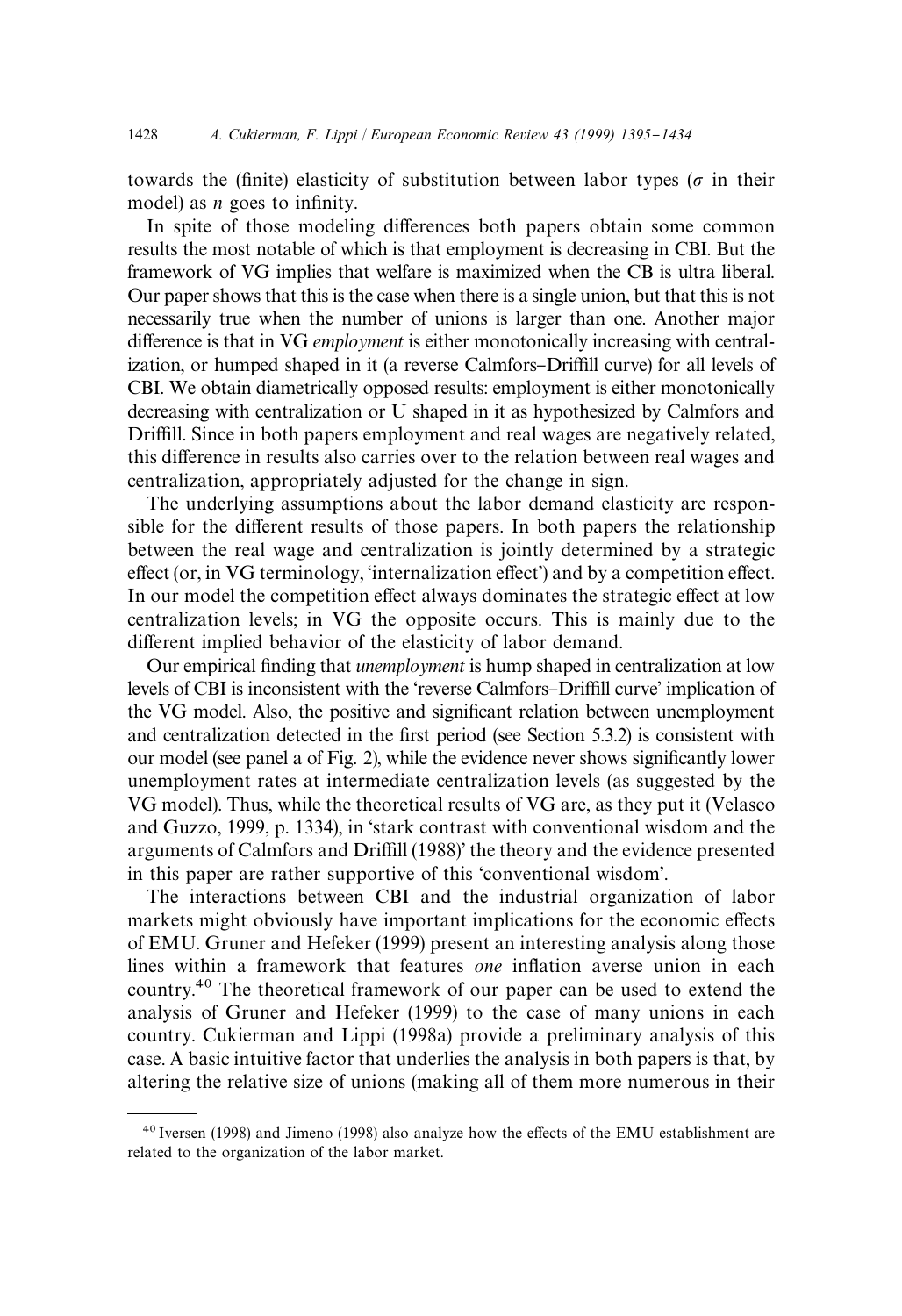strategic interaction with the central bank), the formation of a monetary union induces trade unions to be more aggressive.

To this point all the discussion has abstracted from open economy considerations. In the presence of such considerations there are additional interactions between centralization and the equilibrium terms of trade facing a country. In particular, Rama (1994) shows that, in an open economy facing a less than infinitely elastic demand, the degree of centralization also affects the extent to which unions internalize the effect of their wage decisions on their country's terms of trade $41$ 

#### 7. Concluding remarks

This paper proposes a conceptual framework that makes it possible to investigate the effects of CBI, CWB, and of the interaction between those institutional variables, on inflation, unemployment and real wages. The accepted view in the strategic literature on monetary policy is that, in the presence of perfect information (including, in particular, the absence of unanticipated real shocks that could be stabilized by means of monetary policy), real wages and unemployment are independent of the organization of monetary institutions. The theory developed here suggests instead a number of channels through which labor market performance is also influenced by CBI and by its interaction with the CWB. This implies that, in the presence of non-atomistic unions, it may be misleading to study the effects of labor market variables (such as CWB) without controlling for the type of monetary regime (and vice versa).

One specific corollary of this general observation is that a Calmfors–Driffill hump-shaped relation between unemployment (inflation) and CWB is more likely to arise when CBI is sufficiently small, when labor unions are sufficiently averse to inflation and the lower the effect of more competition in the labor market on real wages. The hump-shaped relation of our model is the consequence of two opposite effects of centralization. On one hand, centralization reduces the degree of competition in the labor market. On the other hand it increases the extent to which each union internalizes the consequences of its wage choice on aggregate inflation.<sup>42</sup> While the model shows that a

<sup>&</sup>lt;sup>41</sup> Some related work for open economies has been undertaken by Jensen (1997) and Zervoyianni (1997).

<sup>42</sup> Our model can therefore be viewed as a precise characterization of the free rider problem discussed in De Grauwe (1992, p. 22): '[ $\cdots$ ] individual unions that bargain for higher nominal wages know that the effect of these nominal wage increases on the aggregate price level is small, because these unions only represent a small fraction of the labor force. In equilibrium this non-cooperative game will produce a higher nominal wage than the cooperative (centralized) game.' The main differences between his (informal) discussion and our framework are that we explicitly introduce the role of competition between unions in the labor market and that we study a world without shocks. As a matter of fact, the latter issue could be examined by introducing supply shocks into our framework.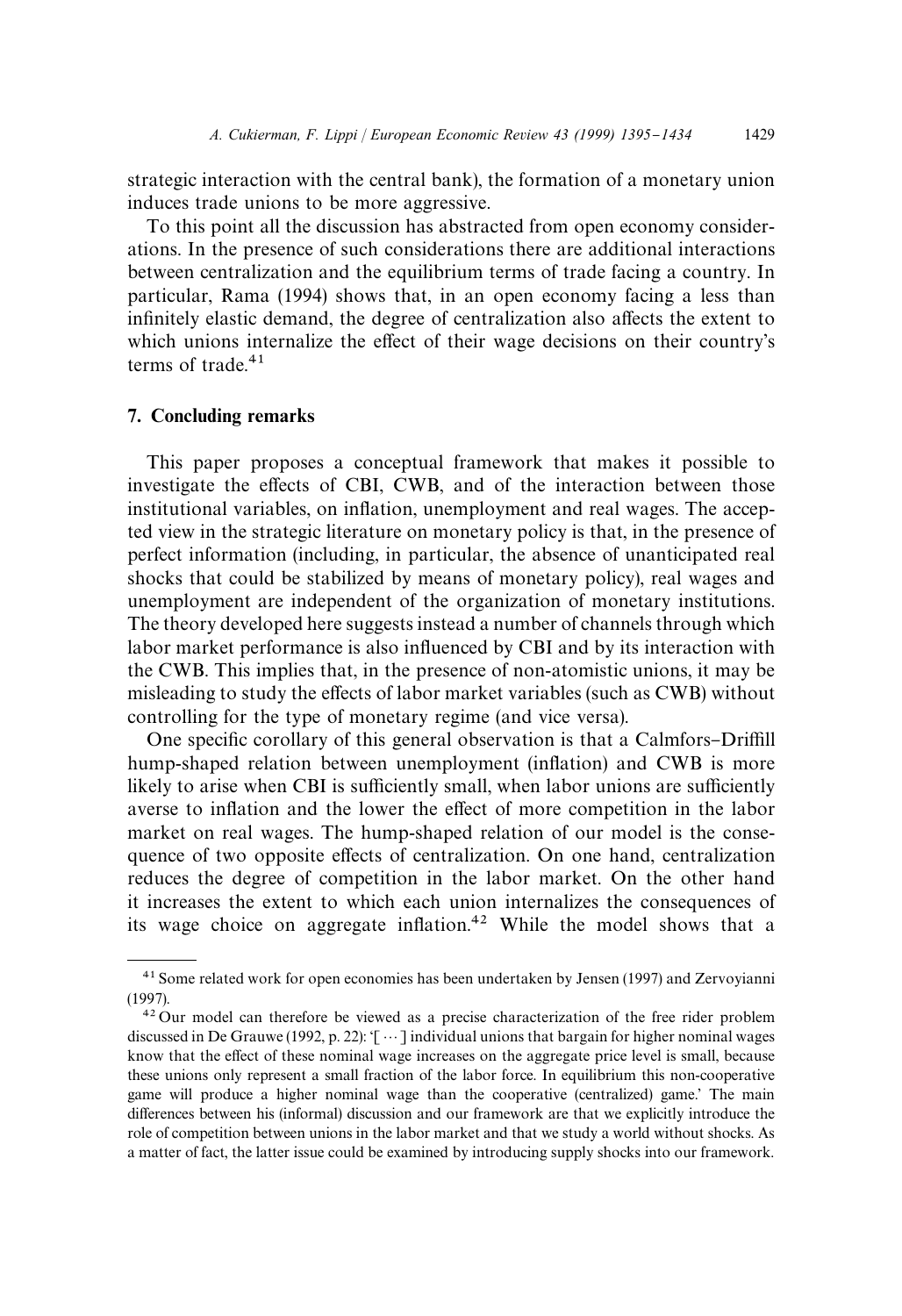hump-shaped relation of the Calmfors–Driffill type may exist, it also predicts that the hump-shaped relation should gradually weaken, and eventually become monotonically increasing in centralization, as CBI increases. This implies that, in countries with highly independent central banks, decentralization of bargaining in the labor market is likely to reduce real wages, unemployment and inflation.

A second set of results concerns the conditions under which CBI may be expected to have an impact on unemployment. Two channels are identified. First, if trade unions care about inflation, central bank conservatism influences wage-setting decisions by affecting unions' perception of how inflationary their individual actions are. Hence, a more conservative central bank induces more aggressive wage behavior on the part of unions by reducing the impact of their wage setting decisions on inflation.

If there is more than one union in the economy there is a second 'competition induced strategic non-neutrality' that operates independently of whether unions are or are not averse to inflation. This is due to the fact that the trade-off between the real wage and the relative wage facing the individual union depends on the inflation aversion of the central bank. We showed that the increase in the relative wage that a union has to undergo to obtain a unit increase in its real wage is larger if the central bank is less inflation averse. This implies that the perceived reduction in competitiveness caused by a higher real wage is decreasing in the level of CBI. The magnitude of this non neutrality thus depends on the degree of labor substitutability and on the effective conservatism of monetary policy. Even when unions are not in#ation averse this non-neutrality moderates unions' real wage demands in comparison to a situation in which wages are fully indexed. Both types of non-neutralities exist due to the fact that unions are non-atomistic and perceive the macroeconomic consequences of their actions. As unions become atomistic these (strategic) non-neutralities vanish. The first strategic non-neutrality has been noticed in some of the recent literature, mostly within the context of a single union (footnote 4). The second one is novel and appears only when there is more than one union in the economy.43

Examination of the evidence using data from nineteen OECD countries during the eighties and the early nineties provides support for some of the implications of the theory. In particular, for low levels of CBI, the evidence identifies a clear hump-shaped relation between unemployment and inflation, on the one hand, and between centralization on the other. This relation vanishes at high levels of CBI. Both findings are consistent with the predictions of our model. They may shed light on why evidence on the existence of a hump-shaped relation was mixed. Previous studies, for instance OECD (1997) and others (see

<sup>43</sup> Although the model in Skott (1997) also features more than one union, unemployment is unrelated to the conservativeness of the CB in his model when unions are indifferrent to inflation. Hence the second non-neutrality appears to be absent from Skott's framework.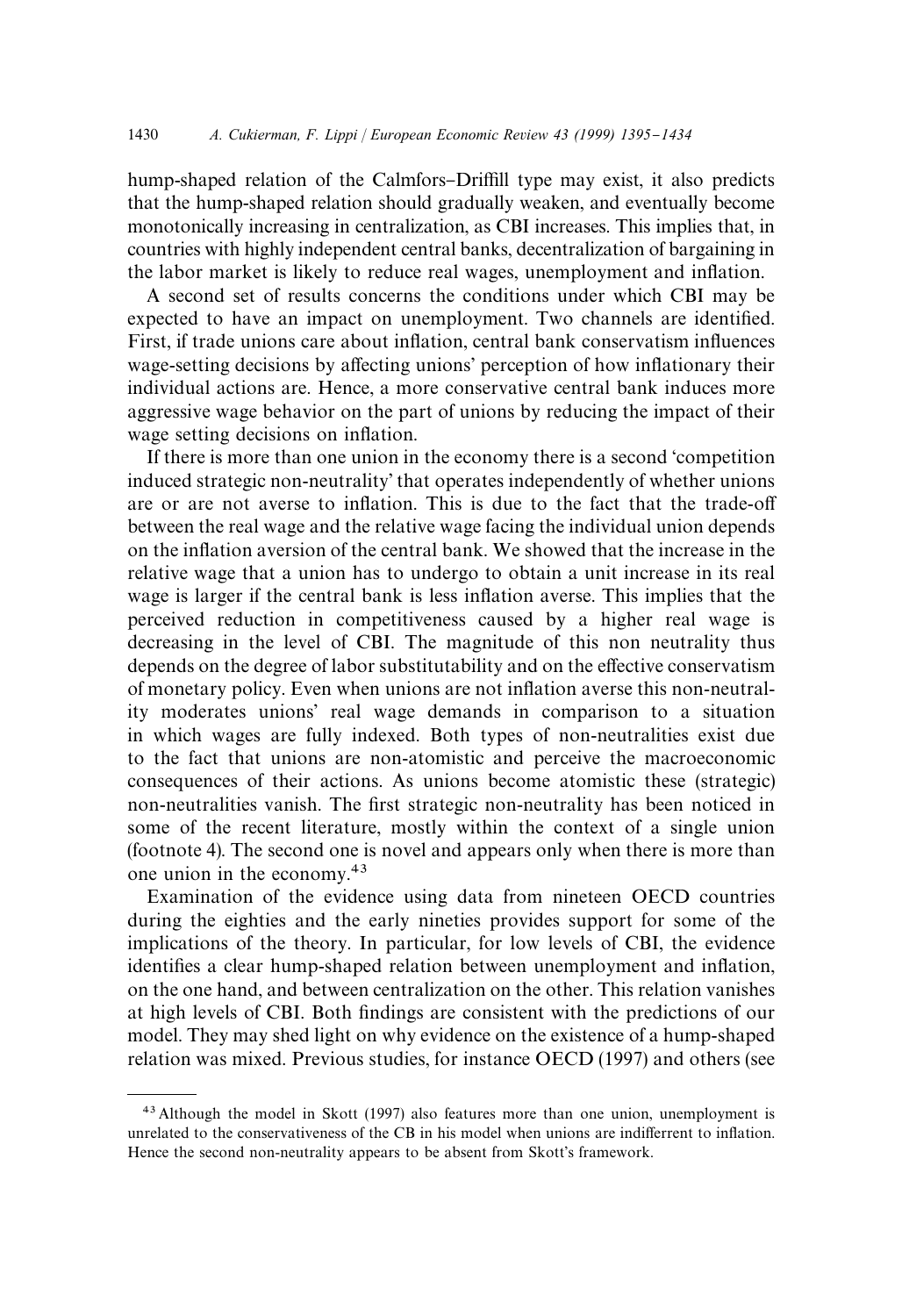footnote 25), did not control for CBI (and for its interactions with the CWB) when estimating the relation between CWB and economic performance. When CBI is deliberately omitted from the set of explanatory variables, our data replicates the OECD result that points to the lack of evidence in favor of a hump-shaped relation.<sup>44</sup>

The evidence also shows that the inflation-reducing impact of CBI on inflation is largest when centralization of wage bargaining is at intermediate levels and that there is a significant and positive effect of CBI on unemployment at low levels of centralization. These results appear robust to a number of alternative specifications. Since the over time variation of the institutional variables is relatively limited those findings mainly reflect cross-country differences. Overall, the empirical analysis indicates that the interaction effects between CBI and CWB suggested by the theory receive some support from the data.

In order to present our basic arguments we have assumed, for simplicity, that labor supplies are completely inelastic, that all unions have the same number of members, and that firms behave as wage takers in the labor market. We also abstracted from the structure of final goods markets and from open economy considerations. The investigation of these issues will provide a check of robustness and further insights into the properties of CBI and CWB. This is left for future work.

#### Acknowledgements

We benefitted from the suggestions of three anonymous referees and of Harald Uhlig. Diligent reading by Hans Grüner helped us to correct an error in the subsection on the ultra-liberal central bank. We also thank Ignazio Angeloni, Yael Artstein, Michael Bleaney, Lars Calmfors, Robin Cubitt, Luca Dedola, Robert Dur, Andrea Gerali, Berthold Herrendorf, Henrik Jensen, David Kreps, Andrew Oswald, Assaf Razin, Peter Skott, Robert Solow, Guido Tabellini and seminar participants at the Banca d'Italia, Banco de España and at Bologna, Copenhagen, Erasmus, Milan (Cattolica), Tilburg and Tel Aviv Universities for useful discussions on previous versions of the paper. The views expressed in the paper are those of the authors and should not be attributed to the institutions with which they are affiliated.

<sup>44</sup> In terms of our theory, the OECD procedure may have led them to pool observations over which the relation exists (those from the *low*-*CBI* group) with observations over which it does not exist (those from the *high*-*CBI* group).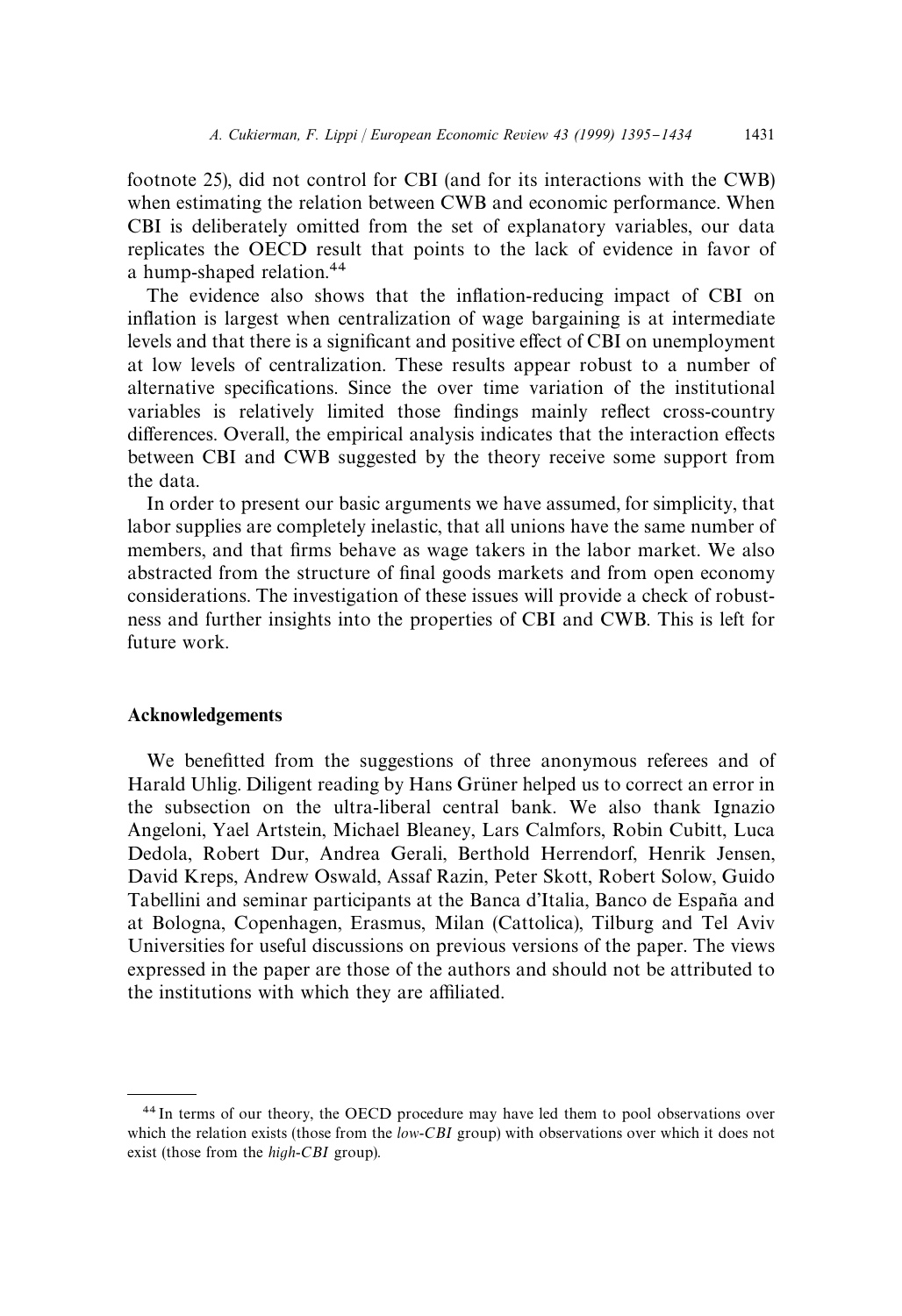## Appendix. Derivation of the equilibrium wage premium

Differentiating with respect to  $w_j$ , the first-order condition for the typical union's problem is

$$
2E\{-Z + A[\alpha(w_j - \pi - p_{-1} - w_r^c) + \gamma n(w_j - \bar{w})](\alpha Z + \gamma(n-1)) + B\pi(1 - Z)\} = 0.
$$
\n(A.1)

Noting that  $\phi_j = w_j - \pi - p_{-1} - w_r^{\rm c}$ , and that there is perfect information, this first-order condition can be rewritten as

$$
-Z + A[\alpha\phi_j + \gamma n(\phi_j - \bar{\phi})] \bigg( \alpha Z + \gamma(n-1) \bigg) + B\pi(1 - Z) = 0. \tag{A.2}
$$

Eq. (12) in the text is obtained by summing Eq. 21 over all unions, dividing the resulting expression by *n*, using Eq. (9), and rearranging.

# **References**

- Agell, J., Ysander, B-C., 1993. Should governments learn to live with inflation? Comment. American Economic Review 83,  $305-311$ .
- Alesina, A., Perotti, A., 1997. The welfare state and competitiveness. American Economic Review 87, 921-939.
- Barro, R.J., Gordon, D., 1983. A positive theory of monetary policy in a natural rate model. Journal of Political Economy 91, 589-610.
- Bean, C., 1994. European unemployment: A retrospective. European Economic Review 38, 523–534.
- Bleaney, M., 1996. Central bank independence, wage-bargaining structure, and macroeconomic performance in OECD countries. Oxford Economic Papers 48, 20-38.
- Bruno, M., Sachs, J., 1985. Economics of Worldwide Stagflation. Harvard University Press, Cambridge, MA.
- Calmfors, L., Driffill, J., 1988, Bargaining structure, corporatism, and macroeconomic performance. Economic Policy 14-61.
- Calmfors, L., 1993. Centralization of wage bargaining and macroeconomic performance A survey. OECD Economic Studies 21, 161-191.
- Clark, A., 1990. Efficient bargains and the McDonald-Solow conjecture. Journal of Labor Economics 8 (4), 502-527.
- Cubitt, R.P., 1992. Monetary policy games and private sector precommitment. Oxford Economic Papers 44, 513-530.
- Cubitt, R.P., 1995. Corporatism, monetary policy and economic performance: A simple game theoretic analysis. Scandinavian Journal of Economics 97 (2), 245–259.
- Cukierman, A., 1992. Central Bank Strategy, Credibility and Independence: Theory and Evidence. The MIT Press, Cambridge, MA.
- Cukierman, A., 1994. Commitment through delegation, political influence and central bank independence. In: de Beauford Wijnholds, J.O., Eijffinger, S.C.W., Hoogduin, L.H., (Eds.), A Framework for Monetary Stability. Financial and Monetary Studies, Kluwer, Dordrecht.
- Cukierman, A., Lippi, F., 1998. Central bank independence, centralization of wage bargaining, inflation and unemployment - theory and evidence. Discussion paper no. 1847, CEPR, London.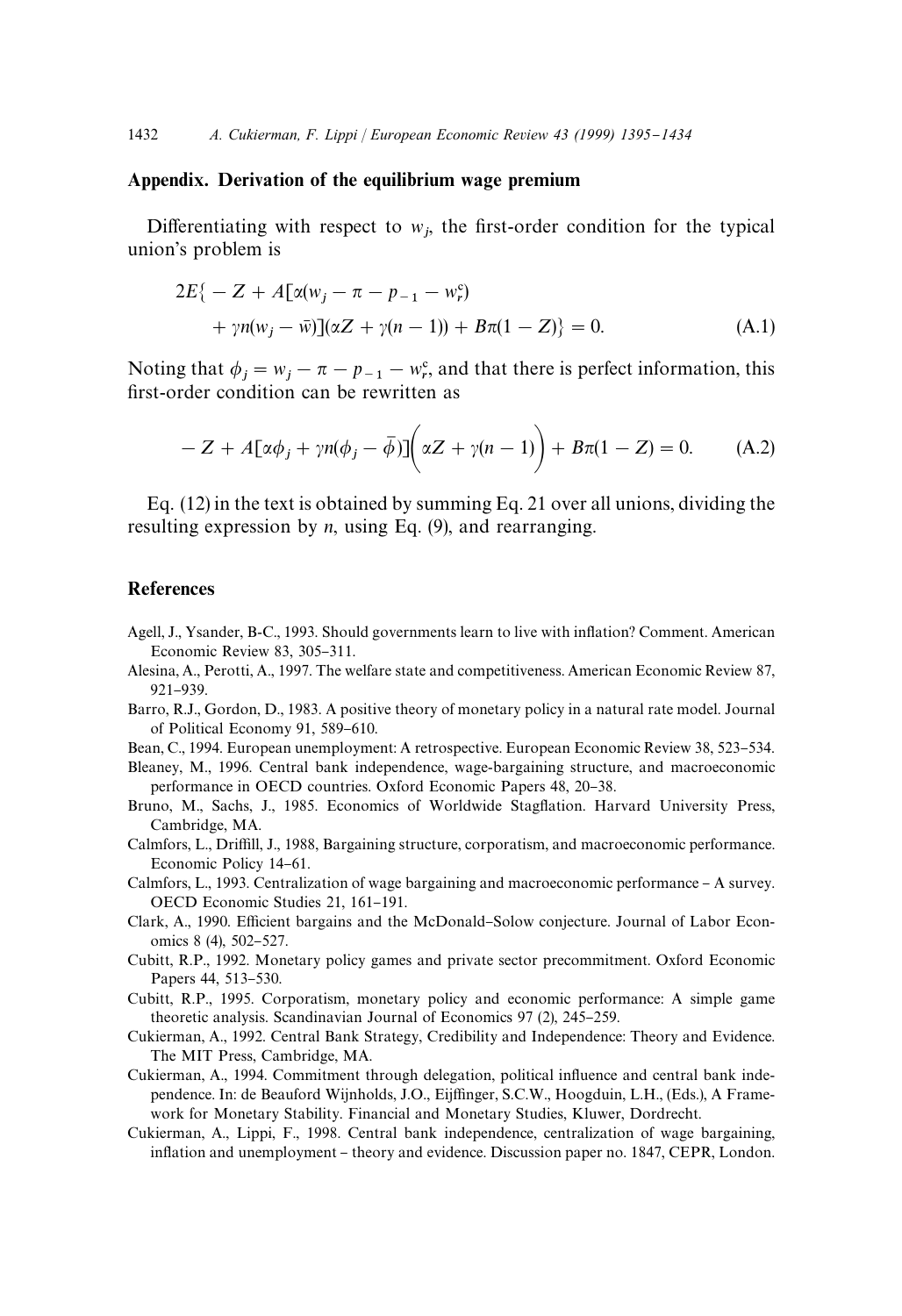- Cukierman, A., Lippi, F., 1998a. Labor markets and monetary union: A preliminary strategic analysis. Paper presented at the Conference `The Monetary Policy of the ESCB: Strategic and Implementation Issues" organized by the Banca d'Italia and Bocconi University (IGIER and Centro Paolo Baffi) on 6-7 July 1998.
- Cukierman, A., Webb, S., Neyapti, B., 1992. Measuring the independence of central banks and its effect on policy outcomes. The World Bank Economic Review  $6$  (3), 353-398.
- Daveri, F., Tabellini, G., 1997. Unemployment, growth and taxation in industrial countries. Discussion paper no. 1681, CEPR, London.
- De Grauwe, P., 1992. The Economics of Monetary Integration. Oxford University Press, Cambridge.
- Forteza, A., 1998. The wage bargaining structure and the inflationary bias. Journal of Macroeconomics 20 (3), 599-614.
- Grier, K., 1997. Governments, unions and economic growth. In: Bergstrom, W. (Ed.), Governments and Growth. Oxford University Press, Cambridge.
- Gruner, H.P., Hefeker, C., 1999. How will EMU affect inflation and unemployment in Europe? Scandinavian Journal of Economics 101 (1).
- Gylfason, T., Lindbeck, A., 1994. The interaction of monetary policy and wages. Public Choice 79,  $33 - 46.$
- Hall, P.A., Franzese Jr., R.J., 1996. The mixed blessings of central bank independence and European monetary union'. Mimeo., Harvard University, Cambridge, MA.
- Iversen, T., 1998. Wage bargaining, central bank independence and the real effects of monetary regimes. International Organization  $52$  (3), 469–504.
- Jensen, H., 1997. Monetary policy cooperation may not be counterproductive. Scandinavian Journal of Economics 99, 73-80.
- Jimeno, J., 1998. EMU and the labor market: The initial conditions. Paper presented at the X Villa Mondragone International Economic Seminar, University of Rome 'Tor Vergata', 6–7 July 1998.
- Kydland, F.E., Prescott, E., 1977. Rules rather than discretion: The inconsistency of optimal plans. Journal of Political Economy 85, 473-492.
- Lippi, F., 1999. Central Bank Independence, Targets and Credibility, Edward Elgar, Cheltenham, UK.
- Lippi, F., forthcoming. Median voter preferences, central bank independence and conservatism. Public Choice.
- Lohmann, S., 1992. Optimal commitment in monetary policy: Credibility versus flexibility. American Economic Review. 82, 273-286.
- McDonald, I.M., Solow, R.M., 1981. Wage bargaining and employment. American Economic Review 71, 896-908.
- McDonald, I.M., Solow, R.M., 1985. Wages and employment in a segmented labor market. Quarterly Journal of Economics 100, 1115-1141.
- Nickell, S., 1997. Unemployment and labor market rigidities: Europe versus North America. Journal of Economic Perspectives  $11$   $(3)$ ,  $55-74$ .
- OECD, 1997. Economic performance and the structure of collective bargaining. Employment Outlook 63-92.
- Oswald, A.J., 1982. The microeconomic theory of the trade union. Economic Journal 92, 576–595.
- Rama, M., 1994. Bargaining structure and economic performance in the open economy. European Economic Review 38, 403-415.
- Rogoff, K., 1985. The optimal degree of commitment to a monetary target. Quarterly Journal of Economics 100, 1169-1190.
- Scarpetta, S., 1996. Assessing the role of labor market policies and institutional settings on unemployment: A cross-country study. OECD Economic Studies 26, 43-98.
- Skott, P., 1997. Stagflationary consequences of prudent monetary policy in a unionized economy. Oxford Economic Papers 49, 609-622.